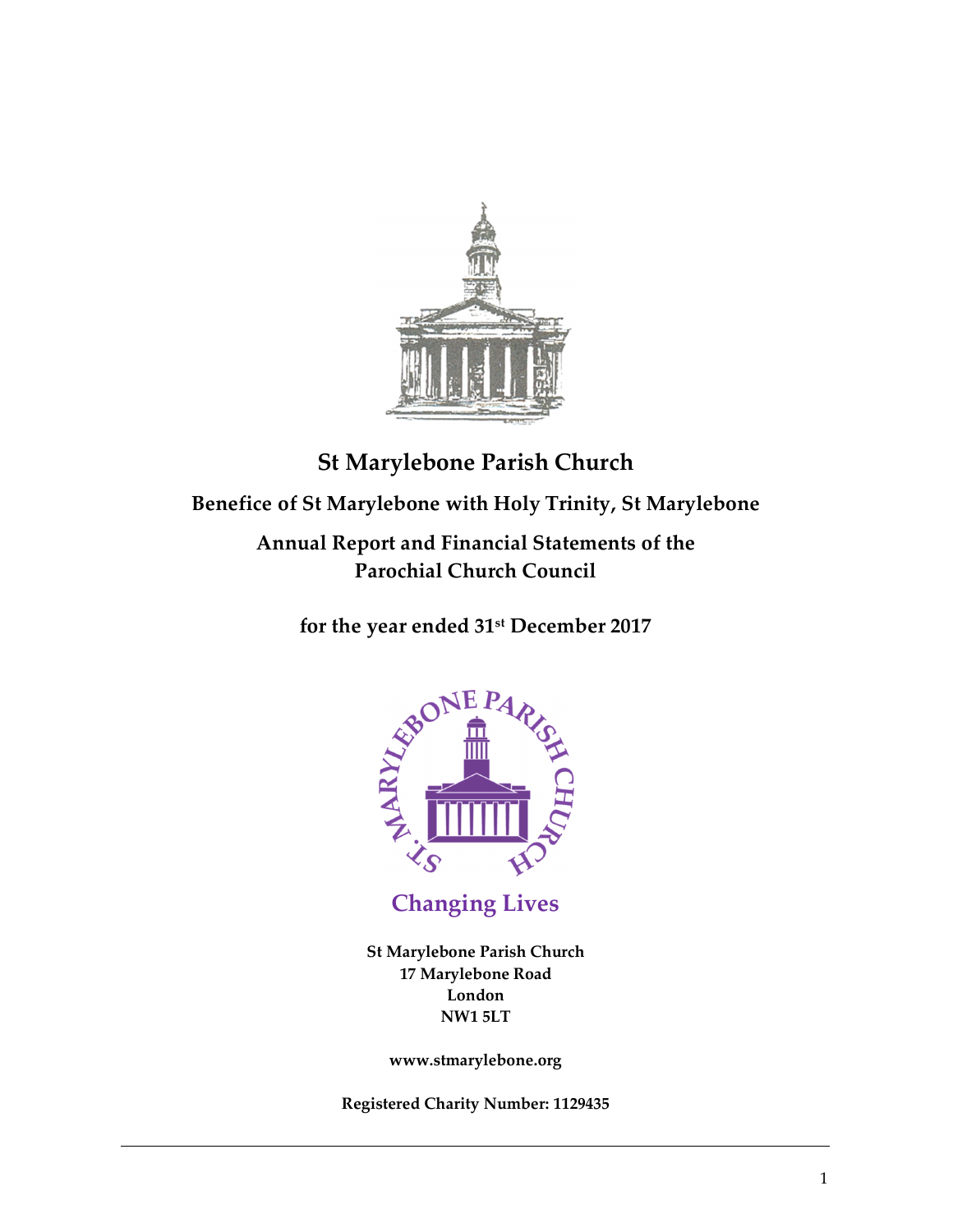# **Rector & Chairman of the Parochial Church Council: The Revd Canon Dr Stephen Evans, MA, MPhil, DHC**

# **Table of Contents**

| 1. |                             | Background                                                | 5             |  |  |
|----|-----------------------------|-----------------------------------------------------------|---------------|--|--|
| 2. | Membership and Organisation |                                                           |               |  |  |
|    | 2.1                         | Membership                                                | 5             |  |  |
|    | $2.2\phantom{0}$            | The Parochial Church Council                              | 8             |  |  |
|    | 2.3                         | Committees                                                | 8             |  |  |
|    | 2.4                         | Professional Advisors and Services                        | 9             |  |  |
| 3. |                             | Electoral Roll, Church Attendance, Sidesmen and Registers | 9             |  |  |
|    | 3.1<br>3.2<br>3.3           | Electoral Roll & Church Attendance<br>Sidesmen<br>Servers | 9<br>10<br>11 |  |  |
| 4. |                             | Review of Progress and Achievements                       | 11            |  |  |
|    | 4.0                         | Music and Special Services                                | 11            |  |  |
| 5. | Mission and Outreach        |                                                           |               |  |  |
|    | 5.1                         | Open Door                                                 | 13            |  |  |
|    | 5.2                         | Music for the Moment                                      | 13            |  |  |
|    | 5.3                         | Links with the West London Mission and                    |               |  |  |
|    |                             | the Marylebone Project (Church Army)                      | 14            |  |  |
|    | 5.4                         | Food for Thought                                          | 14            |  |  |
|    | 5.5                         | <b>Carol Services</b>                                     | 14            |  |  |
|    | 5.6                         | The St Marylebone CE School                               | 14            |  |  |
|    | 5.7                         | The St Marylebone CE Bridge School                        | 14            |  |  |
|    | 5.8                         | Methodist Covenant                                        | 15            |  |  |
|    | 5.9                         | The Parish Church                                         | 15            |  |  |
|    | 5.10                        | St Marylebone Changing Lives                              | 15            |  |  |
|    | 5.11                        | The Crypt Art Exhibitions                                 | 16            |  |  |
|    | 5.12                        | The Website                                               | 16            |  |  |
|    | 5.13                        | Church Lettings and Room Hire                             | 17            |  |  |
|    | 5.14                        | Pastoral Assistant                                        | 17            |  |  |
|    | 5.15                        | The St Marylebone Festival                                | 17            |  |  |
|    | 5.16                        | Hospital & Healthcare Chaplaincy                          | 17            |  |  |
|    | 5.17                        | Other Community Engagement                                | 17            |  |  |
|    |                             |                                                           |               |  |  |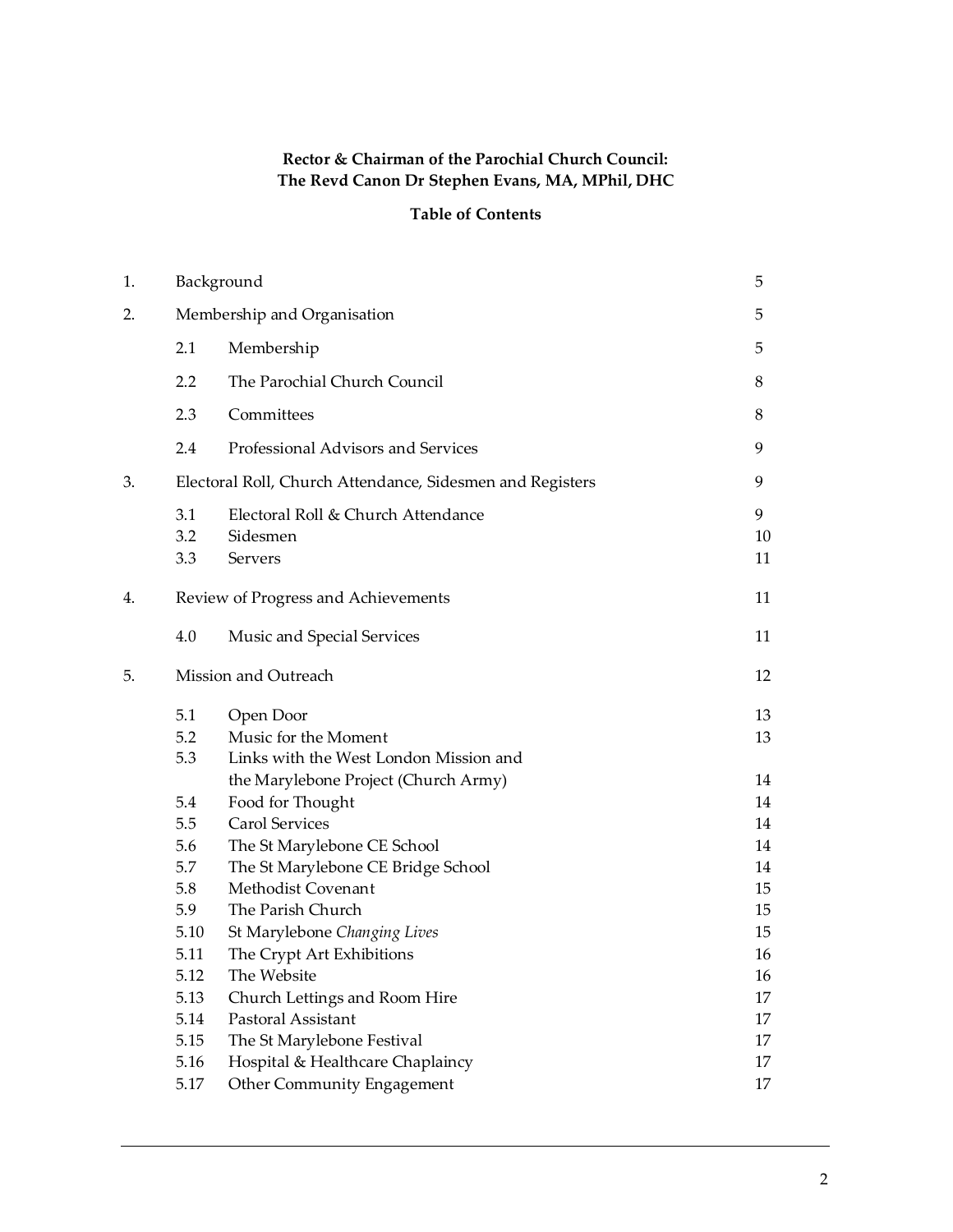| 6.  |      | Schools and University Chaplaincy                                               | 18 |
|-----|------|---------------------------------------------------------------------------------|----|
|     |      | <b>Education Chaplaincy</b>                                                     | 18 |
|     | 6.1  | Chaplaincy to The St Marylebone CE School - Highlights                          | 18 |
|     | 6.2  | Chaplaincy to The St Marylebone CE Bridge School - Highlights                   | 19 |
|     | 6.3  | Chaplaincy to The University of Westminster - Highlights                        | 19 |
|     | 6.4  | A Thank You from Fr Edward                                                      | 20 |
| 7.  |      | Young Church & Junior Choir                                                     | 21 |
|     | 7.1  | Young Church                                                                    | 21 |
|     | 7.2  | Junior Choir                                                                    | 21 |
|     | 7.3  | Safeguarding                                                                    | 22 |
| 8.  |      | The St Marylebone Healing & Counselling Centre                                  | 22 |
| 9.  |      | The St Marylebone Church of England School                                      | 23 |
|     | 9.1  | <b>Examination Results</b>                                                      | 24 |
| 10. |      | The St Marylebone Church of England Bridge School                               | 26 |
|     |      |                                                                                 |    |
| 11. |      | Staff & Volunteers                                                              | 26 |
| 12. |      | Risk Management                                                                 | 27 |
| 13. |      | Update and Future Events                                                        | 28 |
|     | 13.1 | Chaplain                                                                        | 28 |
|     | 13.2 | Parish Administrator and Rector's Personal Assistant                            | 28 |
|     | 13.3 | Director of the St Marylebone Healing and Counselling Centre                    |    |
|     |      |                                                                                 |    |
|     |      | and Priest Pastor of St Marylebone                                              | 29 |
|     | 13.4 | Pastoral Assistant                                                              | 29 |
|     | 13.5 | The General Data Protection Regulation (GDPR)                                   | 29 |
|     | 13.6 | 2018                                                                            | 29 |
|     | 13.7 | Investigations                                                                  | 29 |
| 14. |      | Financial activities in the year                                                | 30 |
|     | 14.1 | Income and Expenditure                                                          | 30 |
|     | 14.2 | Reserves                                                                        | 31 |
|     | 14.3 | Diocesan Common Fund                                                            | 32 |
|     | 14.4 | Post balance sheet events                                                       | 32 |
|     | 14.5 | <b>Statement of Trustees' Responsibilities</b>                                  | 32 |
| 5.  |      | Financial statements for the year ending 31 December 2017                       | 34 |
|     | 15.1 | Independent Auditor's report                                                    |    |
|     |      | to the members of the PCC (the 'Trustees')                                      | 34 |
|     | 15.2 | <b>Statement of Financial Activities</b><br>for the year ended 31 December 2017 |    |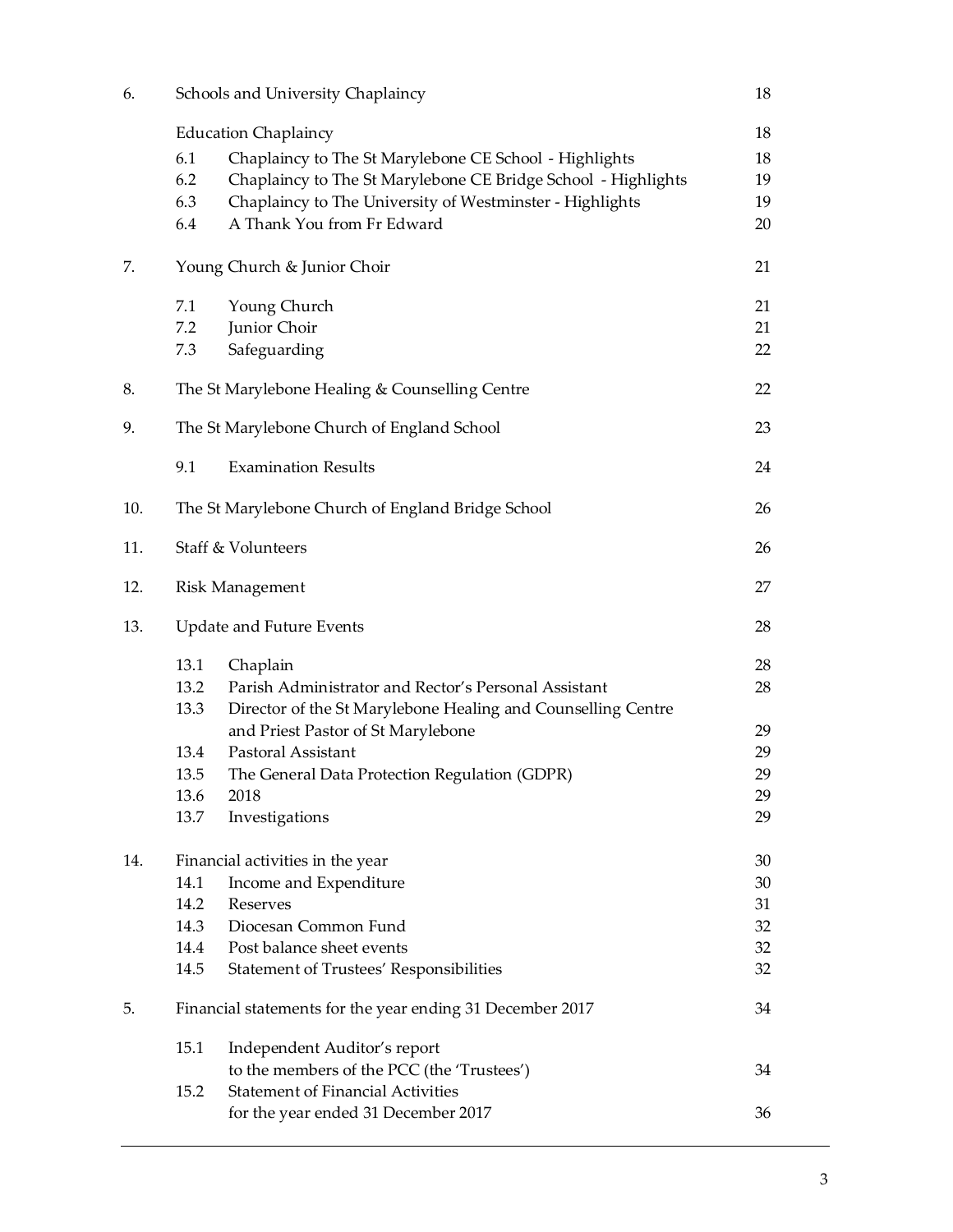| 15.3 | Balance Sheet as at 31 December 2017                         | -37 |  |
|------|--------------------------------------------------------------|-----|--|
|      | 15.3 Cash Flow Statement for the year ended 31 December 2017 |     |  |
|      |                                                              |     |  |
|      |                                                              |     |  |

Notes to the Financial Statements, including Funds and Accounting Policies 39-49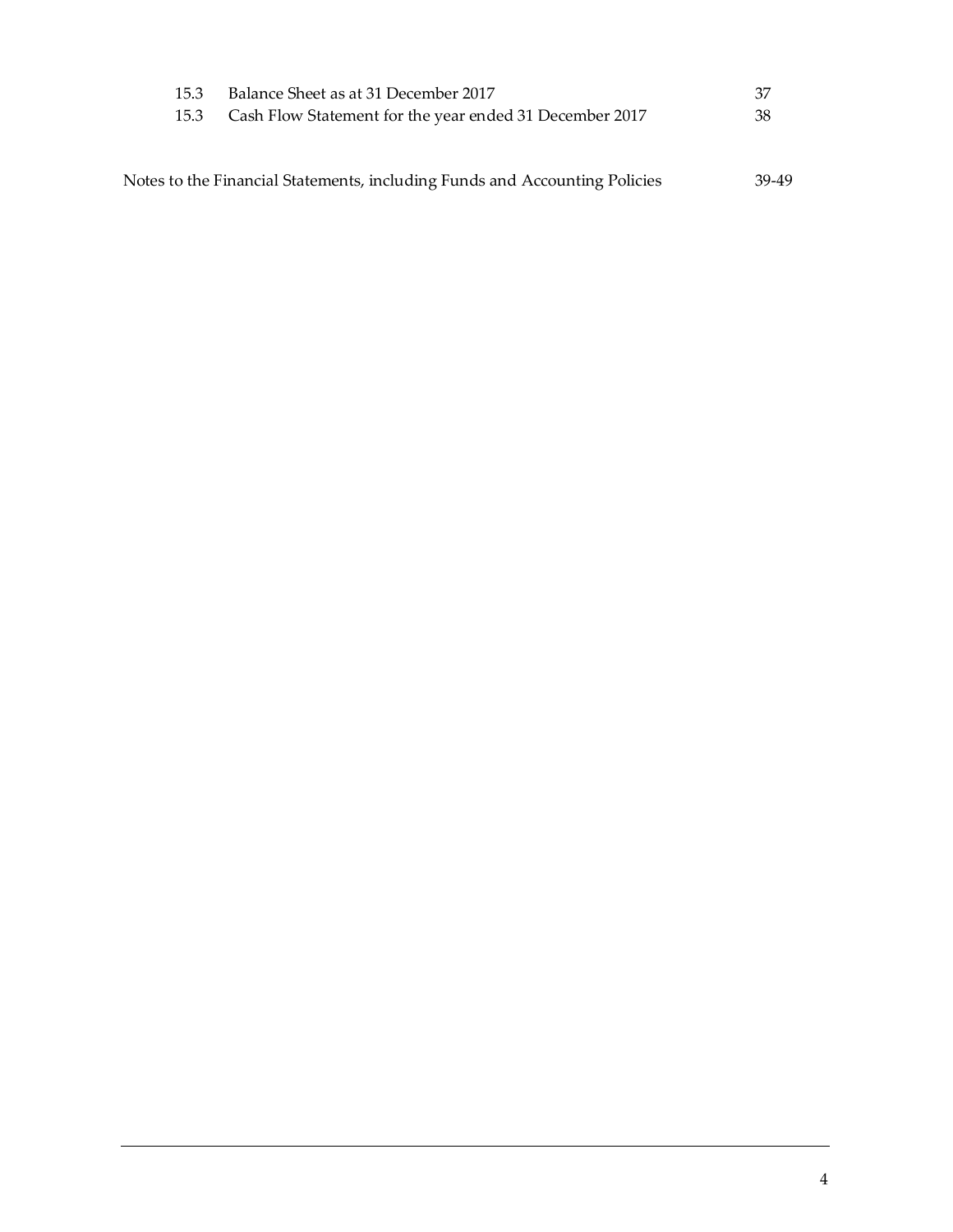#### **ANNUAL REPORT 2017**

#### **REPORT OF THE TRUSTEES OF THE PAROCHIAL CHURCH COUNCIL ST MARYLEBONE**

#### **1. Background**

The Parochial Church Council ('PCC' or 'Council') is a body corporate and a registered charity (1129435), which has various functions, powers and responsibilities conferred on it under ecclesiastical law, and its membership, officers, standing committee and conduct of meetings are also governed by ecclesiastical law.

This report concerns the PCC and the activities of the parish generally for the benefice of St Marylebone with Holy Trinity, St Marylebone ('St Marylebone' or 'the parish') in the Archdeaconry of Charing Cross in the Church of England Diocese of London. Since early 2016, the Archdeaconry has been termed "The Archdeaconry of the two Cities" and is served by the Archdeacon of London and the associate Archdeacon of the Two Cities. The area of the parish is approximately half a mile across by one-and-a-half miles North to South in London districts WI and NW1. It extends from Baker Street and the Regent's Park Outer Circle in the West to (approximately) Great Portland Street and Broad Walk in the East, and from Albert Road, in the North to (approximately) George Street and New Cavendish Street in the South. Regent's Park (including the London Mosque, US Ambassador's residence and part of the London Zoo) comprise just over half of the area of the parish; the remainder is medical, office and residential buildings and streets with a resident population of more than 7,500 (including Harley Street, many hospitals, corporate head offices, the Royal Academy of Music, Madame Tussaud's, Baker Street, Regent's Park and Great Portland Street Underground stations and several parts of Westminster University as well as Regent's University).

#### **Public Benefit and Object of the Charity**

The PCC ("the trustees") have had regard to the Charity Commission guidance on public benefit; the principal function of St Marylebone's PCC is co-operating with the Rector in promoting in the ecclesiastical parish the whole mission of the Church, pastoral, evangelistic, social and ecumenical. It also has responsibility for the St Marylebone Healing & Counselling Centre (based in the crypt of the parish church), direct maintenance responsibilities for the parish church, and Church House, 38 Nottingham Place, and some maintenance responsibilities (but not ownership of) the Rectory, 21 Beaumont Street.

#### **2.0 Membership and Organisation**

#### 2.1 **Membership**

Members of the PCC are elected by the Annual Parochial Church Meeting ('APCM') or coopted by the council, in accordance with the Church Representation Rules. It has been the practice of the parish to elect **ten** representatives of the laity by the APCM (although fifteen is the norm for parishes with over 200 people on the Electoral Roll). To stand for election a parishioner must be over 16 and on the parish church's Electoral Roll: if over 18, candidates must have also been on the Electoral Roll for six months.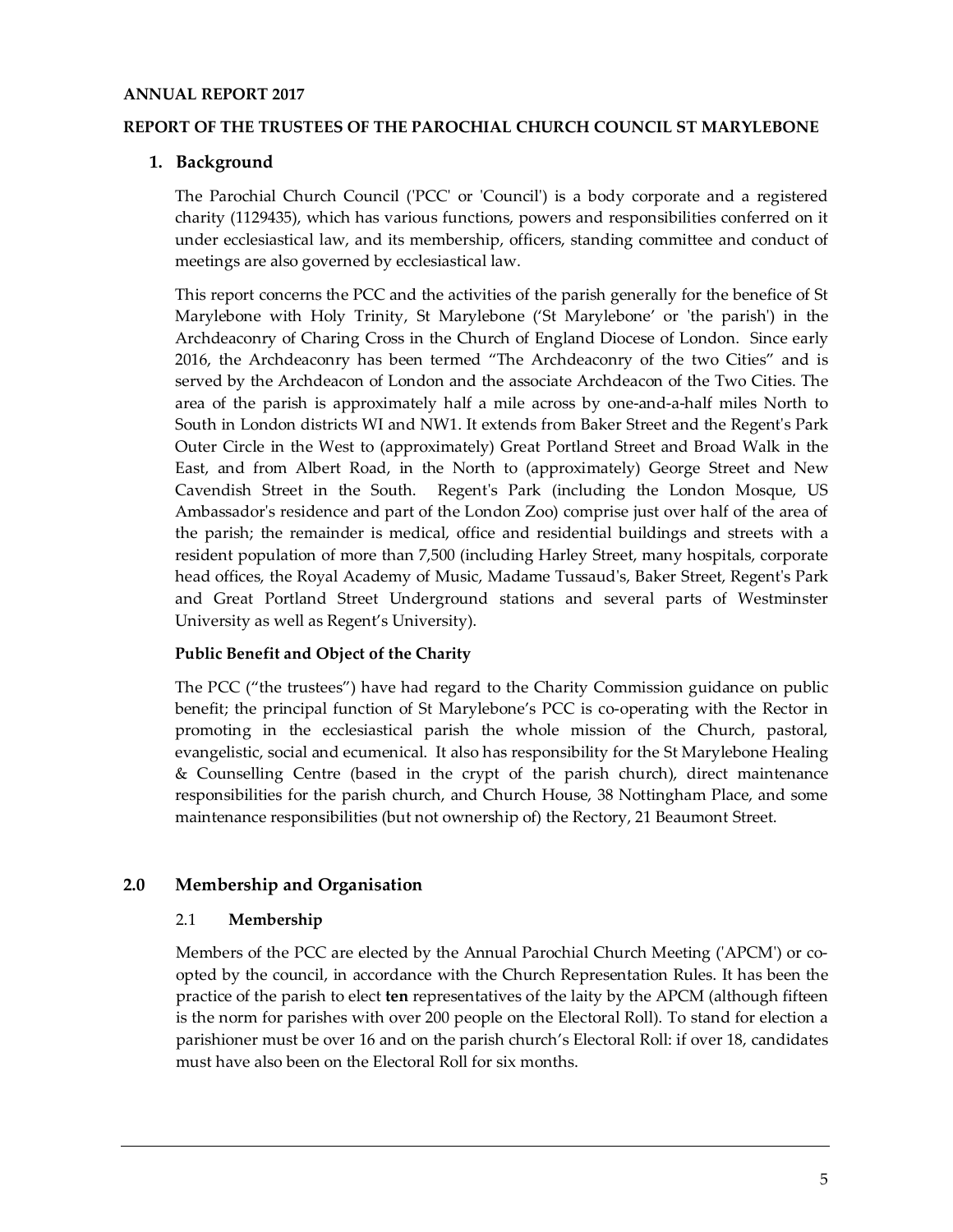Two Churchwardens are elected on the same occasion as the APCM and they serve for one year after which they are eligible to stand again for re-election (strictly the election takes place at the separate meeting of parishioners, the 'vestry' meeting, held just before the APCM, at which anyone on the parish church or civic electoral rolls may attend and vote, and the Rector has a right to appoint one Churchwarden if he disagrees with the parishioners' choice). At the APCM of 2015 it was agreed that the policy which had been adopted in 2002 that Churchwardens may not serve more than six consecutive terms be set aside to allow for continuity and overlap between the newly appointed Churchwarden and those in situ. The Crown Warden is appointed by the Crown (on the Rector's recommendation) to serve for an indefinite period.

Members appointed by an APCM serve for three years (strictly-speaking they retire at the end of the third APCM following appointment). It has been the practice in the parish that on retirement one may not stand again until a year has lapsed, although one could re-join the council straightaway as a Deanery Synod member or ex officio, or be co-opted by the council (to a maximum of two). There is no limitation of term of office for deanery synod members or ex officio members (except churchwardens as described above).

PCC members are not generally allowed also to be employees of the PCC in receipt of remuneration. However, special dispensation was obtained from the Charity Commission for the Director of Healing & Counselling and the Director of Music (whilst serving as a Deanery Synod Representative) to be members.

The APCM has the power to change various provisions, including the number of members it elects (effective from the following year), whether members serve for one or three years, the practice of not reappointing retiring representatives, conducting elections by the single transferable vote method, allowing postal votes, etc.

During the year the following served as members of the Parochial Church Council:

| Name, Office Held                                                                                                                                                   | <b>Appointing Office</b>              | <b>Term of Office</b>                                     |
|---------------------------------------------------------------------------------------------------------------------------------------------------------------------|---------------------------------------|-----------------------------------------------------------|
| The Revd Stephen Evans<br>Rector of St Marylebone with Holy<br>Trinity, St Marylebone                                                                               | The Crown                             | Ex-Officio,<br>concurrent with office                     |
| Revd Edward Thornley<br>The<br>Assistant Curate of St Marylebone<br>with Holy Trinity, St Marylebone<br>Chaplain                                                    | The Rector                            | Ex-Officio concurrent<br>with licence                     |
| The Revd Dr Andrew Walker<br>Assistant Curate of St Marylebone<br>with Holy Trinity, St Marylebone<br>Director of the St Marylebone<br>Healing & Counselling Centre | The Rector                            | Ex officio - concurrent<br>with licence<br>ended May 2017 |
| Emeka Onah Crown Warden                                                                                                                                             | The<br>the<br>Crown,<br><sub>on</sub> | Ex-officio - concurrent                                   |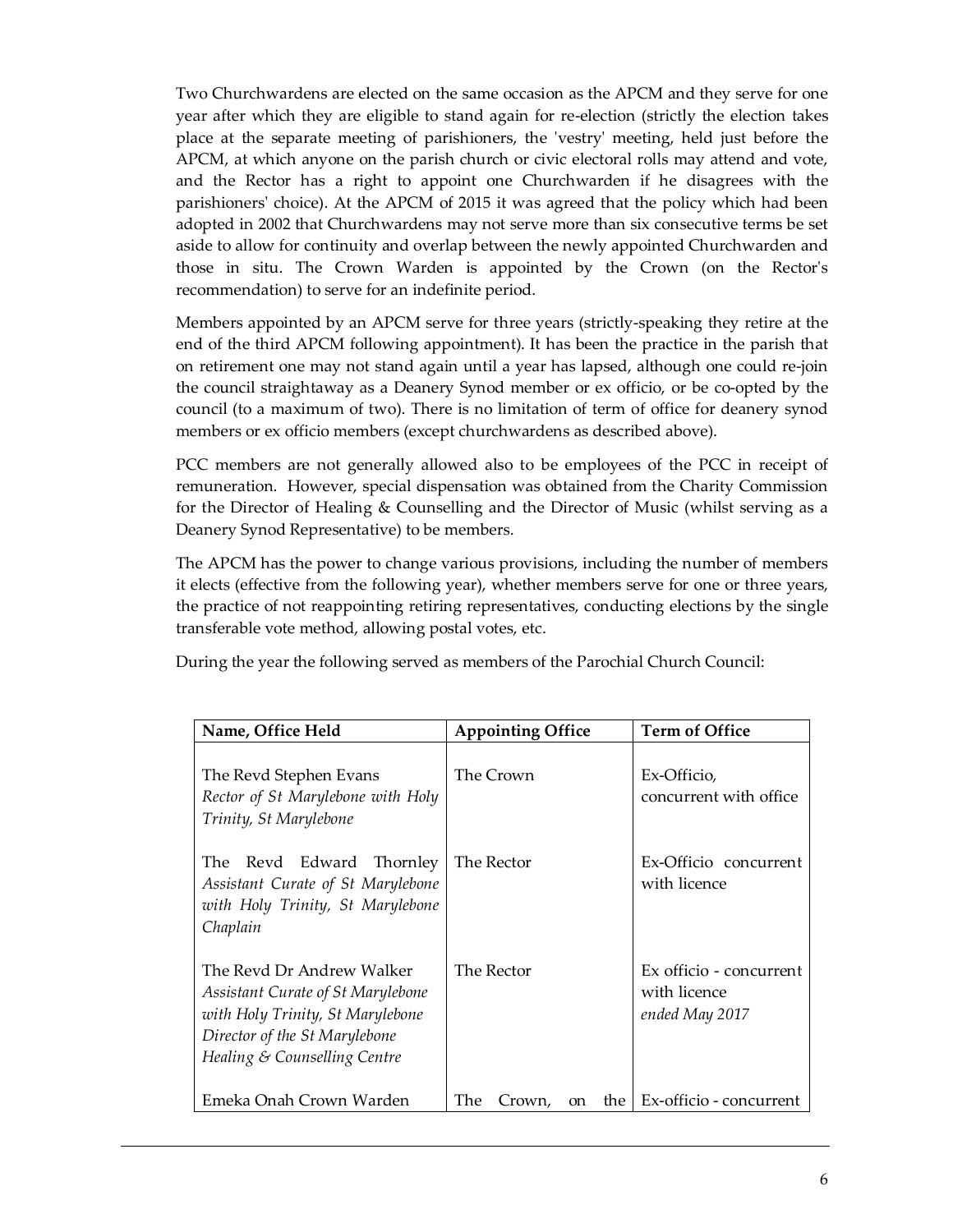|                                                                                        | advice of the Rector                                                   | with office<br>to APCM 2018            |
|----------------------------------------------------------------------------------------|------------------------------------------------------------------------|----------------------------------------|
|                                                                                        |                                                                        |                                        |
| Brenda Elise Ormerod<br>Churchwarden & Hon. PCC                                        | <b>Annual Vestry Meeting</b><br>as CW                                  | to APCM 2018                           |
| Secretary<br>Deanery Synod Representative 4                                            | by Annual<br>Elected<br>Meeting of Parishioners                        |                                        |
| Jo Sumpter                                                                             | <b>Annual Vestry Meeting</b>                                           | to APCM 2018                           |
| Churchwarden                                                                           | as CW                                                                  |                                        |
| Jenni Kightley<br>Crown Sidesman                                                       | The Crown on the<br>advice of the Rector                               | concurrent with office                 |
| Clare Alexander<br>Deanery Synod Representative 1                                      | Elected<br>$by$ Annual<br>Meeting of Parishioners                      | to APCM 2018                           |
| Wyndham<br>Lloyd-Davies<br>R.<br>Deanery Synod Representative 2<br>Deputy Churchwarden | Elected<br>by Annual<br>Meeting of Parishioners                        | to APCM 2018                           |
| Alla Murphy<br>Deanery Synod Representative 3<br>Safeguarding Officer                  | Elected<br>by Annual<br>Meeting of Parishioners<br>Appointed SO by PCC | to APCM 2018                           |
| Derick Garnier<br>Churchwarden Emeritus                                                | Elected<br>by<br>Annual<br>Meeting of Parishioners                     | to APCM 2018<br>Died 30th October 2017 |
| Ann Marie Johnson                                                                      | by Annual<br>Elected<br>Meeting of Parishioners                        | to APCM 2018                           |
| Thomas F. Moore<br>Honorary PCC Treasurer                                              | Elected by Annual<br>Meeting of Parishioners                           | to APCM 2018                           |
| <b>Andrew Hine</b><br>Deanery Synod Representative 5                                   | Elected<br>by Annual<br>Meeting of Parishioners                        | to APCM 2018                           |
| Caroline Morton                                                                        | Elected by Annual<br>Meeting of Parishioners                           | to APCM 2019                           |
| Frances Endres                                                                         | by Annual<br>Elected<br>Meeting of Parishioners                        | to APCM 2019                           |
| Leah Mitchell Waite                                                                    | Elected by Annual<br>Meeting of Parishioners                           | to APCM 2019                           |
| Samantha Gunasekera                                                                    | Elected<br>by<br>Annual                                                | to APCM 2020                           |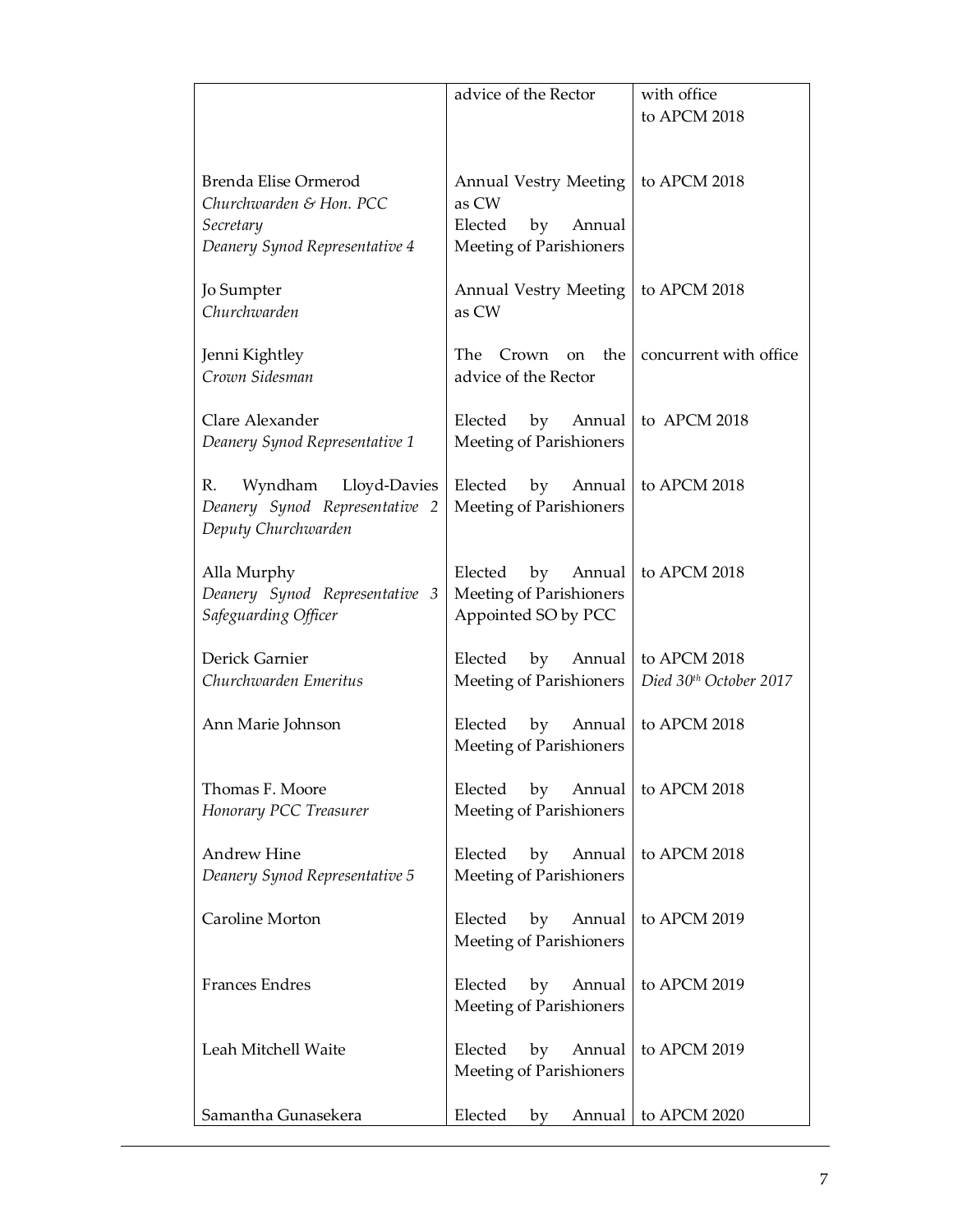|                          | Meeting of Parishioners                            |                |
|--------------------------|----------------------------------------------------|----------------|
|                          |                                                    |                |
| Tassia Kavvadis Campbell | Elected<br>by<br>Annual<br>Meeting of Parishioners | to APCM $2020$ |
| Rob Wijeratna            | by<br>Annual<br>Elected<br>Meeting of Parishioners | to APCM 2020   |

# **2.2 The Parochial Church Council**

The PCC met seven times in the year since the APCM on  $19<sup>th</sup>$  April 2017 (2016: eight times). The following were invited as ex-officio observers because of their roles within the Parish Church: Adé Adigun (Children's Champion) and Hani Armstrong (ER Officer), Stuart Page (Operations' Director), Suzanne Hyde, Margaret Sykes (Administrator of the St Marylebone Healing and Counselling Centre), James Christie Brown (Pastoral Assistant General) until 31<sup>st</sup> May 2017/Ross Marshall (Pastoral Assistant General) from 1<sup>st</sup> September 2017, Jane Gray (Human Resources & Pastoral Assistant Young Church), Gavin Roberts (Director of Music); Ginny Walton (Activity Coordinator, Changing Lives, Penny Jonas (Changing Lives).

# **2.3 Committees**

The PCC has one Committee**:**

# **Standing Committee**

This committee, required by law, comprises the Rector, the Crown Warden and the two churchwardens as ex officio members and the Hon PCC Treasurer along with the Crown Sidesman. Since his appointment, the Operations' Director, Stuart Page, has been in attendance at all meetings of the standing committee. The Standing Committee has the power to transact the business of the Parochial Church Council between meetings, subject to any directions given by the Council. The practice has been for the committee to be able to authorise expenditure of up to £2,000 without reference to the Council (revised September 2010), to interview and make staff appointments on behalf the Council, and to consider policy matters and make recommendations to the Council. Its minutes are recorded, but not normally received by the Council.

The committee met six times in 2017 (2016: six). Attendance 84% (2016 average 92%).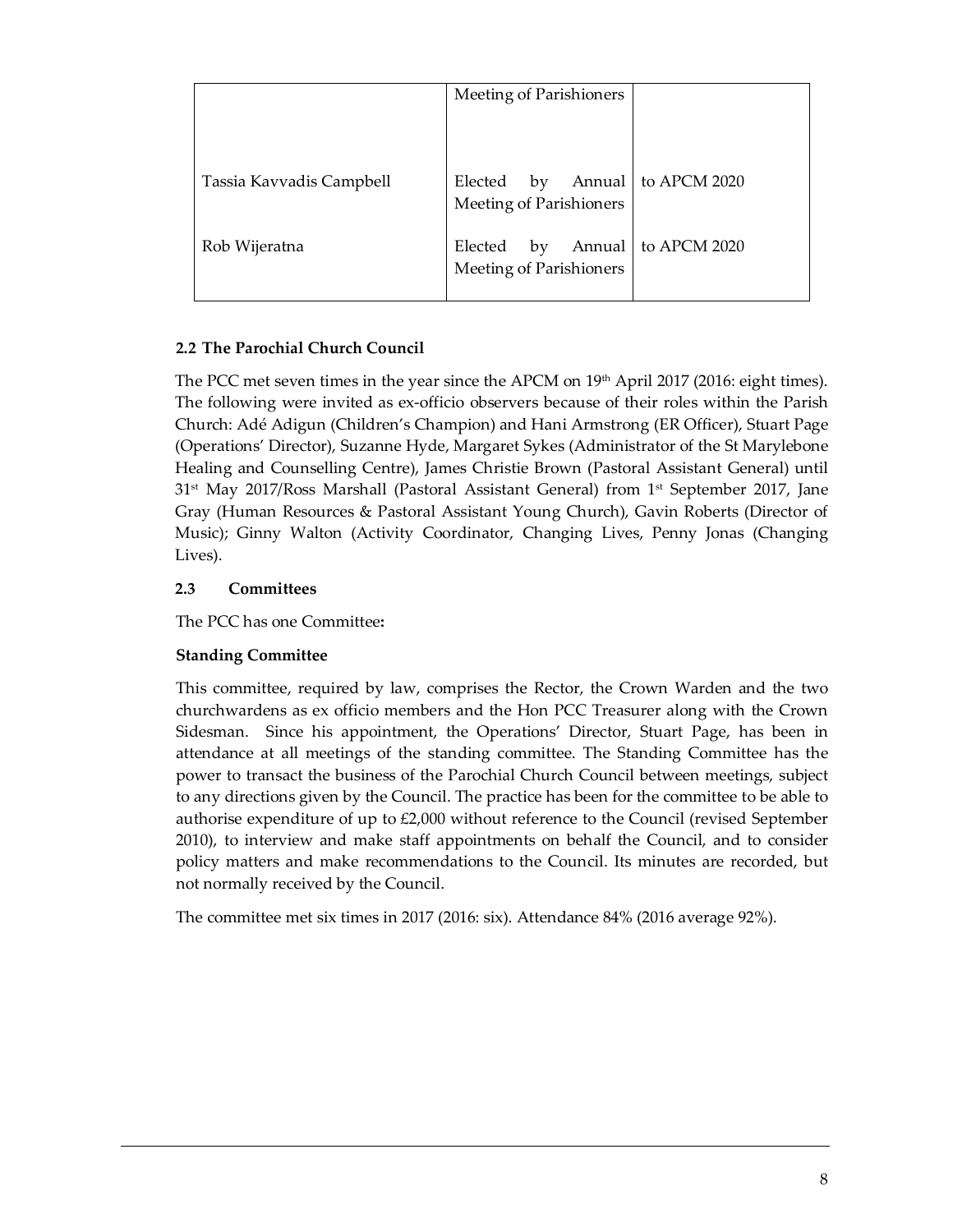# **2.4 Professional Advisors and Services**

The following continued to serve in the year, and the PCC would like to thank them for all they do for the parish church:

| Bank                        | Barclays Bank plc<br><b>Barclays Business Centre</b><br>9 Portman Square<br>London<br>W1A 3AL                                                               |
|-----------------------------|-------------------------------------------------------------------------------------------------------------------------------------------------------------|
| <b>Inspecting Architect</b> | Oliver Caroe, BA (Hons), Dipl. Arch Cantab., RIBA, AABC<br>Office 5, Unit 8<br>23 - 25 Gwydir Street<br>Cambridge CB1 2LG<br>01223 472237<br>info@caroe.com |
| Auditor                     | Mr Mark Tullett FCA<br>Civvals Limited<br>Chartered Accountants and Statutory Auditors<br>50 Seymour Street<br>WIH 7JG                                      |

### **3.0 Electoral Roll, Church Attendance, Sidesmen and Registers**

#### **3.1 Electoral Roll & Church Attendance**

The Electoral Roll for the 2018 annual meeting was carried over from the 2017 roll, having been revised for newcomers and those leaving. The review was completed on 10th April 2018 (being less than 15 days but not more than 28 days before the APCM). We have a total of 424 (2017: 384), of whom 370 are Non-Resident and 54 are Resident. Dr Hani Armstrong was replaced by Frances Endres as Electoral Roll Officer at the APCM in 2017.

The usual Sunday communicants at the morning services is 185 (2017: 160) out of an average congregation of around 255 (2017: 230) (280 on Healing Service Sundays), and this number was increased at special services and festivals throughout the year. The pattern of Sunday services of 8.30 am Holy Communion, 11 am Choral Eucharist. The monthly 6.00 pm Choral Healing Service continues. Weekday Morning Prayer takes place at 9.30 am Monday to Wednesday; Eucharist at 9.30 am on Friday and 1.10 pm on Wednesday Evening Prayer is said at 5 pm Monday to Wednesday and Friday (weekdays all services are held in the crypt).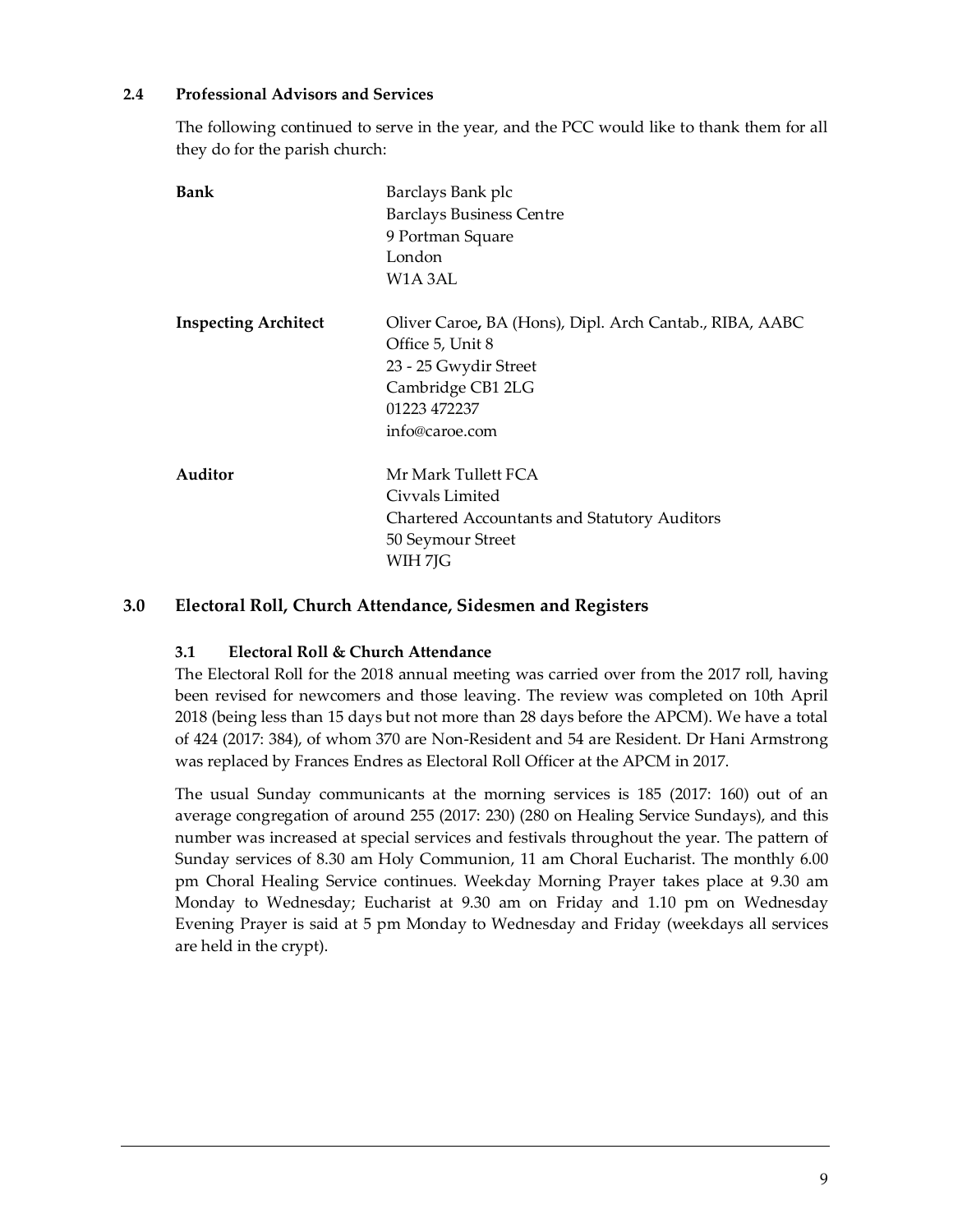### **3.2 Sidesmen**

Mrs. Jenni Kightley serves as Crown Sidesman, appointed by Downing Street on behalf of the Crown for an indefinite period. Since 2015, the Crown Sidesman has served as an ex-offico permanent member of the Standing Committee as well as a member of the PCC.

In 2017 a total of seventeen people served as regular Sidesmen. Of those appointed, two people stepped down from the role during the year: Amanda Keddie and Marc Scherman. We are very grateful to them for their time and contribution to the team of Sidesmen over the years, and wish them well for the future. Carmen Tabares found it difficult to take up her duties due to a change in circumstances, and has recently decided to step down.

During the year we were pleased to welcome back Sade Orals, who asked to resume her duties as a regular Sidesman. Additionally we welcomed Leanne George who joined the team in October and who was very helpful over the Christmas period.

In 2018, therefore, there is a total of 15 people for appointment as regular Sidesmen: They are Peggy Agnew, Natasha Back, Roy Bennet, Farina Burton, Matthew Denny, Frances Endres, Julia Flower, David Haynes, Leanne George, Andrew Hine, Tina Onah, Ngozi Onyiagha, Sade Orals, Elizabeth Queenan and Rob Wijeratna.

The reserve Sidesmen to be appointed this year are six in number. Sade Orals was on the reserve list, but has now moved back to the regular Sidesmen list. We have been unable to contact Peter Mwaniki for a long time, so he has now been taken off the reserve list.

The six reserve Sidesmen for appointment in 2018 therefore are: Adé Adigun, Clare Alexander, Jordan Bell, Vesta Burgess, Kingsley Emovon, and Anne Hamilton. We have again had to draw on reserve Sidesmen again quite often during the year, and we are grateful for their continuing support, particularly during busy periods.

Although 15 regular and six reserve Sidesmen are good numbers of people to have as Sidesmen, the Crown Sidesman is always delighted to welcome new people to the team, even if they are only able to take up one or two duties during the year. Volunteers are usually asked to be on duty no more than once a month. Most of these volunteers, however, prefer to cover the 11.00 am service, and consequently the 8.30 am services and the 6.00 pm services are still very short of regular Sidesmen. Both the regular and reserve Sidesmen are always kind enough to help with these two other services, but I would be very pleased to have more regular Sidesmen for the early morning and evening services. I am very grateful to Peggy Agnew, who still faithfully covers the 8.30 am service, but who would prefer to step down, and to Dom Samsonas, St. Marylebone's Assistant Buildings Manager, who has stepped in to help at the early morning services in the absence of any sidesmen. Any member of the congregation, who is on the Electoral Roll, can volunteer to join the team. New people always receive a set of briefing notes, have a training session, and are always well supported by the team.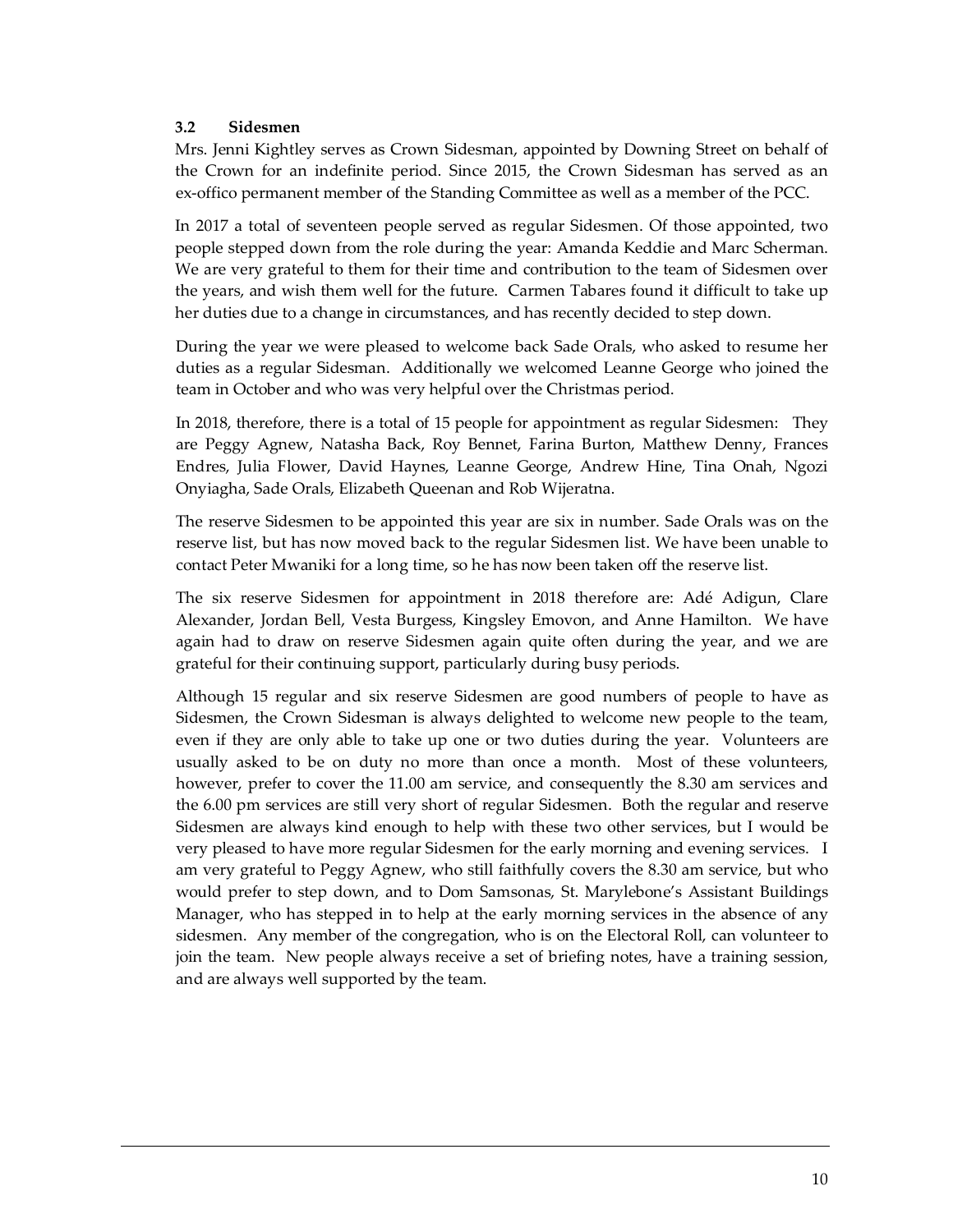As ever, St. Marylebone and the Crown Sidesman warmly thank all those people who voluntarily undertake the duties of a Sidesman. Their role in ensuring that the congregation feels welcomed and well attended at each service is an important one. In addition, their dedication and willingness to commit to this duty is always very much appreciated.

#### **3.3 Servers**

The rota of crucifers and servers has continued to benefit from the involvement of many members of Young Church and their parents, as well as four or five adults. Approximately twenty adults and children are on the rota to carry out the duties of crucifer, server, and acolytes on Sundays and special services. Emy Onah, Obiamaka Ojukwu, Adekunle Bambgbouye and James Christie Brown/Ross Marshall are licensed to administer the chalice when required to do so, as well as Susan Anderson from The St Marylebone CE School. It was a great pity that health prevented Head Sacristan Robert Norton from continuing with his duties.

# **REVIEW OF PROGRESS AND ACHIEVEMENTS**

#### **4.0 Music and Special Services**

The music department has had a particularly busy year, playing an important role in the church's anniversary celebrations. Of special note was the music sung by the choir for 200th anniversary Eucharist on 5th February, for which we performed music that might have been heard in 1817, featuring anthems, and even an organ duet, by Samuel Wesley; the Wesley family needing no explanation for their connection to St Marylebone! Two newly composed masses were written for the choir in 2017; the first Gregory Rose's *Missa Brevis Sancta Marylebonensis*, performed as part of the *The London Festival of Contemporary Church Music*; the second, Paul Mealor's *Missa Sancta Maria Tota Bona*, commissioned especially for our *St Marylebone Festival* celebrations in July. Our loyal choir and organ continue to lead our worship Sunday by Sunday, with an ever expanding repertoire of music, as well as for the extra weddings, funerals, memorials and carol services. The Advent season saw us provide music for carol services and concerts for *The Blind Veterans*, *The Lord's Taveners*, *The Rotary Club*, *Chain of Hope*, *The Sick Childrens' Trust*, to name but a few.

Bertie Baigent has continued as our organ scholar for a second year, and has been assisting Thomas Allery with the running of the Youth Choir (see separate report), as well as performing his duties at The St Marylebone School. We are delighted that Bertie has played an ever increasing role in the musical life of the Parish, often bringing his orchestra *The London Young Sinfonia* to the church for concerts, most notably a fabulous performance of Mozart's *Cosí fan tutte* in June, and Mahler's *Symphony no 4* as part of the St Marylebone Festival in July.

Alongside Bertie, our Assistant Director of Music, Thomas Allery, has continued to provide excellent organ playing for all our services, and his tireless work with the Junior Choir have been evident at their monthly performances during the Sunday morning Eucharists. Thomas' skills as a harpsichordist came to the fore in our July festival as he twice brought his vivacious *Ensemble Hesperi* to perform music inspired by the Pleasure Gardens of Old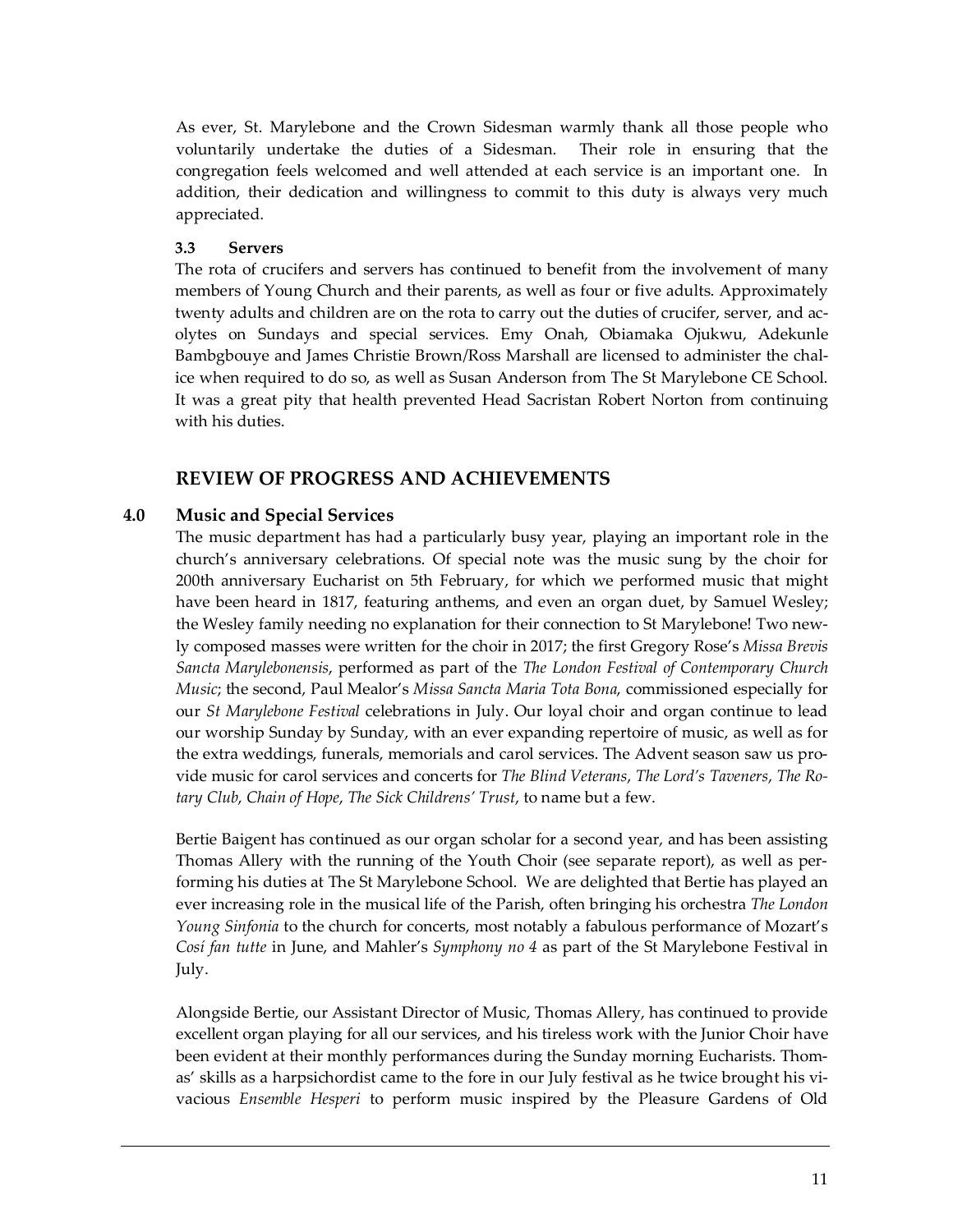Marylebone; these gardens existed close to the parish church in the Eighteenth Century, welcoming musicians from all over Europe. Thomas and Mary-Jannet Leith (an exceptional recorder player), who are both at the helm of *Ensemble Hesperi*, were married in September, and the parish sends them our hearty congratulations. Thomas also organised an organ recital series to celebrate the 30th birthday of our wonderful *Rieger* organ, which took place on the first Sunday of each month at 4pm. We invited seven visiting recitalists alongside all three of our music staff, who each gave an organ recital in the series.

The musical highlight of 2017 was *The St Marylebone Festival* which ran from 22-28 July. Thanks to the tireless efforts of Elizabeth Queenan and her team of volunteers, the festival was kindly supported by many local sponsors (both financial and edible!). This was the second festival we have staged at the church, and was a fitting way to mark our special anniversaries. During a week of music and festivities we celebrated the rich cultural history of the church and the many personalities connected with it. Admiral Nelson's daughter, Horatio was baptised at the church and so we opened with a 'Come and Sing' day, attracting some 60 singers, culminating in a performance of Haydn's Nelson Mass, with orchestra, with soloists from the parish church choir. 'Browning Day', on the fourth day of the festival, celebrated the clandestine marriage of Elizabeth Barrett and Robert Browning in 1846 in a series of events. The parish church choir gave a chamber performance of Brahms' *German Requiem*, which was given its English première in a private house in Wimpole Street in 1871. We welcomed Gabriel Woolf who gave his one-man show on the genius of Charles Dickens, who wrote many of his best-known novels as a resident of Marylebone. There was a return visit from the popular counter-tenor, Andrew Watts, and a performance of *Song in the City*'s project 'One Creation' which celebrated contemporary Marylebone, bringing together multi-faith artists and composers. The festival was an excellent way to reach out to our local community in new ways, particularly apt as we launch our *Changing Lives*  project. None of this work would be possible without the continued support from the clergy and congregation at St Marylebone, and for that we give thanks.

# **5.0 Mission and Local Outreach**

St Marylebone Parish Church continues to be a busy place of active and engaged Christian witness, set at the very heart of central London. With a history now stretching back some 900 years, we seek to offer God worship that has long been renowned for musical and liturgical excellence and to serve the diverse community in which we are set.

There are always changes at St Marylebone and, as a parish church community, we continue to explore new ways in which we can better explore and share our faith with those whom we serve in the name of the Father, the Son and the Holy Spirit.

For more than 30 years now, we have pioneered the work of Christian healing and, as well as being home to the internationally respected *St Marylebone Healing and Counselling Centre*, which continues to offer low-cost analytical psychotherapy and spiritual direction, the Crypt at St Marylebone also houses an innovative NHS doctor's surgery - the *Marylebone Health Centre*. Our work is enhanced by maintaining close and active links with some of medicine's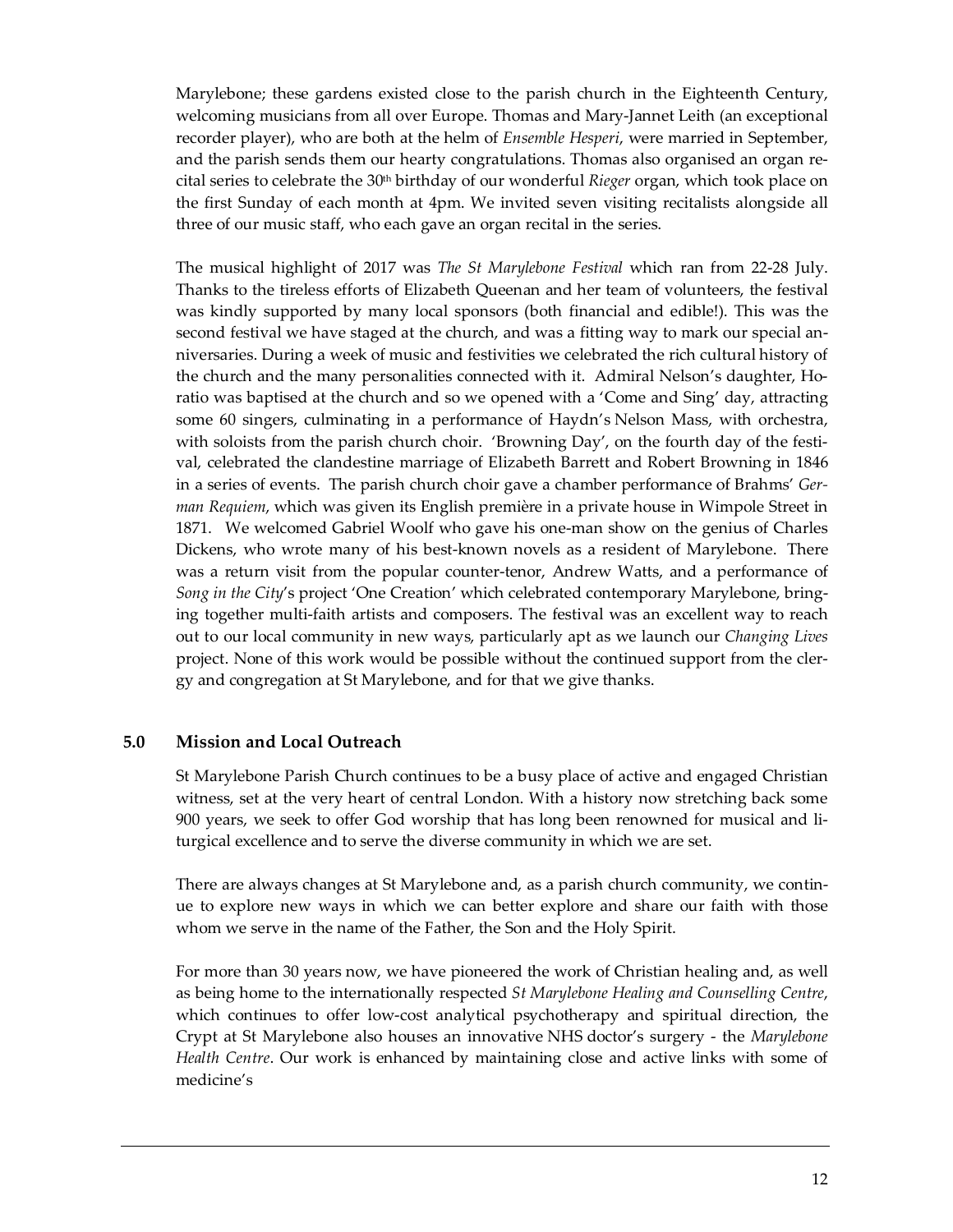Royal Colleges and through our provision of chaplaincy by the rector to *The London Clinic* and *King Edward VII's Hospital*.

St Marylebone is very fortunate in having a flourishing Young Church which complements our two schools: *The St Marylebone Church of England School*, an Outstanding Academy, National Teaching School and Maths Hub, and *The St Marylebone Church of England Bridge School*, a Free Special School working with secondary school age students who have speech, language and communication difficulties. Alongside our two schools we work closely with the *Royal Academy of Music* and the *University of Westminster*, providing chaplaincy to the *University of Westminster.* 

As a parish church in the Diocese of London, we share a vision of a Church for this great world city that is Christ-centred and outward looking. By God's grace we seek to be more confident in speaking and living the Gospel of Jesus Christ, more compassionate in serving others with the love of God the Father and more creative in reaching new people and places in the power of the Spirit.

Mission and outreach continues to be at the heart of St Marylebone's life as an outworking from our primary calling to be a worshipping community. Building on the work of the Healing and Counselling Centre and the Marylebone NHS health Centre, we continue to provide opportunities for our congregation and newcomers to find welcome and safe space in which they can reflect, pray and grow.

**5.1 Open Door** continues to develop, initiated by Fr Edward from our former *Dementia Café,* the meeting continues to be run by Jackie Kesses and James Christie Brown and, from September 2017, Ross Marshall, our new Pastoral Assistant. The often 20-strong group of congregation members, NHS surgery patients and passers-by features a joyful combination of Bible reading, group discussion over afternoon tea, fellowship, prayer and hymn singing. The happy and growing gathering continues to flourish in a warm and caring atmosphere fostered by Jackie and James and now Ross.

**5.2 Music for the Moment** also continues to grow, with members of *Open Door* and the congregation often attending alongside people referred by Westminster Arts and the Westminster Dementia Advisory Service. Aimed at welcoming those living with dementia and their families and carers, all are welcome. Royal Academy of Music students (via the Open Academy) offer world-class live music and a Q&A on what they have performed; students from The St Marylebone CE School serve afternoon tea and welcome the audience. It is a wonderful collaboration and continues to meet an ever-increasing need. Recent concerts have drawn more than 100 people and the Wigmore Hall now offers a concert once every three months in a similar vein.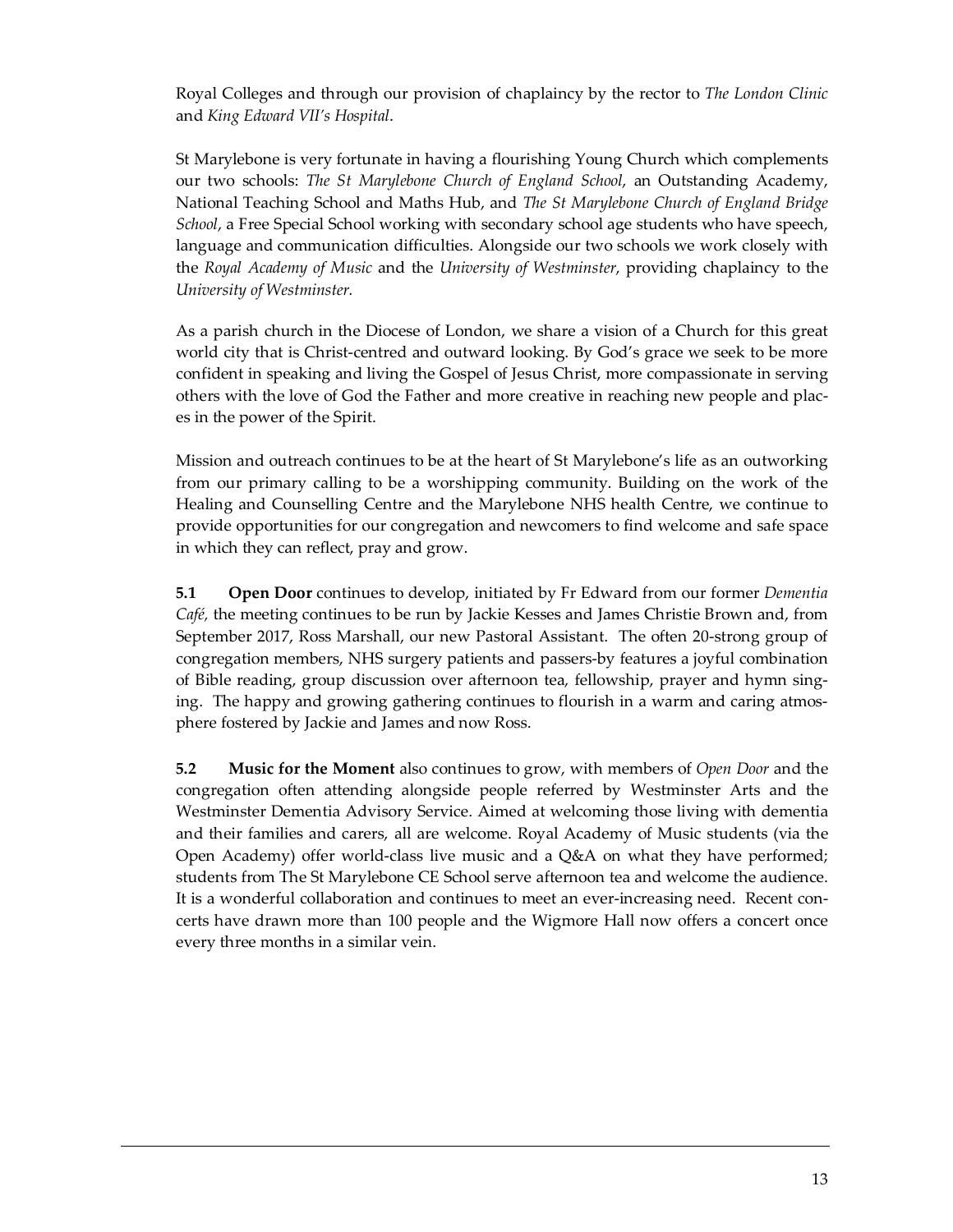# **5.3 West London Mission and the Marylebone Project (Church Army)**

Our links with them continue to grow. Our Harvest Eucharists at the parish church and school gathered vast numbers of items for donation to the Marylebone Project again in the autumn. Links between the parish church, schools and these two charities, including guest preacher visits at Sunday Eucharists help to maintain our connections through worship.

# **5.4 Food for Thought**

Our Bible study group met more infrequently in 2017 and has now been brought to a close. Fr Edward is looking at ways in which this informal house group style gathering can continue.

# **5.5 Carol Services**

The number of requests from national charities, universities, schools and other organisations to hold Carol **Services** in the parish church continues to grow. These services place huge additional burdens on clergy, the parish office and Buildings' team as well our Director of Music, Assistant Director of Music, Organ Scholar and Parish Church Choir.

The annual Lords' Taverners' service was recorded and broadcast by *ClassicFM*.

# **5.6 The St Marylebone CE School**

A new altar to commemorate the School's 225th anniversary in 2016 arrived in 2017 made by Luke Hughes, a leading firm of furniture designers and makers. It was dedicated by the Rt Revd Stephen Platten at a School Eucharist and dedicated to the memory of the late Marjorie "Joie" Macaulay. Results and performance indicators all suggest that the School continues to sit at the top of National and London-wide tables. This feat is all the more remarkable given the fact that new marking systems and new subject curriculums are now in place nationally. The School remains heavily over-subscribed. Ross Marshall has replaced James Christie Brown in supporting Fr Edward in his chaplaincy duties at the School. Financially the School is under enormous pressure and is seeking ways of addressing an ongoing deficit budget. In 2017 the intake of students into Year 7 was increased by 18 and a new House, Lovelace, was inaugurated. Tribute must be paid to Jo Sumpter and the other governors who are drawn from the parish church congregation for the extraordinary amount of time they spend in ensuring that the School remains a World Class School.

# **5.7 The St Marylebone CE Bridge School**

A decision was made by governors in 2017 not to expand the School to 84 pupils by taking pupils into years 12 and 13. It was felt that students attending Special Schools needed much more specialist engagement in the Sixth Form than we were able to provide. The search for suitable permanent premises continues. Fr Edward continues to do much to build, maintain and strengthen the Church of England ethos at the Bridge School, and it is always heartening to see groups of students visiting the parish church from the school's present premises in Queen's Park.

Both schools value their growing links with the other schools of the **Woodard Corporation**.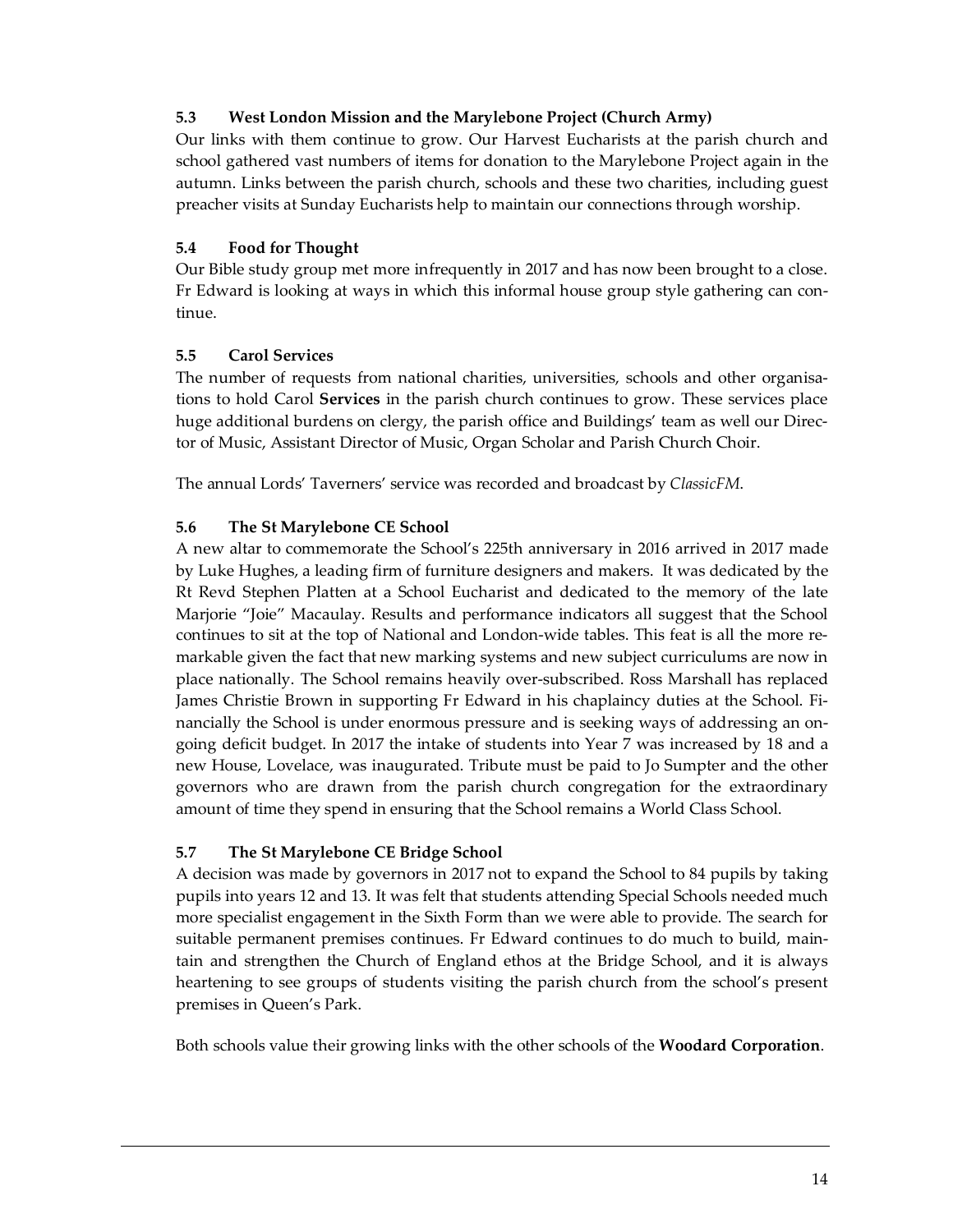# **5.8 Methodist Covenant**

During Lent a joint course of reflection and study *Living our Faith* was held here at the parish church. In May, Aldersgate Sunday was observed with a joint service in the Old Church Memorial Garden together with a pulpit swap. The ministers of both congregations meet regularly for lunch.

**5.9 The Parish Church** hosted graduation and commencement ceremonies for The Royal Academy of Music, Regent's University, The University of Westminster Business School, The University of the West of Scotland complete with pipers) and a number of schools.

The **Parish Church** hosted a stall at the Marylebone Summer Fayre and at the switching on of the Marylebone Christmas Lights.

The Rector continues to play a leading role in the development of the **Marylebone Neighbourhood Forum** and the **Parish Church**, once again, hosted the Forum's AGM. It is also good to be part of the **Marylebone Consortium** hosted by the Marylebone Hotel.

The Parish Church continues to build links with the Baker Street Quarter (Business Improvement District) West One (Business Improvement District) and to play its part as a member of the **Marylebone High Street Ward Police Panel**.

In 2017 it was good to host the annual **Archidiaconal Visitation Court** at which Churchwardens are sworn in, **Deanery Synod** and **Deanery Chapter** meetings at St Marylebone.

# **5.10 St Marylebone** *Changing Lives*

This has dominated the work of the parish church throughout 2017. Following the Round One 'Pass' St Marylebone was awarded £0.7m to complete a Development Year as part of a five year £3.6m funding package by the Heritage Lottery Fund (HLF) as part of an £8.6m proposal to extend and reorder its Crypt to become a community hub which will tell the story St Marylebone "the great city north of Oxford Street" and carry out major structural repairs and conservation our Grade I-listed 200 year-old building. The Development funding has enabled us to help fund progressing our plans before a Round Two submission in June 2018. The Development Phase has seen the PCC appoint Ginny Walton as the Activity Coordinator and Penny Jonas as the Development Director. In addition, the following have been engaged on a contracted/self-employed basis: Activities Coordinator: Ginny Walton; Project Directors: Focus Consulting (Ellie Clarke, Florence Andrews); Multidisciplinary Design Team: Caroe Architecture Architects (Oliver Caroe, Touseer Ahmed, Mark Hammond (Project Lead)); Construction Design Management: Philip Waller Consulting; Furniture & Fittings Design and Manufacture: Luke Hughes & Co; Urban Landscape Design: Robert Myers Associates; Construction Logistics and Constraints: Alan Baxter Associates; Mechanical & Electrical Services: CBG; Accessibility Consultants: IDACS: Fire Engineering: LWF; Building Control: OCULUS; Wayfinding, Signage & Exhibition Design: PLB; Acoustics: Lee Cunningham Partnership; Visitor Flow: Crowd Dynamics; Heritage Management Consultant: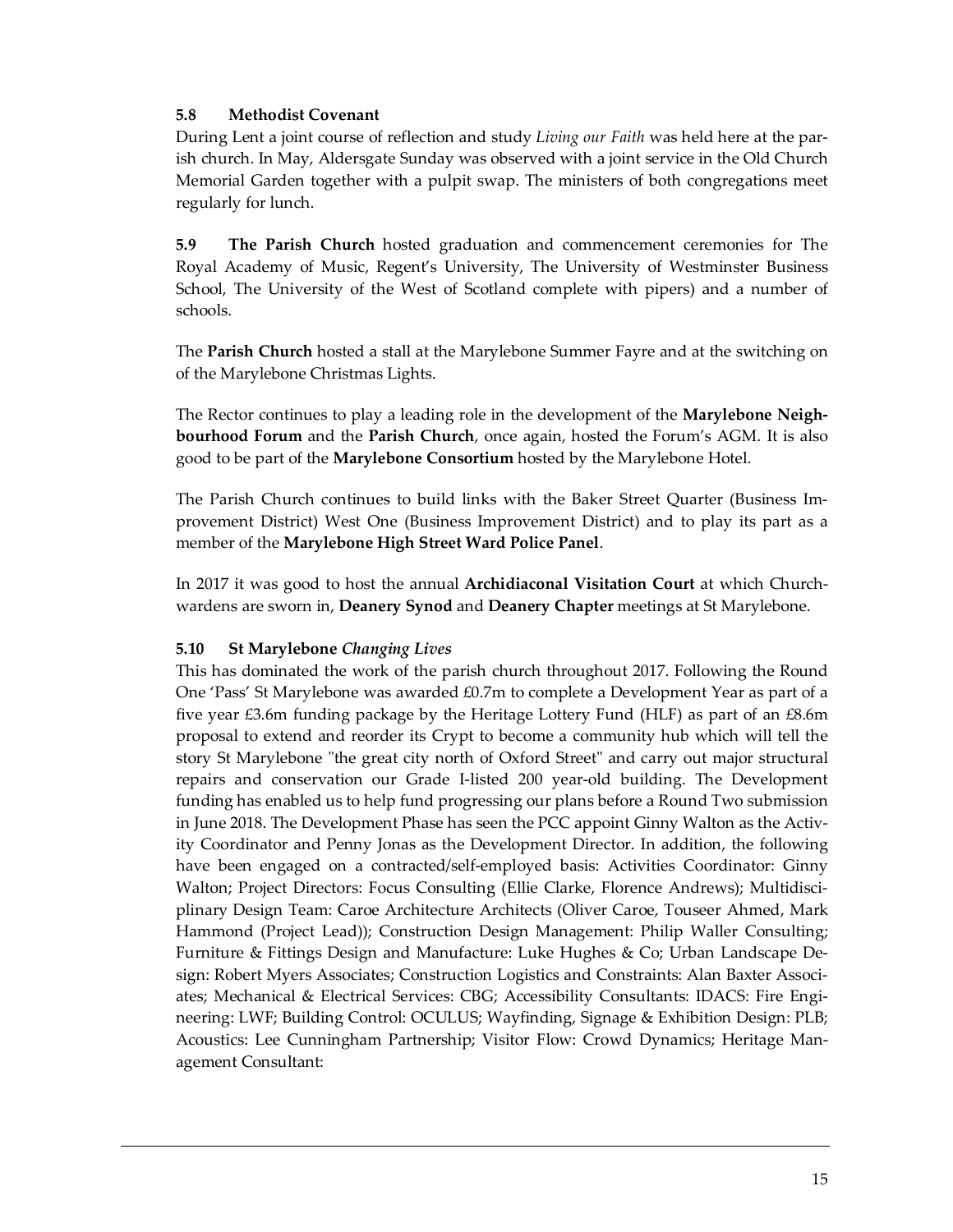Donald Insall Associates (Hannah Parham, Megan Hari, Frances Halahan); Quantity Surveyors: Huntly & Cartwright; Capital Project Manager: Focus Consulting (Mike Lee, Ellie Clarke, Florence Andrews); Activity & Evaluation Consultants: CCN (Katie Norgrove, Sophia Mirchandani, Alix Slater); Catering Consultant: Kendrick Hobbs (Mike Hobbs); Business Plan Consultant: DCA (David Clark, Lucy McCall, Julia Thomason, Susan Carter); Development Director (Fundraising): Penny Jonas; Grants, Trusts and Foundations Director: Peta McRedmond.

It is hoped that the *Changing Lives* project will: tell the fascinating urban, medical, artistic and literary story of St Marylebone "the great city north of Oxford Street; enhance the public realm by creating a new outdoor community gathering space for Marylebone; provide additional community, meeting, display and performance space; introduce a charity-led (Church Army Marylebone Project) community café which will provide hospitality to some of the 250,000 people who visit every year as well as helping vulnerable women back into skilled employment; enable fully-accessible access to our monumental Grade I-listed parish church; conserve and consolidate the parish church's historic fabric for future generations.

An Advisory Panel has also been recruited: The Revd Canon Dr Stephen Evans, Rector; Dr Stuart Page, Operations' Director; Ginny Walton, Activity Coordinator; Penny Jonas, Development Director; Florence Andrews, Project Director, Focus; Mike Lee' Capital Project Director, Focus; Mark Hammond, Architect, Caroe Architecture, Design Team Leader; Mr Wyndham Lloyd-Davies, FRCS, Deputy Church Warden; Dr David Haynes, Academic Archivist; Andrew Hine, Solicitor, Tom Alexander, Architect; Jenny Hancock, Creative Director, Howard de Walden Estate Company; Colin Dix Hotelier/Hospitality Consultant; John Bornholt, Business Representative; Diana Evans, member of the congregation; Margaret Pollock, Community Entrepreneur.

This project will see the Crypt of St Marylebone made fit for the 21<sup>st</sup> century and also enable much-need building conservation and consolidation works to be undertaken. It is hoped that the project will be completed by the end of 2021.

**5.11 The Crypt Art Exhibitions** continued in the Crypt Hall throughout 2017 with several excellent exhibitions during the year. These exhibitions are undertaken in association with Contemporary British Painting (www.contemporarybritishpainting.com).

**5.12 The Website** continues to be well received and receives a high number of daily hits and is updated at least weekly. Historic information as well as sermons and a gallery of changing pictures all add to the site's attractiveness. It is a significant tool in reaching out to people and is supplemented by the weekly eNewsletter **Portico** which is now emailed to more than 300 people. During 2017, we continued our forays into Social Media via Face-Book and participated in the Church of England's **A Christmas Near You** online advertising initiative throughout Advent.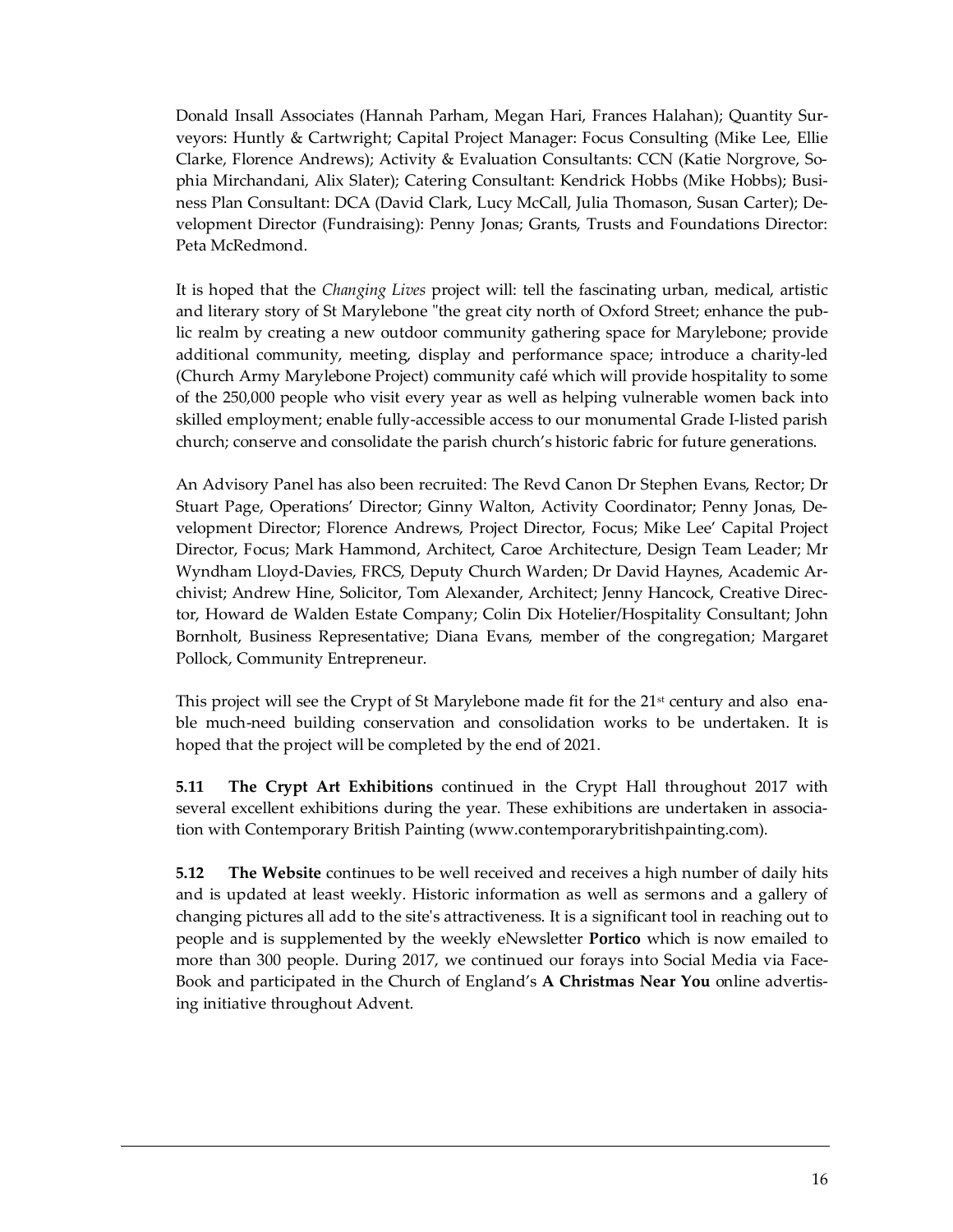# **5.13 Church Lettings & Room Hire**

The list of organisations, charities and universities using the parish church for Christmas Carol Services, concerts and commercial hiring continues to grow. The parish church is an important part of the local community and hirings bring in much-needed income.

### **5.14 Pastoral Assistant**

James Christie Brown who joined our team in November 2015 left in May 2017 to be ordained Deacon by the Bishop of St Albans and to serve his Title at St John's, Harpenden. In September he was replaced by Ross Marshall, a former Baptist Minister exploring a vocation to the Anglican Priesthood. The Pastoral Assistant continues to work along Jane Gray with Young Church and Junior Choir, to assist the Finance Office, Chaplain, to preach and the serve at the 8.30 am Holy Communion.

# **5.15 The St Marylebone Festival**

The Festival was reprised before enthusiastic audiences in 2017 with great style and panache. The week of outstanding music, film and performance is proving an ideal way of reaching new audiences and telling the fascinating story of St Marylebone "that great city north of Oxford Street". Gavin Roberts and Elizabeth Queenan are to be commended for their efforts in making the festival such a success.

### **5.16 Hospital & Healthcare Chaplaincy**

The Rector continues to provide on-call chaplaincy services to **King Edward VII's Hospital, The London Clinic** and the **Princess Grace Hospital.** The Rector is also a member of the **Research Governance and Ethics Committee** of **The London Clinic** and a Trustee of **The Guild of Health and St Raphael.**

# **5.17 Other Community Engagement**

The Rector continues to play a leading role in the development of the **Marylebone Neighbourhood Forum**, serving as a Company Member and Director; he continues to serve as a member of the **Marylebone High Street Ward Police Panel**, is Trustee and Vice-Chairman, **The St. Marylebone CE School** and **The St Marylebone CE Bridge School**, Trustee of **The St. Marylebone Educational Foundation**, a Corporate Fellow of **The Woodard Corporation**, a Member of the **External Advisory Group** of **Contemporary British Painting**; is President of **The Browning Society;** Patron of **The Kurdish Aid Foundation** and is a Member of **The Church Commissioners for England's Mission and Pastoral Committee.** 

In 2017 the Rector was awarded in recognition "for his years of distinguished public service" an Honorary Doctorate by the University of Aberdeen.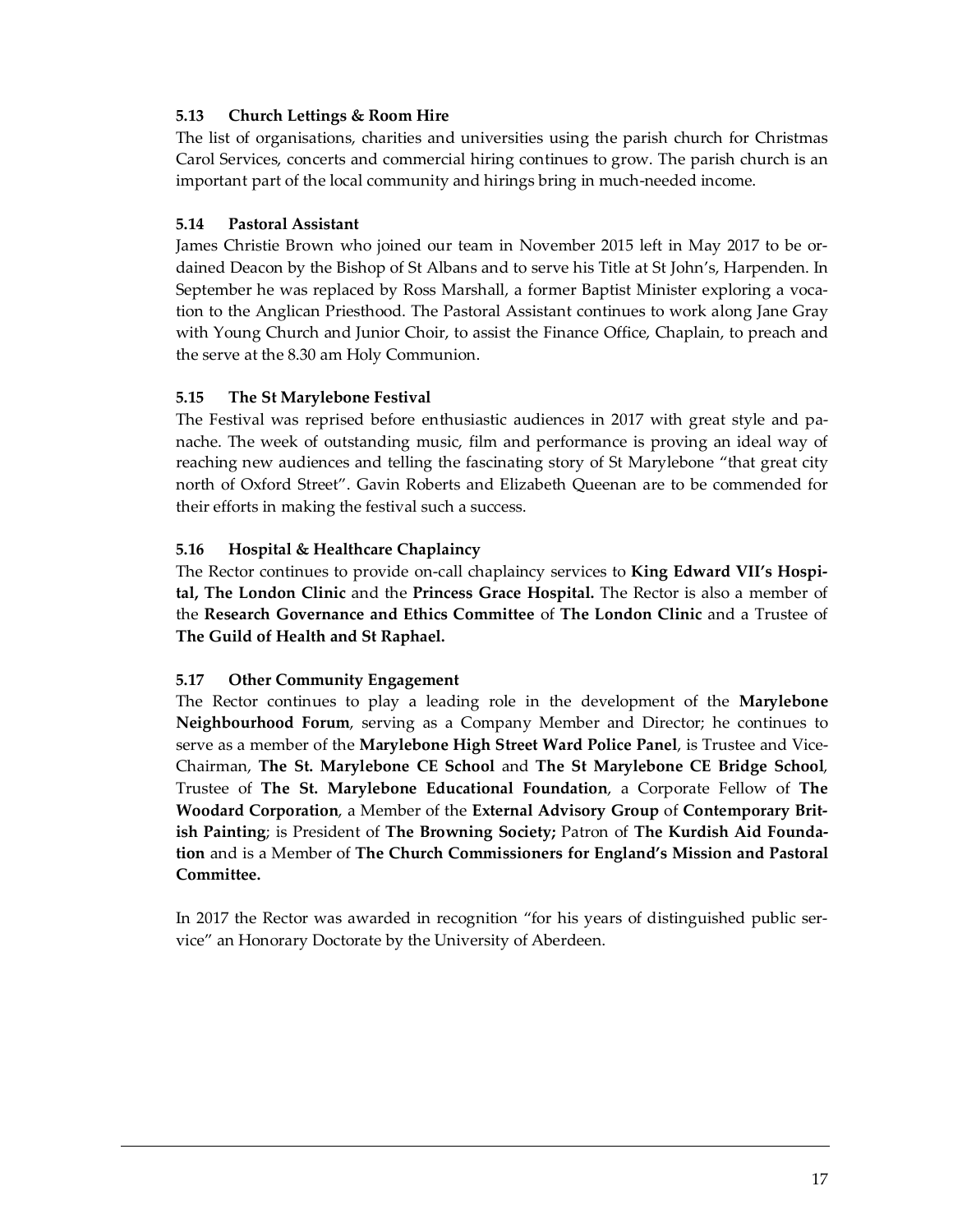# **6.0 Schools and University Chaplaincy**

#### **6.1 Chaplaincy to The St Marylebone CE School – Highlights**

The Chaplaincy to The St Marylebone CE School continues to grow. In January, we held our annual School Confirmation, celebrated by our School Provost, Bishop Robert Ladds, SSC. The service was attended by the whole school, including governors, families and guests. Two year seven students were baptised and confirmed; five year seven students, four year eight students, and one year twelve student were confirmed and one year seven student was received into the Church of England. This was the largest Confirmation Class in recent years, which again led to new members of Fr Edward's ever-growing Chapel Team. Now with over twenty members across the School, Fr Edward introduced a new programme for Sacristans. Here, six students could become senior chapel students, who sign a pledge to the School, Chaplain and Head Teacher to promote worship, and take on more responsibility to plan services, provide feedback, lead the prayers, serve at the altar, and help facilitate the worship life of the school. They also presented on worship to the Governors' Plenary in the spring, and are already demonstrating promising signs of leadership. As of October, our new Confirmation Class had five candidates for Baptism and Confirmation across the lower school. Students in the Chapel Team, Chapel Choir and in all subjects and departments, especially Performing Arts, have contributed brilliantly across all our assemblies and Eucharists this year. From wonderful Eucharists marking key moments such as Ash Wednesday, Easter, Harvest, Remembrance and Advent, through special events such as Founders Day and Prize-Giving, to a beautiful Lessons and Carols service at the end of the year; we are continually grateful to and in awe of our students' and teachers' efforts and achievements.

Fr Edward continues in his pastoral role, assisted by James Christie Brown (until July 2017) and then by Ross Marshall (from September 2017); both have had particular involvement with worship life at Blandford Street. The whole school's worship programme of weekly Monday assemblies, daily Thought for the Day broadcasts, monthly Eucharists, and also new, termly worship services at Blandford Hall, provides a clear and prayerful space for students and staff to engage in worship, which nourishes and collaborates with wider school life. Weekly staff and student faith, prayer and discussion groups such as *Faith-Ful Fridays*, as well as James' and Ross' contributions to *Think Tank* teaching in the Sixth Form, along with Fr Edward's teaching in the RS department, particularly at conferences and seminars, enables links between Parish and School to grow, and for Worship to become more prominent in the School's life.

Fr Edward has continued working to develop the chaplaincy. Fr Edward ran a whole school worship survey again in the summer, to gain all students' and teachers' views on worship and Christian ethos, which was then used to plan worship for the next academic year, including new themes of the week and a more integrated worship calendar. Fr Edward thus continues to work closely with the Head Teacher, and with the SLT and teachers responsible for SMSC across the school, to implement worship in fresh ways which provides support to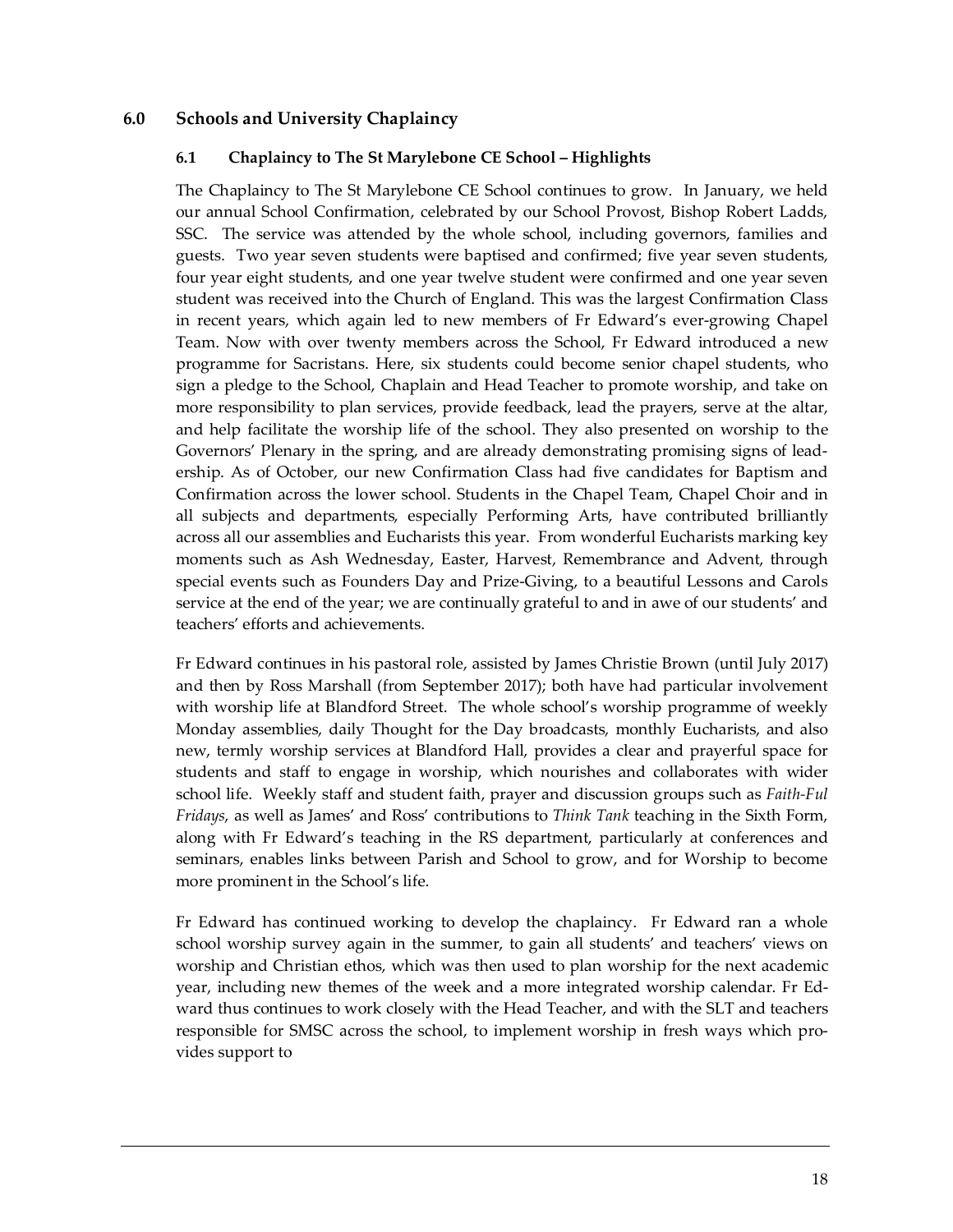other subjects and areas of school life, including SMSC and pastoral care. Fr Edward continues to serve on the Westminster SACRE, and from this connection has developed INSET training on worship this year for other Church Schools in the Deanery, so to develop links with other schools and generate new training resources in worship. Finally, our Chapel Choir and Chapel Team New York Tour is planned for summer 2018. In Activities Week in July 2018, thirty students and three staff will travel to New York, to sing and learn about worship at St Thomas, Fifth Avenue, The Cathedral of St John the Divine, and then travel to Newport, Rhode Island, to stay with The Newport Choir School, who will visit us in August 2018. We hope this will be the beginning of a long and fruitful relationship.

Fr Edward would also especially like to thank James for all of his support over the past two years, as James left in July to begin his curacy at St John's Harpenden. We are extremely thankful for James for his service, and to Ross as he already begins to assume more responsibilities in the Parish and Chaplaincy.

# **6.2 Chaplaincy to The St Marylebone CE Bridge School – Highlights**

Life at The Bridge continues to flourish. As the School grows so does the chaplaincy. Following our "Outstanding" SIAMS inspection last year, further growth has been inspired and required in the school's worship programme. Fr Edward visits the school every week (officially, it is only a 1/2 day per week allocation, but timing has needed to be flexible, given the demands of the role). Fr Edward provides a pastoral role to staff and students, and oversees the worship programme, particularly collaborating with speech and language therapists to develop assemblies, liturgies and a programme which is accessible to the whole community. Music teachers now help to provide music for services and assemblies. Fr Edward continues to lead assemblies, and also facilitate a daily act of collective worship named *Afternoon Reflection*, providing meditation on the theme of the week, and a near silence across the whole school at the end of each day. With the assistance of the Sacristans, student planning and leadership in worship has now been developed further, where Sacristans supervise a new worship committee of SMBS students, who help plan and lead Eucharists with Fr Edward; leading prayers, readings, serving at the altar and learning about liturgy and worship. Sacristans also provide peer-mentoring in the classroom, and it is providing a wonderful way to connect students and staff across SMS and SMBS. Fr Edward also continues to assist with RS teaching, organises regular visits to the church for students of all year groups each term. And there are further plans to develop worship and SMSC also being explored for the new year.

#### **6.3 Chaplaincy to The University of Westminster - Highlights**

Chaplaincy at The University of Westminster has continued to grow this year. Fr Edward, alongside James and then Ross, together provide one day per week to the University, where they work alongside the Lead Interfaith Adviser and Assistant Faith Advisor in providing pastoral care for staff and students across all the University campuses, advising on matters of faith and co-ordinating specific events throughout the academic year.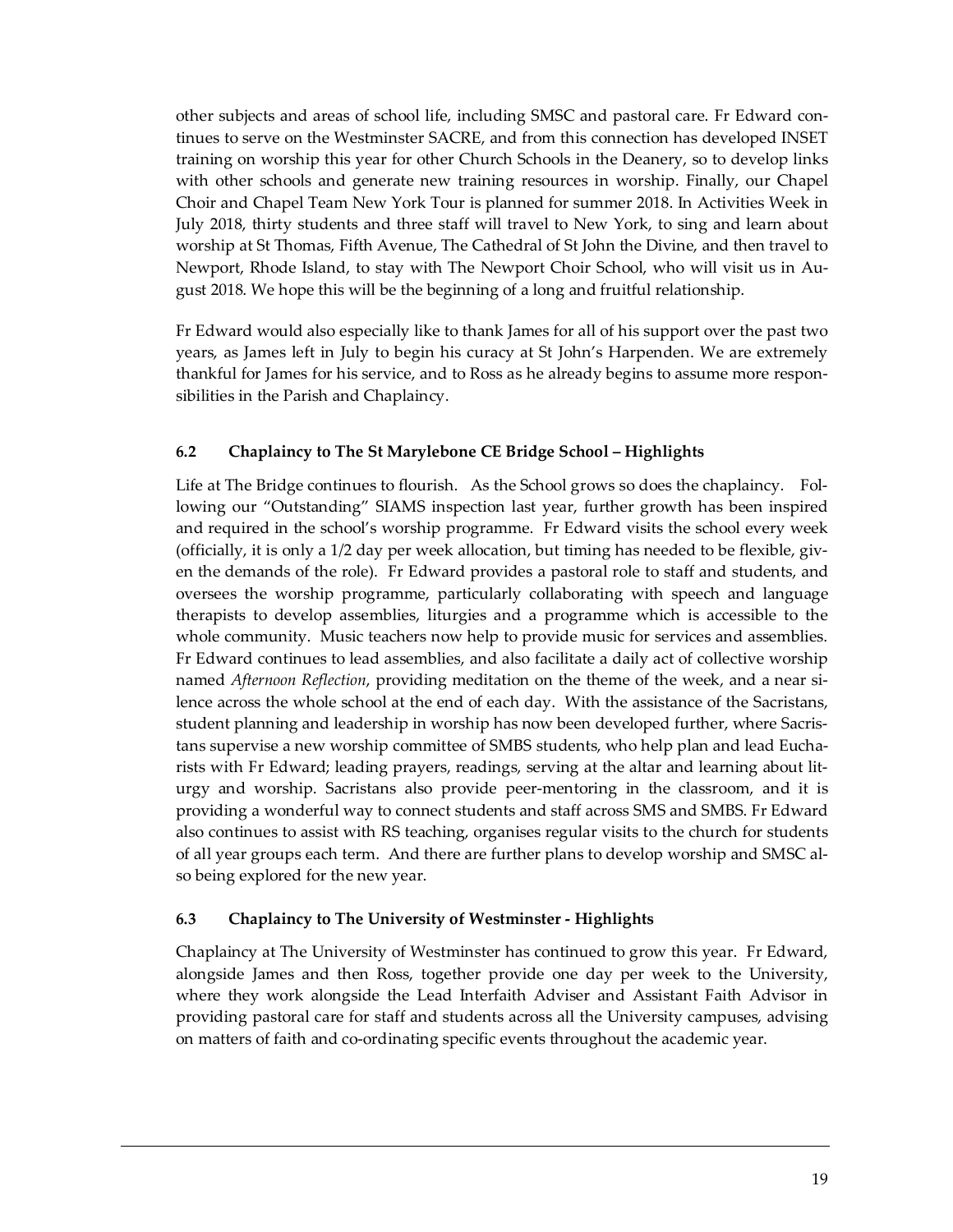Fr Edward worked closely with the Choral Society and VC's office again to organise the annual Carol Service in December, with ever growing numbers attending and increased support from Alumni Relations. Fr Edward continues to connect with students and staff through such events, including the Remembrance Day service in November, as well as the Business School Graduation Ceremony, which, this year featured a double Business School and Social Sciences Graduate School ceremony held in the Parish Church for the first time in March. The graduations were a success, and plans are in place for a repeat ceremony next year.

Fr Edward has been assisted by James Christie Brown, who served as one of the Faith Advisors and provided an immense support to Fr Edward across the campuses. Ross took over in September, and was a great help in helping the Assistant Faith Advisor to coordinate a Christmas lunch again on the Harrow campus feeding over fifty international students who remained on campus for the Christmas period.

Fr Edward would again like to thank James for all of his ministry in the chaplaincy this year, which has been an incredible support to Fr Edward personally and to the wider University, School and the Parish Church. We warmly welcome Ross Marshall to the team. Further developments for the new year include helping support Christian students on the different campuses, and providing more resources and worship and networking opportunities for them. One of the projects in progress here, is a podcast programme broadcast on the university's radio station, in collaboration with the digital media and radio teaching department, to promote faith and spirituality across the university, and help engage and support staff and students.

# **6.4 A Thank You from Fr Edward**

As of September 2017, it has been confirmed that the 2017 - 2018 academic year shall be my final year at St Marylebone. By the time I leave in July 2018, it will have been five years since I took up my post as Assistant Curate and Chaplain. In July, Devon and I will be moving to Fort Worth, Texas, where I shall be serving as Middle School and Upper School Chaplain at All Saints' Episcopal School, and Devon will be completing her PhD by distance at King's College, London, and developing her teaching and research in theology and the arts, as she moves into a post-doctoral position.

I would like to take this opportunity to thank The Rector, PCC, Church Wardens, and the congregation and chaplaincies I have had the honour of serving for and with for these past five years. They have been busy years, with multiple chaplaincies, as well as a parish role, all of which seem to be growing and always making new demands and requiring more energy and creativity. However, such energy and creativity is what has made this place such a fascinating place to serve and learn from.

I have learned a great deal from my time at St Marylebone, and there are too many people, places and experiences to remember and account for in this short space. So, as words are things I usually tend to use a lot of, I thought it best to keep this brief and to the point. This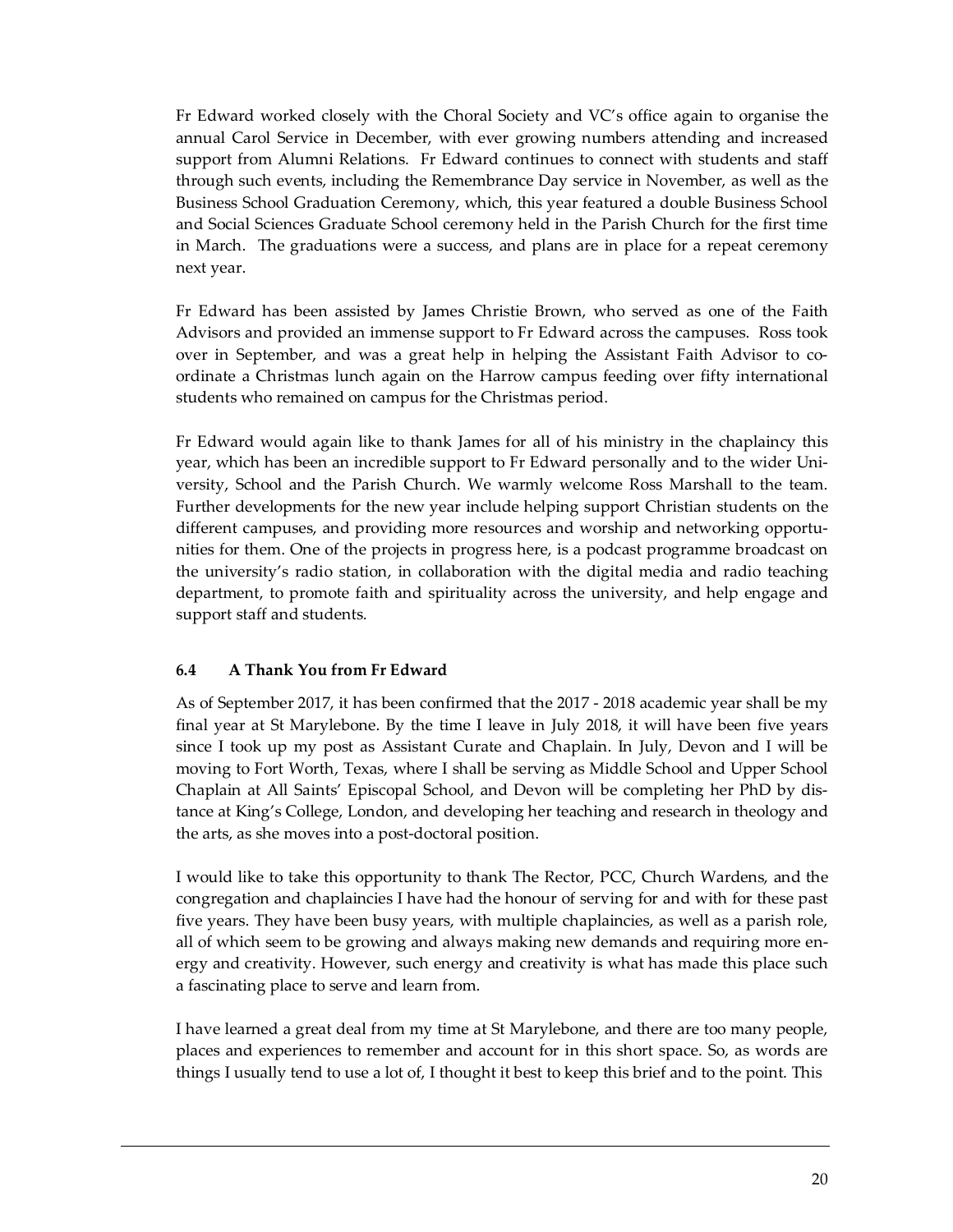is simply to say thank you to every person who I have served alongside, for the opportunities and for the blessings. And, given my future role in school chaplaincy, I must say a special thank you to the Head Teacher, teachers, whole staff, governing body, and most importantly, the students of The St Marylebone CE Schools. I always believed working with young people was vital, to serve and even learn from them. And I so thought I could come here and learn more how to be a chaplain. But instead, you've helped me become more of a disciple. Thank you.

# **7.0 Young Church & Junior Choir**

# **7.1 Young Church Report**

Young Church is overseen by Jane Gray assisted by a group of dedicated parents who supervise the children and help with teaching. James Christie Brown left in June, he was replaced by Ross Marshall in September. Alla Murphy is Safeguarding Officer and Adé Adigun is Children's Champion. Safeguarding within Young Church remains a priority. 16 Children were confirmed in May.

The number of children attending church on Sundays has grown substantially over the year and is now on average 90 children a week. At the 11am Choral Eucharist children and young people worship with the congregation until before the first lesson and re-join at the communion distribution. In 2017 Young Church continued to focus on activities and games as a way of learning. Year 6 and above have discussions alongside this. The service is relayed in the Browning Room, which is available for parents and under 4 year olds. During half term and school holidays there are activity sheets provided for children to complete in the church. Children actively participate in worship as members of the Youth Choir and Servers Team.

Young Church now how regular annual picnics during the summer and a Christmas party after the nativity. Young Church contributes to the services during the year, i.e. mothering Sunday, harvest and the nativity.

# **7.2 Junior Choir**

The Junior Choir has had a varied and exciting year since the last report. Each time the choir performs, it performs a new piece, often alongside a familiar one, so that the children are always learning new pieces from the music at each rehearsal. Children in the Junior choir continue to enjoy working with Bertie Baigent as organ scholar in his second year in the post.

In September 2017, a significant change to the running of the Junior Choir took place, with rehearsals taking place immediately after the Sunday Choral Eucharist at 12.30 for 45 minutes, rather than on Friday afternoons. The first week of this was a special 'open day' style session with cakes and treats for children taking part. This attracted a large number of interested children who now form a larger corpus of children in the choir. This initiative has been a great success and I am sure it will contribute to the longevity of the choir and of its now healthy numbers. Since moving the rehearsal to church, it has been excellent to have the help and support of Ross Marshall helping out with the rehearsals which now take place in the choir stalls. The advantage of this system has been to make further strong links between the choir, music staff and young church, especially with Ross acting as a link.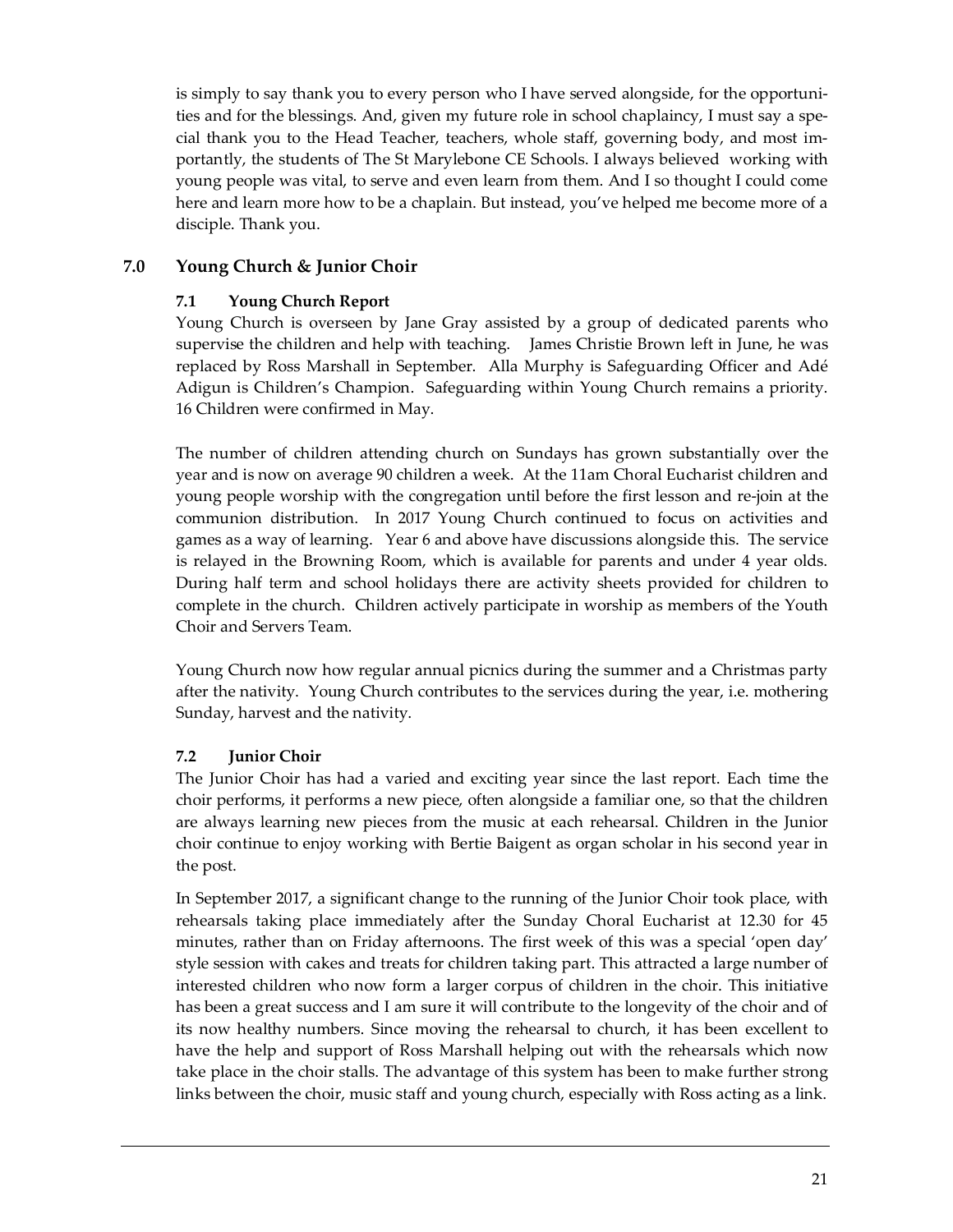The year ended with the ever popular carol singing in Waitrose on the High Street, joined by many parents and siblings. The following Sunday saw the choir contribute musical items to the Young Church Nativity.

The Junior Choir is an important part of the church's musical mission, and fills an important gap in singing and music education that is often missing in primary schools. We are, as ever, grateful to the support of the clergy, parents, and Young Church and congregation.

# **7.3 Safeguarding**

The Young Church continues to flourish. The parish church has adopted and continues to implement the guidelines set out in the Code of Safer Working Practice as advised by the Diocese of London including those for Safer Recruitment, DBS checks etc. The challenges of ensuring the safety of all worshippers at the church are demanding. There were no safeguarding issues during the year. One concern was raised which was passed to the Diocese for advice as to whether it was a safeguarding matter and if so, how best to action. The Diocese Safeguarding Team confirmed it was not a safeguarding matter but one for HR, and no further safeguarding action was taken.

# **8.0 The St Marylebone Healing & Counselling Centre**

The day to day work of the Centre has continued smoothly over the year.

The year began with Revd Mark Godson acting as temporary director while the Revd Dr Andrew Walker took a three month sabbatical and we are very grateful for Mark's support. In February, Andrew resigned his position to take up the post of Vicar of St Mary, Bourne Street, returning to the Centre in April before leaving in May. In order to maintain some continuity, he remained as Acting Director until such time as a new Director was appointed and expressed the hope of retaining a connection with the Centre. The Revd Andrew Tyler was appointed to the role of Director of the Healing and Counselling Centre and Priest Pastor of St Marylebone in late September, with a view to taking up his position in early 2018.

Suzanne Hyde remains as Clinical Director, with Margaret Sykes as Administrator. In 2017 we welcomed Vincent Sheppard, Lucy Nuttall and Tracy Brown to the team of therapists, although Lucy unfortunately had to leave us in October. Ulrike Bain, one of our consultant psychiatrists, stepped down at the end of the year, but we hope she may be returning to work with us again in the future. We were also deeply saddened to hear of the death of Irene Hamilton in April. Irene had been a member of the team – as a therapist and then a spiritual director – since 2000 until her retirement at the end of 2016.

We have seen a substantial increase in applications this year. In the course of the year we received 79 applications for therapy (56 in 2016). Of these, 64 attended for an initial consultation. The total number of people receiving therapy in 2017 was 78 (59 in 2016). About a third of our current clients are clergy or members of clergy families.

We have retained our relationship with the Ministry Division of the Church of England. 28 candidates have been seen by our consultant psychiatrists this year. A pilot scheme offering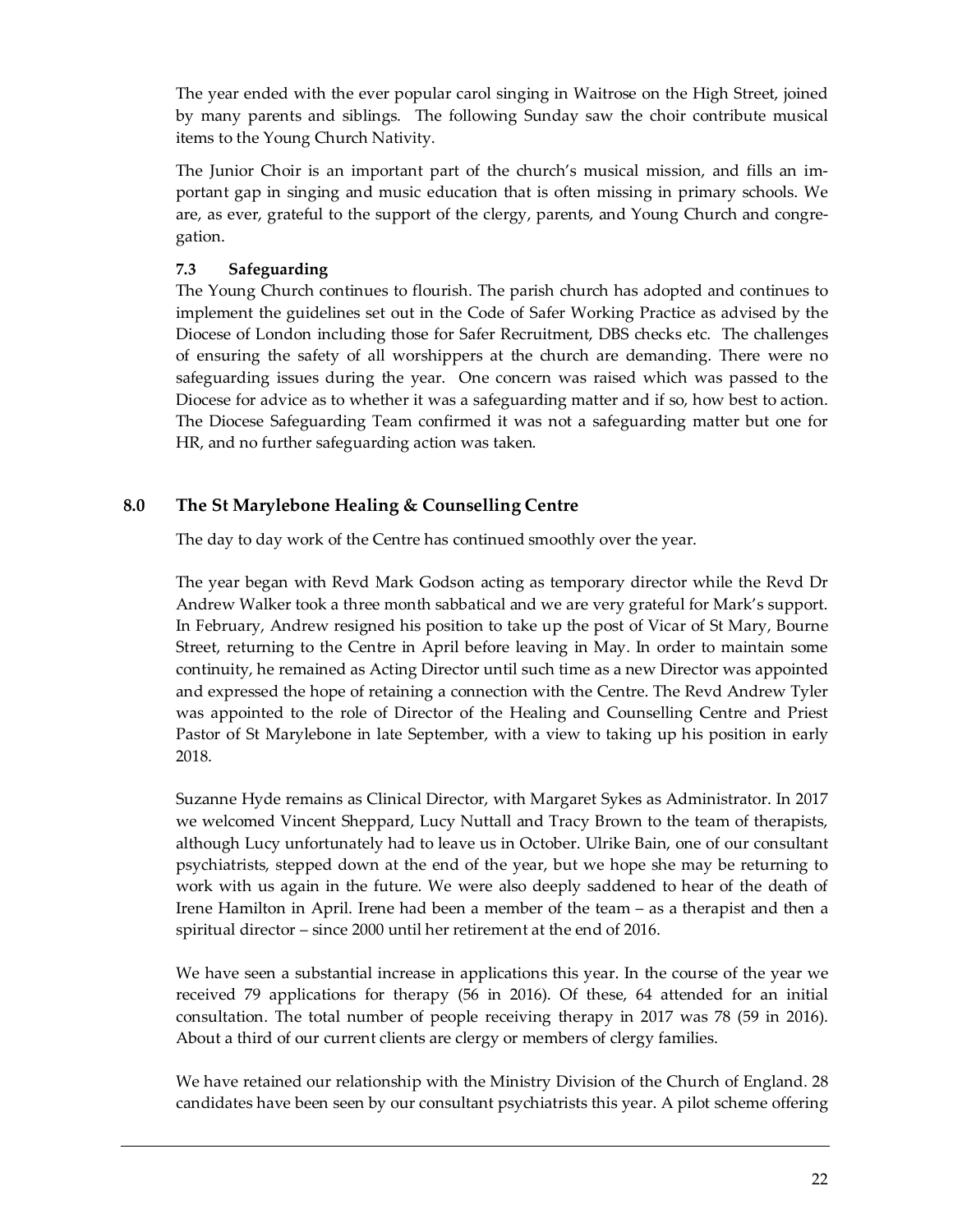a free telephone consultation service for Diocesan Directors of Ordinands (DDOs) was run during the second half of the year. The take-up of this increased after Andrew Walker and Suzanne Hyde attended the DDO conference in October and there are plans to offer this service on a more permanent basis. Ministry Division will be paying for this service.

We continue to undertake psychotherapeutic assessments for those preparing to go to ordination selection conferences from the Willesden, Two Cities and Edmonton Areas of the Diocese of London and the Diocese of Chelmsford. We now have a team of seven therapists undertaking this work. In the course of the year 79 reports were produced (43 for London and 36 for Chelmsford). 4 assessments took place for candidates referred from other Dioceses on a one-off basis. Since the DDO conference we have received a number of enquiries from other Dioceses who are interested in having us provide this service for them. It seems likely that we will be signing contracts with a number of others in 2018. It is, however, important that we remain aware of our capacity and ensure we continue to maintain our high standards. Suzanne will be looking to expand our team of assessors in the coming months.

We currently have four spiritual directors who regularly use our rooms, with a few more on a more irregular basis. We rented rooms for 110 hours in the course of the year.

We began 2017 with a break-even budget to which the PCC were anticipating a contribution of £25,101, due to the withdrawal of funding from the Guild of Health. This was achieved with a lower than expected contribution from the PCC of £20,944.

A smaller number of events took place this year. "Seminar Suppers" were held in February, June and November, but attendance was disappointing. The Retreat in Daily Life recommenced in September, but in a different form, due again to a very low take-up. This will continue until June 2018.

Part way through the year we produced a new publicity leaflet, which reflects the colours and style of our website and lists all our services together. A generous grant from the Aubrey Orchard Lisle Trust means that the Centre has acquired a splendid new carpet, a new table in the corridor and has been able to replace cushions, lampshades and clocks. We are also grateful for the coat of paint in the summer which, with these other improvements, has made the Centre so much brighter and more welcoming.

# **9.0 The St Marylebone Church of England School**

The St Marylebone Church of England School's year in 2016/17 was dynamic, challenging and gave good cause for celebration of achievement.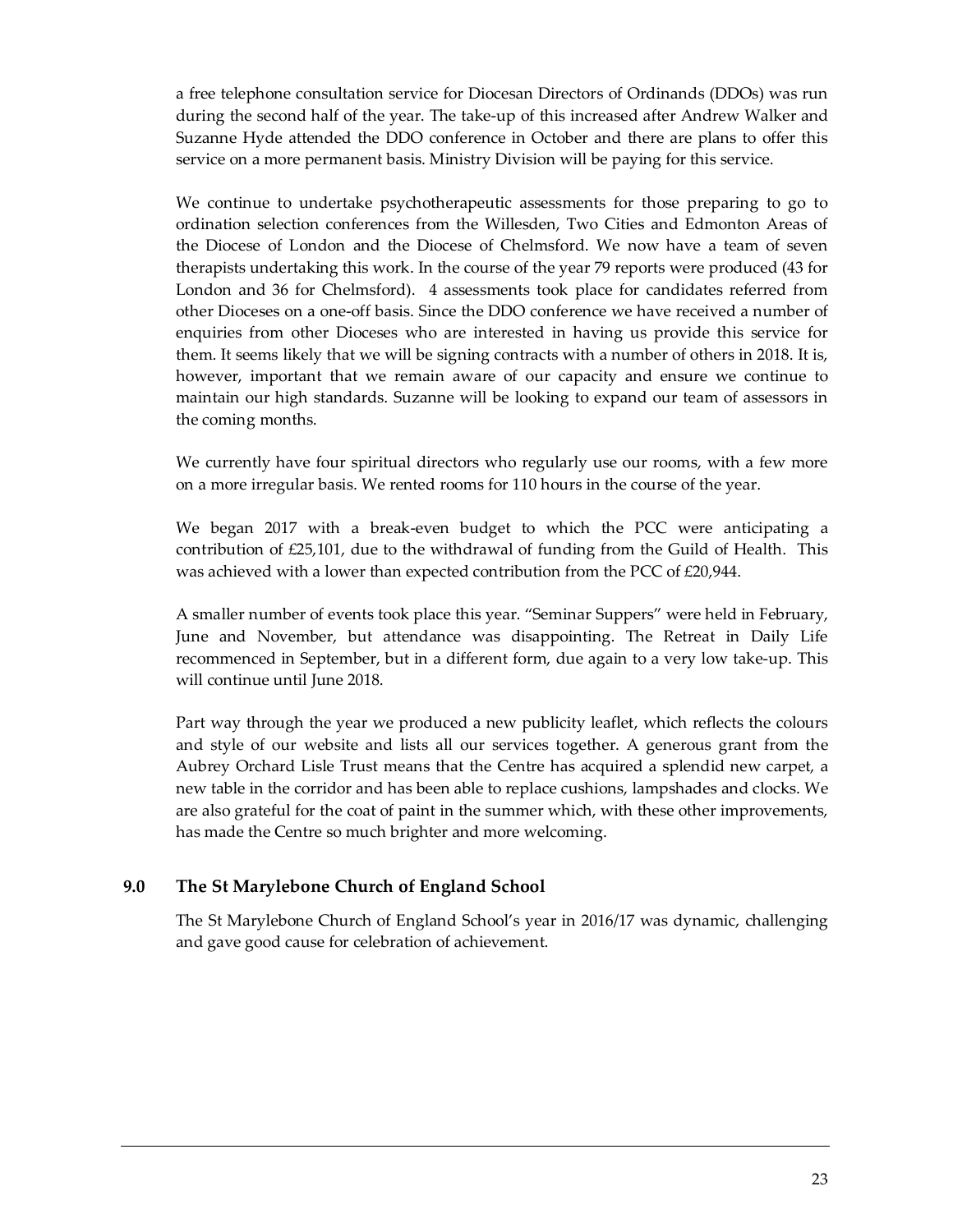St Marylebone CE School has recently been named a "World Class School". To give some context to this, included is a paragraph from their website:

"Many secondary schools in England already judged 'outstanding' by Ofsted have moved beyond this judgement. They have improved student progress, aspiration and achievement to such an extent that their standards rival those of the best schools internationally.

These schools need recognition. Parents want to know which secondary schools in the country are exceptional; universities want to know which schools are most successful at preparing students to excel in higher education; businesses want to know which schools are developing the brightest potential employees. The **World Class Schools Quality Mark** will provide parents, universities and businesses with what they want to know, and enhance England's internationally esteemed reputation for secondary education".

The School worked with the Local Authority to secure support for it to increase its intake in Year 7 by 18 students a year, starting in September 2017. Over five years, this will bring an additional 90 students into St Marylebone, from Years 7 through 11, creating much-needed additional secondary school places in the borough. This addition of students will lead to more effective timetabling, better deployment of staff and increased income. The 168 pupils will now be split across 6 form groups, leading to smaller class sizes of 28 pupils. The Local Authority also committed some funding towards works to the premises to accommodate the increased intake.

Teachers at the School have embraced the new specifications at GCSE and A-Level with characteristic devotion to their subject and a sense of can-do. In 2016-17, Year 11 students were in the second year of studying for the new Mathematics, English Language and English Literature GCSE courses. New GCSE courses in almost all other subjects were simultaneously being implemented in Year 10. The new GCSEs have an associated new grading and assessment system, one for which sample papers are rare, exemplar answers nonexistent and specimen mark schemes hypothetical rather than tried and tested. As such, the Academy put its energy into high quality teaching, discerning collaboration and commitment of staff to serve students as best as possible and not get distracted by trying to second-guess grade boundaries or convey their own uncertainty to students. The same can be said of the new A-Level courses, in which the coursework elements have, in many subjects all but gone. Across the Academy therefore, the long- and short-term challenge has been how to sustain a love of learning while preparing students for as-yet-unfamiliar examination experiences. As the examination outcomes presented below suggest, we are getting it right to a great extent and we are seeking ways to sustain excellence and achieve better results where improvement is required.

# **9.1 Examination Results**

2016-2017 was another very successful year at St Marylebone. Our significant highlights include: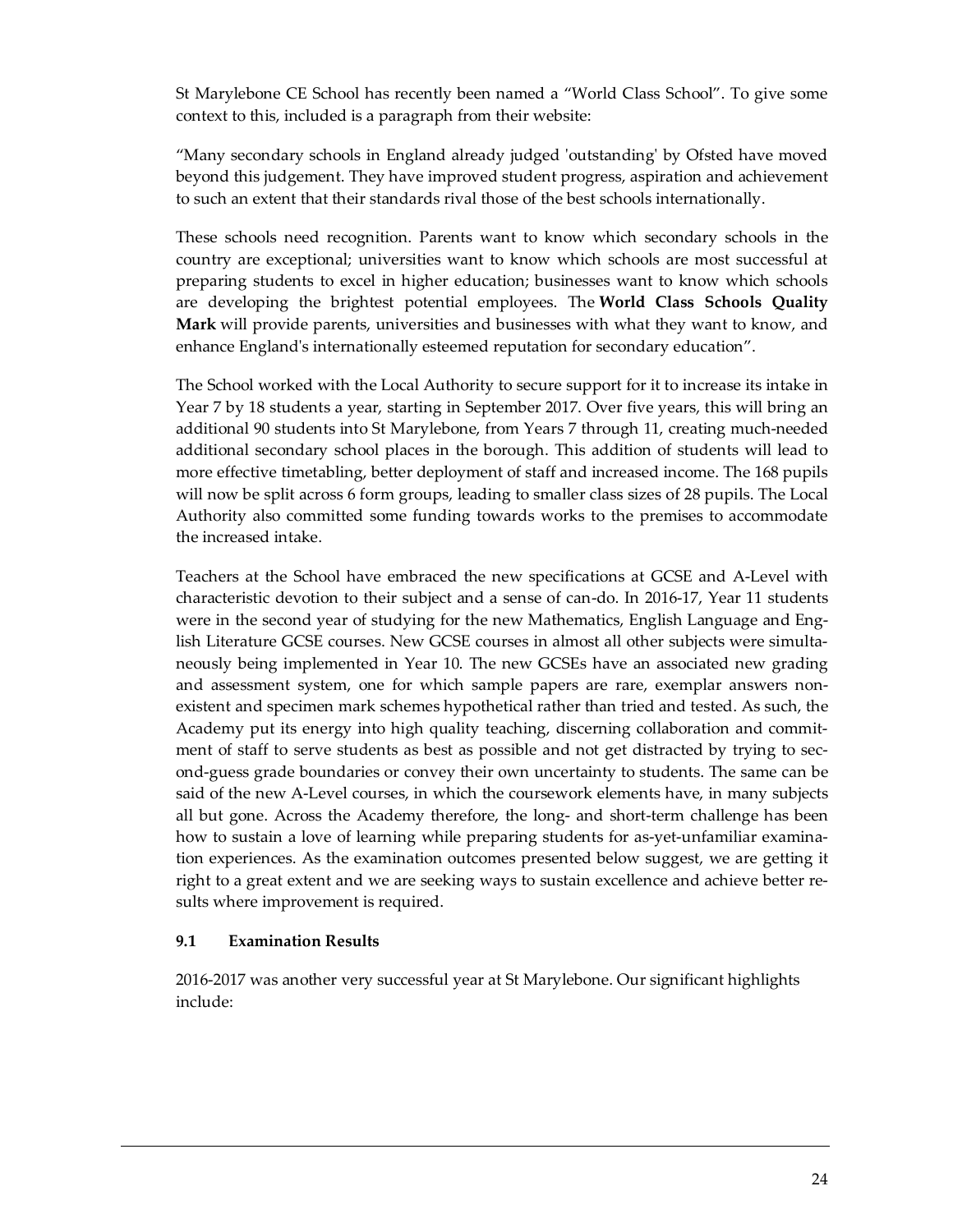- 91.3% of pupils achieved 5+ GCSE A\*-C grades (or equivalent).
- 86.6% of pupils achieved 5+ GCSE A\*-C grades (or equivalent) including English and Maths.
- 94.6% Level 4 or above in GCSE English Language.
- 93.3% Level 4 or above in GCSE English Literature.
- 86.6% Level 4 or above in GCSE Maths.
- 94.3% A\*-C in GCSE Science.
- 41.8% of all GCSE grades achieved were A\*/A grades (or equivalent).

 The gap in attainment between Pupil Premium and Non-Pupil Premium students was 12% based on pupils achieving 5+ GCSE A\*-C grades (or equivalent) including English and Maths.

Attainment and progress remains significantly above the national average: Progress 8 score at 0.52 and Attainment 8 at 6.12.

At A-Level: 85.9% achieved A\*-C grades, 64.2% achieved A\*-B grades; 28.1% achieved A\*/A grades.

These results demonstrate that, as an academy, we continue to stretch our high achievers, and make significant progress with students of all abilities and backgrounds.

Maintaining this level of achievement year on year requires the consistent and persistent focused dedication of all staff within a school, and a commitment to every child to ensure the best possible outcome. All our staff give generously of their time and effort to make sure that this happens.

A2 level examination results were impressive with 85.9% achieving  $A^*$ -C, 64.2% achieving A\*-B grades and 28.1% of all entries achieving the highest A\*-A grades.

It is important that this does not detract from all the achievements this year not measured by statistics: 345 students partaking in musical performances, 120 pupils completing the Year 9 Independent Project with a triumphant Performing Arts Festival inspired by Shakespeare, 36 students completing their Gold Duke of Edinburgh award, 390 students involved in STEM activities, Performing Arts Week, Poetry Week, Grimm Tales production, Feminist Society, Apps for Good competition, Edinburgh Festival performance and a huge range of charity and fundraising events. All these activities and much, much more make St Marylebone the outstanding, creative and nurturing community it is. It must be remembered that excellent exam results are but one part of this academy.

The Teaching School matured into the "established phase", with a cleaner, more focused CPD and School-to-School offer. Now with an enlarged team of SLEs (Specialist Leaders in Education) and a strong reputation for delivering worthwhile courses and school-to-school support, the Teaching School is an area of school life which enriches the CPD of many staff.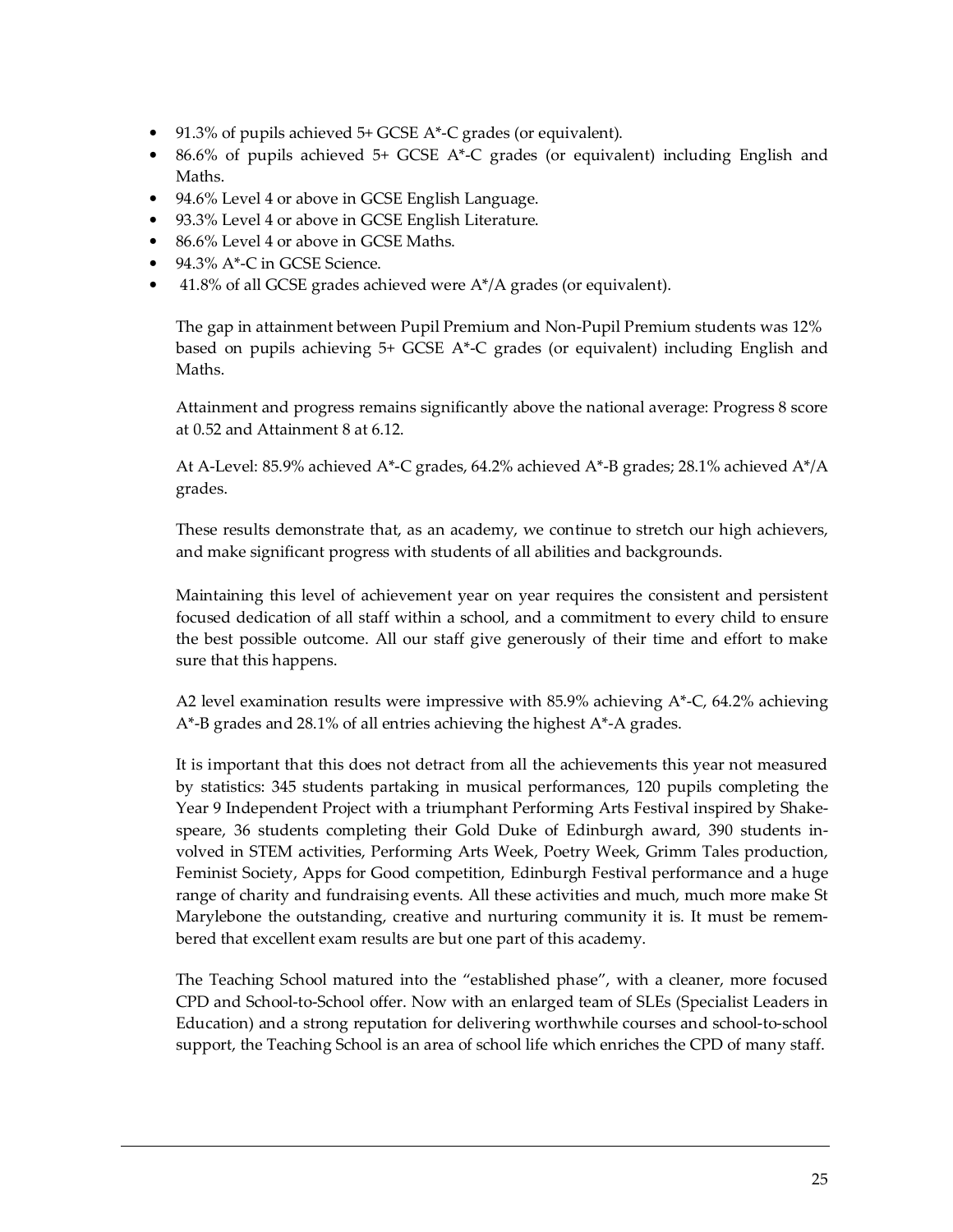The Maths Hub continued to grow, and attract visitors keen to see "the Shanghai method" adapted to the UK classroom. Maths Hub leaders were asked to present at a range of national forums. The Tri-Borough also engaged Teaching School staff in a number of local workshops and in-school projects, and the Headteacher made a successful application to become a National Leader of Education (NLE).

The Science Department have been awarded a Gold Science Mark, a quality standard designed to recognize and celebrate inspiring practice in secondary science departments across the UK.

Our congregation remains well represented on the Governing Body, with 7 of the 23 places being filled by members of our church: The Rector, Jo Sumpter, Adé Adigun, Alla Murphy, Clare Alexander, Helen Fospero and Robert Norton.

# **10.0 The St Marylebone Church of England Bridge School**

The Bridge School, the United Kingdom's only Church Special School, continues to build on its achievements while refining and developing its knowledge and expertise as it seeks to support the increased range and complexity of its pupils. The hard work and dedication of the staff enable the school to achieve a high level of engagement and progress for its pupils.

The close link with St Marylebone CE School enables the Academy's students to benefit from the mainstream School's specialism in SEN and its proven commitment to outstanding, effective and inclusive educational provision supported by integrated care and outstanding teaching and learning.

The academic year 2016/2017 was the fourth year of operation for the School with pupils in Years 7, 8, 9 and 10. A new temporary building was installed over the summer to accommodate the new Year 11 cohort. This means that the school now has specialist science and food technology rooms in addition to three new classrooms and extra break out space. For the first time a number of pupils took a batch of formal qualifications and all who did so achieved a range of qualifications in Maths and ICT. They have now begun to study towards additional qualifications that they will achieve at the end of their time in school.

Permanent premises are still being sought.

# **11.0 Staff and Volunteers**

Under the continuing stewardship of the Revd Canon Dr Stephen Evans, the regular staffing compliment of St Marylebone Parish Church has consolidated during 2017, with the addition of new appointments occurring mainly because of the *Changing Lives* project. Dr Stuart Page continues as Operations' Director and is now responsible for the delivery of the St Marylebone *Changing Lives* project*.* Elena Mocanu remains as Buildings' Manager with Dominykas Samsonas continuing as Assistant Buildings Manager. Joe Howard and Sylvia Valdes remain as Buildings Assistant and Church Cleaner, respectively.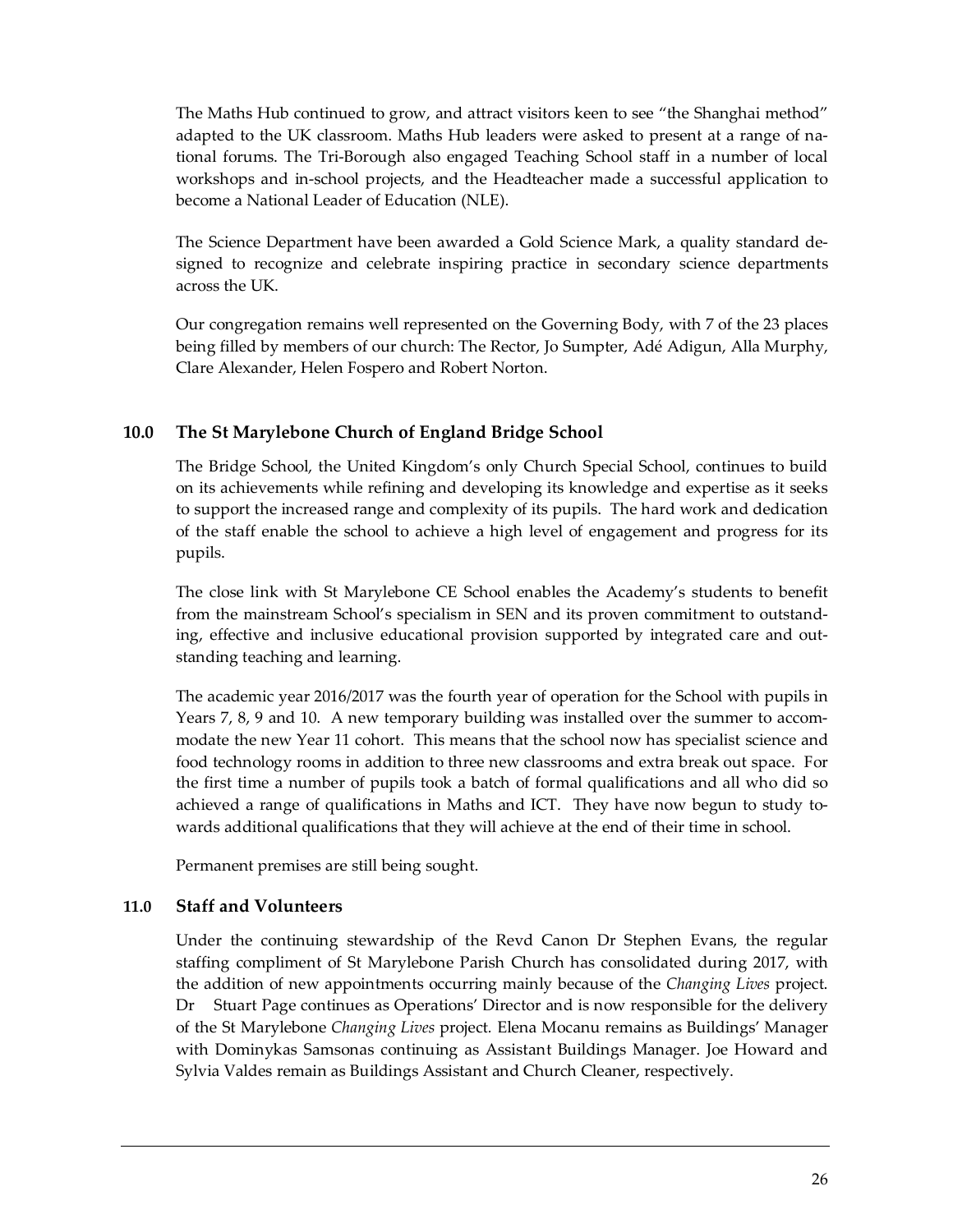The Revd Edward Thornley continues to fill the roles of Assistant Curate and also Coordinating Chaplain for Christian Chaplaincy at the University of Westminster, The St Marylebone CE School and The St Marylebone CE Bridge School. Pastoral Assistant, James Christie Brown left us on 4th June 2017 to become Assistant Curate at St John's, Harpenden. Ross Marshall took over as Pastoral Assistant on 1st September 2017 and also carried on the role of James in performing administrative support to the Finance Office and Parish Office. Jane Gray continues as HR Officer and Pastoral Assistant (Young Church and Families) and Juliana Bica remains as Finance Officer. Cherish Smith began a second period of maternity leave, from her role as Parish Administrator and Rector's PA, on 10<sup>th</sup> October 2016 and decided not to return after the birth of her second child. Elizabeth Queenan stepped into the breach again covering Cherish's second period of maternity leave throughout 2017. Gavin Roberts remains as Director of Music, with Thomas Allery as Assistant Director of Music. Bertie Baigent continues as Organ Scholar.

The Revd Dr Andrew Walker left as Director of the Healing and Counselling Centre in May 2017 to take up his new post as Vicar of St Mary's, Bourne Street. Margaret Sykes continues as Administrator. Suzanne Hyde, who took over as Clinical Director in September 2016, remained in post throughout 2017.

The most significant change to the staff compliment at St Marylebone has been the addition of the new and exciting roles brought about by the *Changing Lives* project. The first of those roles was filled by Ginny Walton as the Project and Activity Coordinator, responsible for developing the heritage related activity programme specified in the HLF funding application. Ginny joined us on the 3rd April 2017. Also, as part of the *Changing Lives* project, we welcome the two members of our fundraising team, Penny Jonas as Development Director and Peta McRedmond as Trusts and Foundations Manager, who joined on 4th September and 18th September, respectively.

We thank them all for their continued hard work and professionalism throughout the year.

In addition to the staff above, the parish church relies on a dedicated corps of volunteers connected with every aspect of our affairs. These include Vergers, Sidesmen, flower arrangers, crucifers and servers, visiting preachers, coffee servers, Young Church Leaders and Helpers, Junior Choir Leaders and Helpers, lesson readers and intercessors, in addition to our Church Wardens, PCC officers and members. We also thank them for all their support and dedication.

# **12.0 Risk Management**

Risk Assessments have been produced for all activity areas within St Marylebone Parish Church with regular events, run by the church, covered by an assessment document specific to each activity. Where events are organised by third parties, they are provided with the generic St Marylebone Parish Church Risk Assessment and a risk assessment specific to the area of the church they will be using. The third party (or event organiser) is then legally obliged to produce a risk assessment of their own activity, in the parish church environment.

The PCC's policy on any area of risk assessment should be read in conjunction with the St Marylebone Parish Church Health and Safety Policy, which, under section 3, 'Procedures and Arrangements' classifies risk under the area headings of: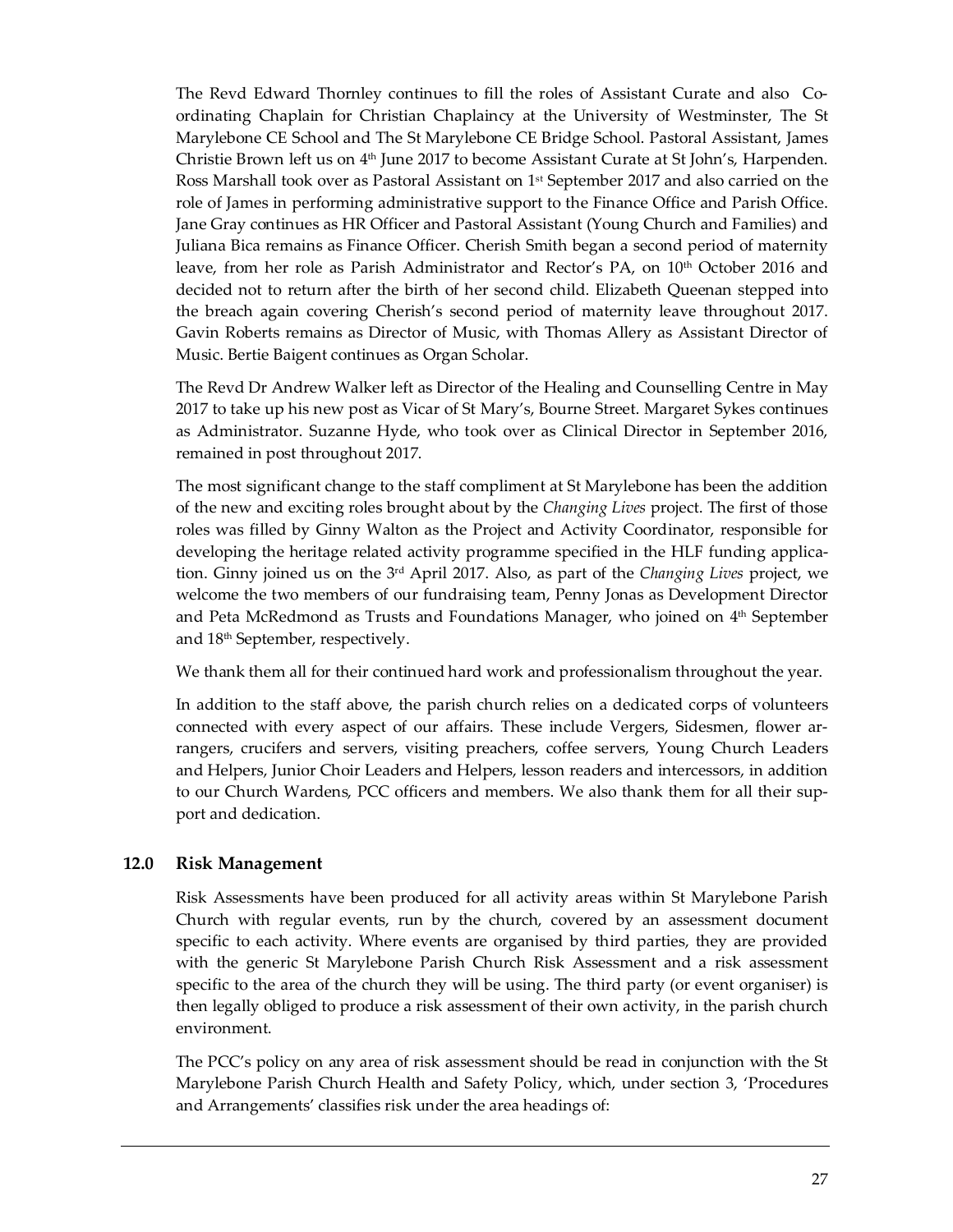- Accidents/First Aid Reporting, Recording and Investigation.
- Evacuation Procedure Fire and Terrorist Threat
- Fire Procedure
- Electrical Safety
- Gas Equipment Safety
- Hazardous Substances
- Slips, Trips and Falls
- Lighting
- Food Preparation
- Manual Handling
- Display Screen Equipment
- Hazardous Buildings Asbestos
- Safeguarding, Child Protection and Vulnerable Adults
- Contractors
- Any activity or shared use of the church premises must be managed in accordance with this policy.

Fire Procedure is dealt with in detail in the St Marylebone Parish Church Fire, Terrorist and Evacuation Plan. Additional and detailed risk management documents produced by specialist companies in each relevant field, inform the ongoing Risk Management Strategy of St Marylebone Parish Church. Those documents are as follows:

- The Fire Risk Assessment produced by produced by M A Sharman and Associates
- The Asbestos Management Plan produced by Cook Denning Management Ltd
- The Legionella Risk Assessment produced by SMS Environmental Ltd
- Electrical Installation Safety Certificates issued by The Baldwin Electric Company
- Gas Safety Certification, issued by Austin (Heating and Air Conditioning) Ltd

# **13.0 Update and Future Events**

# **13.1 Chaplain**

It will be a huge sadness for many people to bid farewell to Fr Edward in the summer of 2018. It is good to be able to report that Fr Jack Noble has been appointed to succeed him and it is hoped that Fr Jack will be able to begin work in late July/early August. Fr Edward has had a truly remarkable ministry in both the parish and in our Schools and will be a very hard act to follow. Fr Edward's final Sunday at St Marylebone will be Sunday 1st July, 2018.

# **13.2 Parish Administrator and Rector's Personal Assistant**

Cherish Smith resigned in October 2017 after a second period of maternity leave and has now been replaced by Claire Pinney, an experienced parish administrator. A huge debt of gratitude is owed to Elizabeth Queenan for covering both periods of Cherish's absence from work and the extended period occasioned by a far from straightforward search for a successor.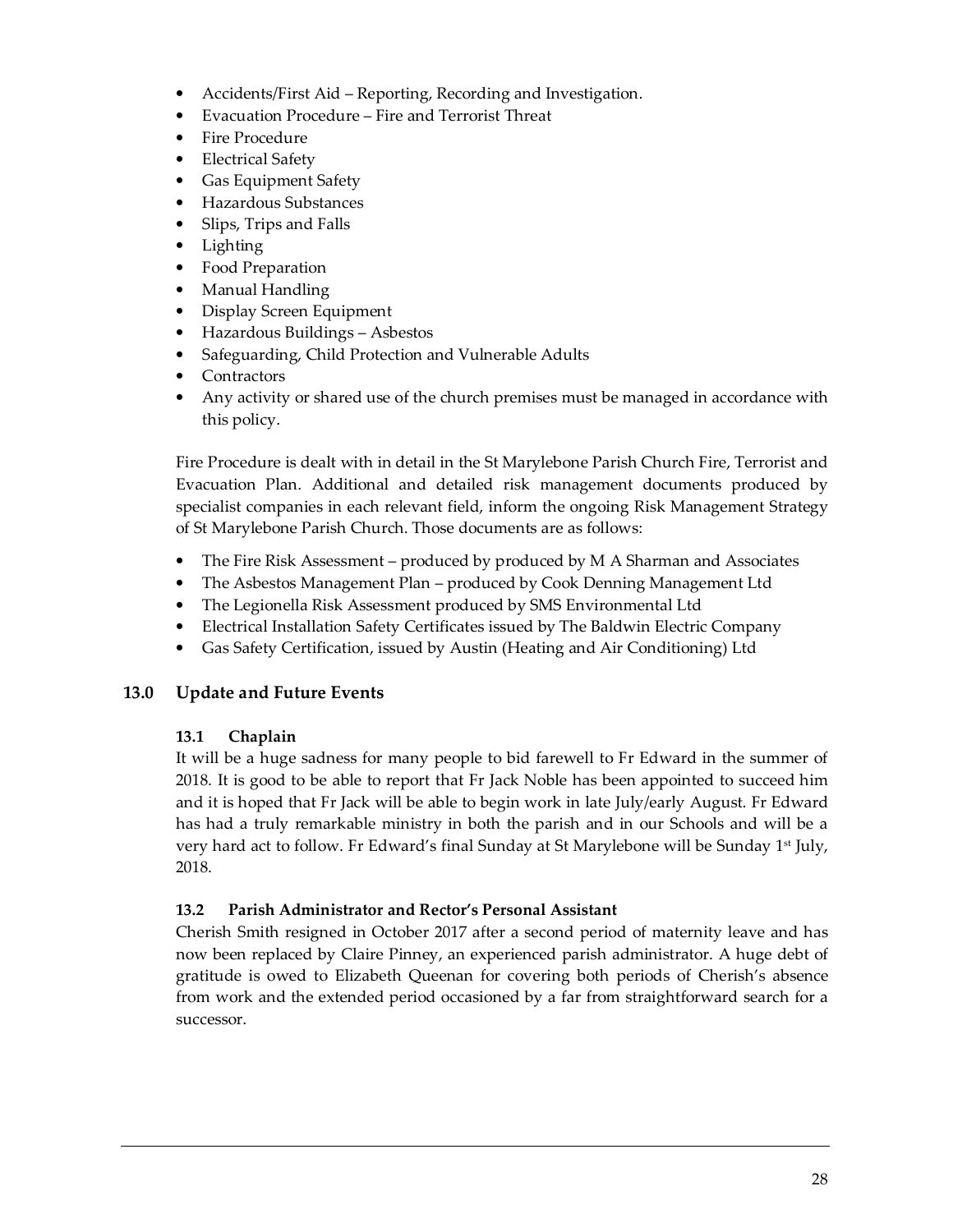# **13.3 Director of the St Marylebone Healing and Counselling centre and Priest Pastor of St Marylebone**

During 2017 we bid farewell to the Revd Dr Andrew Walker who left St Marylebone to take up his appointment as Vicar of St Mary's Bourne Street. In February 2018 we welcomed the Revd Andrew Tyler as his full-time replacement.

# **13.4 Pastoral Assistant**

Ross Marshall who replaced James Christie Brown in September 2017 will attend a Bishop's Advisory Panel Selection Conference in the late spring of 2018. Ross will complete his time with us in July 2018 and efforts are already underway to find a successor.

# **13.5 The General Data Protection Regulation (GDPR)**

This statutory legislation comes into force on  $25<sup>th</sup>$  May, 2018, the primary purpose of which is to protect individuals against the possible misuse of any information about them held by others. In order to comply with the legislation, St Marylebone Parish Church is obliged to abide by the data protection principles embodied in the Act and must get your consent to process any personal data that is held on you.

# **Your personal data – what is it?**

"Personal data" is any information about a living individual which allows them to be identified from that data (for example a name, photographs, videos, email address, or address). Identification can be by the information alone or in conjunction with any other information. The processing of personal data is governed by *[the Data Protection Bill/Act 2017 the General Data Protection Regulation 2016/679 (the "GDPR" and other legislation relating to personal data and rights such as the Human Rights Act 1998*].

In order to continue to get your copy of Portico and other relevant information due as a member of the congregation of St Marylebone Parish church, it is important that you complete the consent forms as soon as they are available and return them to the parish church.

**13.6 2018** will be another busy year for St Marylebone with a strong focus of submitting the *Changing Lives* Round Two bid to the *Heritage Lottery Fund.* Further work will be needed on fundraising to ensure that there are sufficient funds available to pay staff, maintain, improve and sustain the work of the parish as well as delivering the crypt extension and proposed new heritage activities.

**13.7 Investigations** are continuing into the state of the parish church's 1960s' roof. The roof was highlighted as a potential major problem in our Inspecting Architect Oliver Caroe's first Quinquennial Inspection Report of the fabric and fittings of parish church in 2016.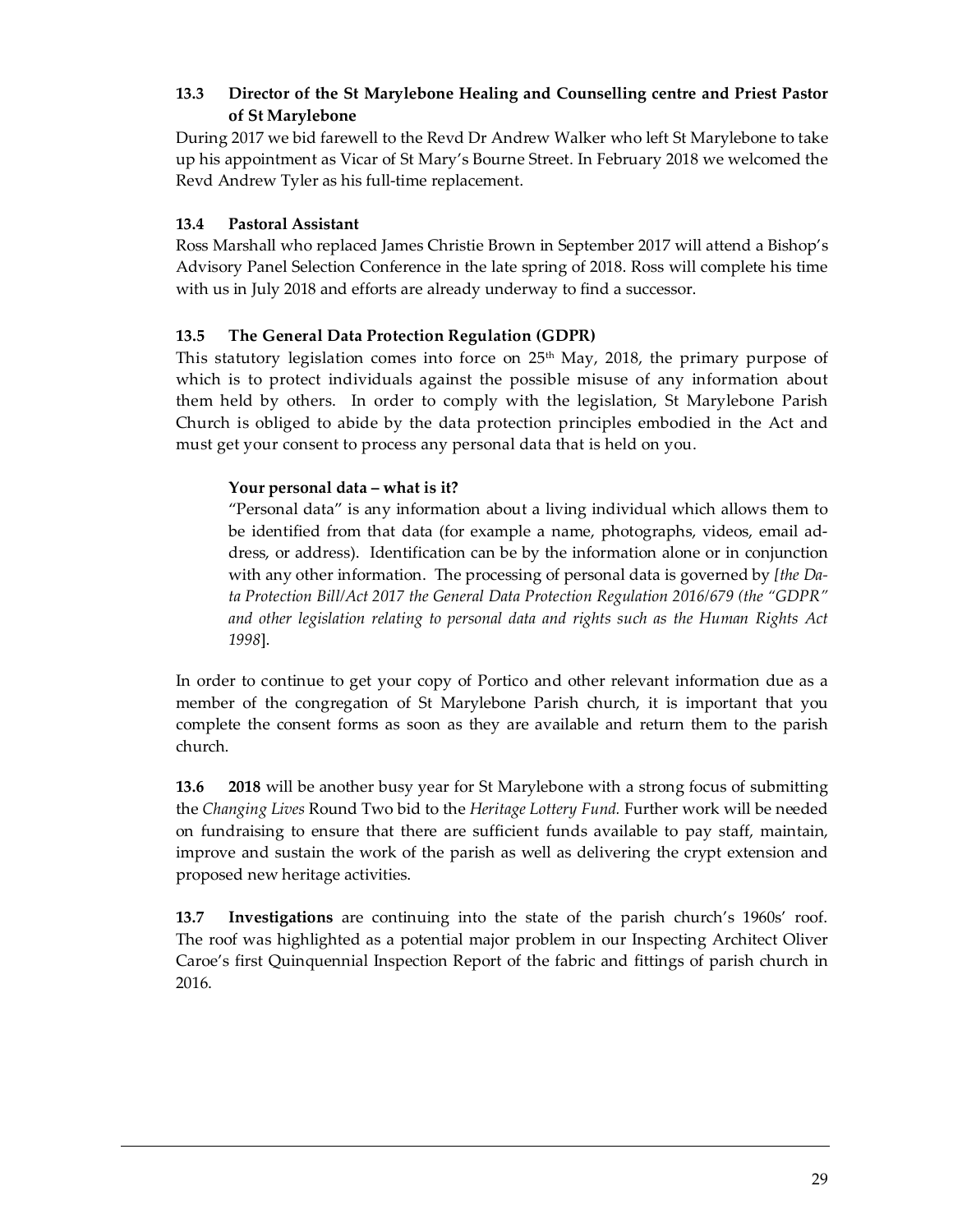# **14.0 Financial Activities in the Year – Report of the PCC**

#### **14.1 Income and Expenditure**

The accounts have been prepared in accordance with the Charities Act 2011 and Church Accounting Regulations 2006.

|                                  | Unrestricted<br>Funds | Restricted<br>Funds | Endowment<br>Funds | Total     |
|----------------------------------|-----------------------|---------------------|--------------------|-----------|
|                                  | £                     | £                   | £                  | £         |
| Incoming resources               | 1,053,503             | 91,721              | 60,866             | 1,206,090 |
| Resources expended               | 1,091,110             | 176,825             |                    | 1,267,935 |
|                                  |                       |                     |                    |           |
| Surplus (deficit) for the year   | (37,607)              | (85, 104)           | 60,866             | (61, 845) |
| Gain and (losses) in investments |                       |                     | 315,114            | 315,114   |
|                                  |                       |                     |                    |           |
|                                  | (37,607)              | (85, 104)           | 375,980            | 253,269   |
| Balance brought forward          | 339,098               | 86,125              | 4,050,991          | 4,476,214 |
|                                  |                       |                     |                    |           |
| Funds at 31 December 2017        | 301,491               | 1,021               | 4,426,971          | 4,729,483 |
|                                  |                       |                     |                    |           |

The accounts show a net deficit before investment gains of £61,845 (2016: surplus £197,207) on an income of £1,206,090 (2016: £1,034,974). Excluding the restricted income and expenditure, the church recorded a deficit of  $£37,607$  (2016:  $£45,252$  surplus). The restricted income and expenditure, as well as a portion of unrestricted expenditure, were associated among other items with the *Changing Lives* project and smaller-scale site work. These projects were funded by a combination of restricted and unrestricted donations and reserves. A detailed breakdown of income and expenditure is provided in Section 15.

#### *Income*

Reported income (including restricted income) was £171,116 higher than 2016.

Congregational giving declined relative to 2016. Donations by bank standing order and open plate decreased by £15,667, or 17% relative to 2016. This was offset by other categories of donations and grants.

Other income increased by a substantial £311,474 as the net result of various factors, most importantly increased licence and letting income.

Investment income from interest and dividends was £60,866 in the year, while gains on investment assets totalled £315,144.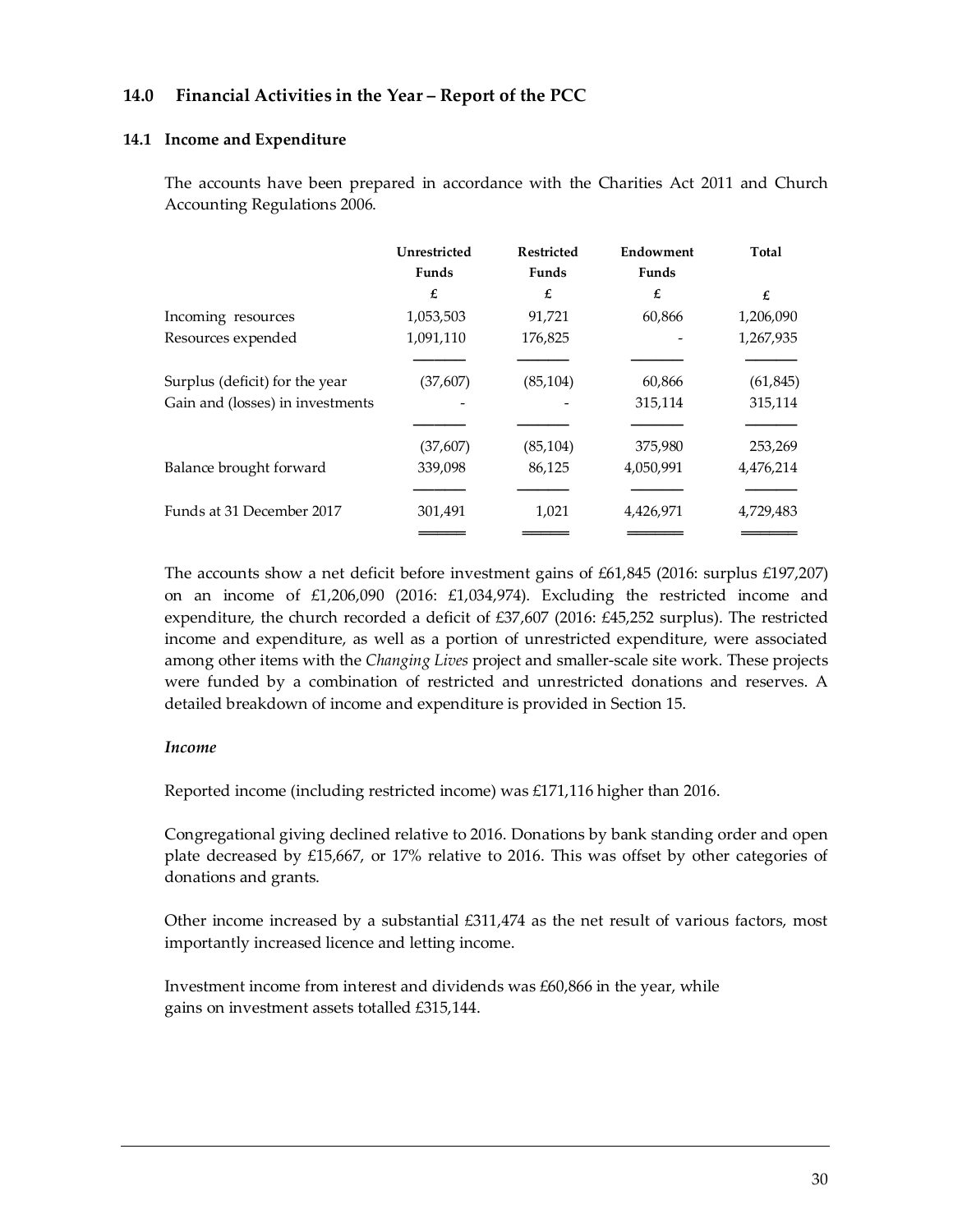# **Expenditure**

Unrestricted expenditure increased by £390,487 to £1,091,110 in 2017. This was chiefly the result of direct and indirect costs related to the *Changing Lives* project, as well as the net result of movement in other areas of expenditure.

#### **Restricted Income and expenditure**

The net restricted expenditure of  $£176,825$  for 2017 was higher in comparison with recent years, again as a result of the ramp-up of the *Changing Lives* project.

#### **Investment powers, policy and performance**

Under the terms of the endowment, the PCC has general powers of investment, subject to the provisions of the Trustee Act 2000. The investment policy of the charity is to maximise the rate of investment return, whilst employing a risk strategy that minimises any potential reduction in the capital value of the Fund. The Investment are to be held with the CCLA funds with the aim of maximising the returns that are available from the monies invested within these funds to ensure capital is preserved. During the year the income generated from these funds amounted £57,839 (2016 £57,802) representing a return of 1.7% (2016 1.9%) excluding capital gains. This is better than could have been achieved by retaining funds at the banks and building society due to current historically low interest rates.

# **Financial Risk**

The main form of financial risk faced by the charity is that of volatility in equity markets and investment markets due to wider economic conditions, the attitude of the trustees to investment risk, and changes in sentiment concerning equities and within particular sectors or sub sectors.

#### **Going Concern**

The trustees of the PCC consider that there are no material uncertainties about the PCC's ability to continue as a going concern.

#### **14.2 Reserves**

As at 31 December 2017, the parish church has total reserves of £4,729,483 (2016: £4,476,214) of which unrestricted reserves amounted to £301,491 (2016: £339,098). The PCC's policy is to maintain its reserves at as high a level as possible to cover any future shortfall of revenue which might be caused by expenses increasing or contributions from donors reducing. The PCC aims to maintain unrestricted reserves representing at least 3 months of operating costs.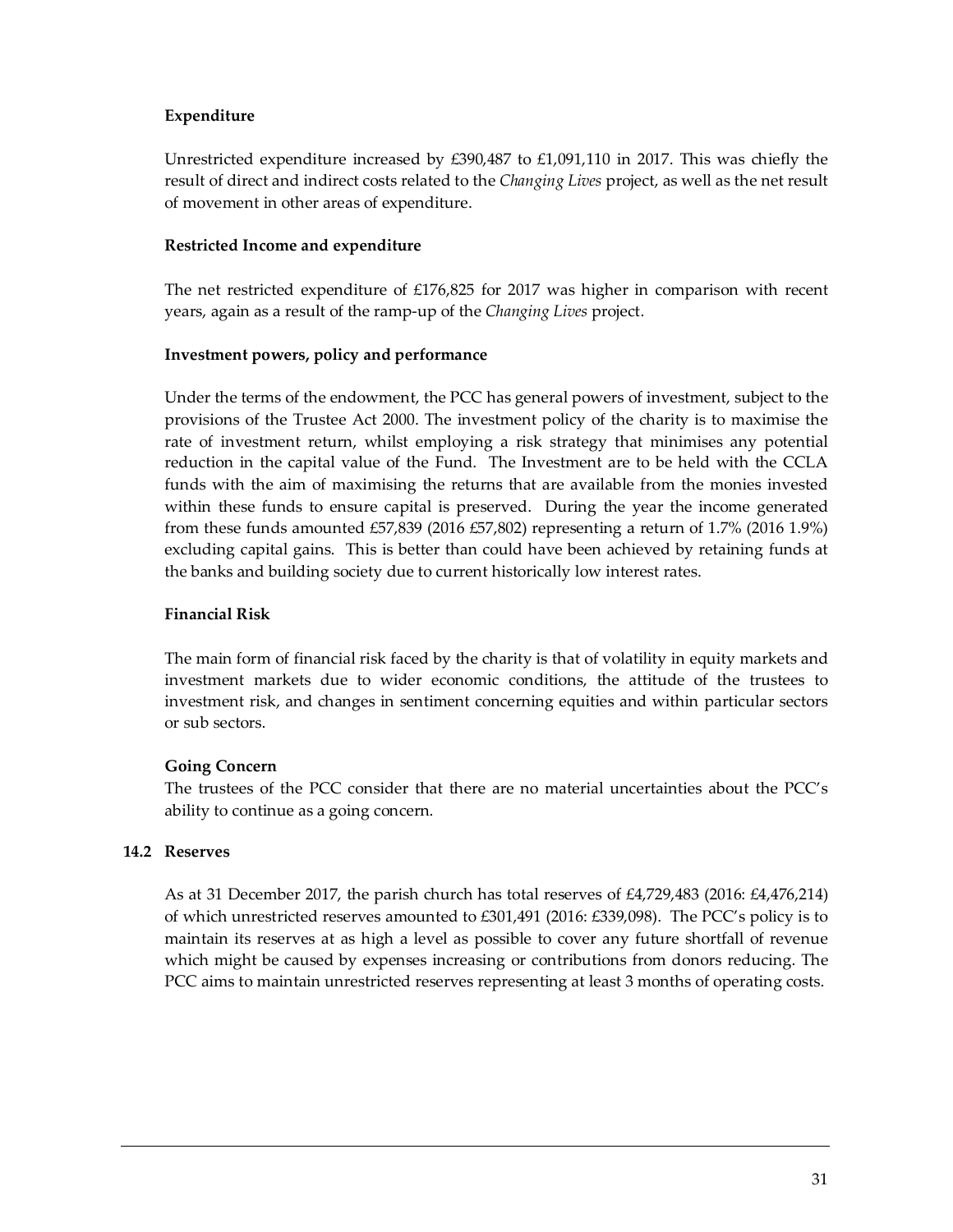#### **14.3 Common Fund**

The Common Fund, payable to the Diocese, as well as payments for Locally Supported Ministers, decreased from £154,017 to £137,911.

Under the London Diocese's formula each PCC makes a contribution based on the number of stipendiary clergy paid by the diocese – in the case of St Marylebone the Rector, the Assistant Curate, and the Director of the Healing and Counselling Centre. Excluding the Assistant Curate and HCC Director elements, the underlying quota went up by £2,000 to £93,000, representing an increase of 2.2%.

The Diocese decided some years ago that the better off parishes (like St Marylebone) should pay both their full *gross* costs and a supplement, based on their historic income, to support the parishes in deprived areas that are unable to pay their own quota. In the year 2017, St Marylebone's supplement was 15% of the full costs.

#### **14.4 Post balance sheet events**

There have been no major items since 1st January to report.

Following the receipt of a grant from the Heritage Lottery Fund relating to the Changing Lives project, the PCC intends to invest a portion of its existing deposits while seeking donations to fund the balance.

# **14.5 Statement of Trustees' Responsibilities**

The PCC has many other powers conferred upon it and vested in it (including those as successor to predecessor bodies). As with all Church of England PCCs, its objects have been found to meet the public benefit test under the Charities Act 2011. With particular reference to this annual report and accounts the PCC has various powers, duties, and liabilities with respect to the financial affairs of the church including the collection and administration of all moneys and the keeping of accounts, and is required to furnish to the APCM the audited accounts for the previous year ending 31 December, prepared on the accruals basis and in accordance with the Church Accounting Regulations 2006, applicable law, and UK generally accepted accounting practice, which give a true and fair view of the state of affairs of the parish and of the incoming resources and application of resources including the income and expenditure of the parish for this period. In carrying out its responsibilities the PCC is responsible for safeguarding the assets of the council and foreseeable steps for the prevention and detection of fraud and other irregularities, and ion preparing the financial statements to:

- select suitable accounting policies and apply them consistently;
- make judgements and estimates that are reasonable and prudent;
- comply with applicable accounting standards subject to any material departures required to give a true and fair view, as disclosed and explained in the financial statements; and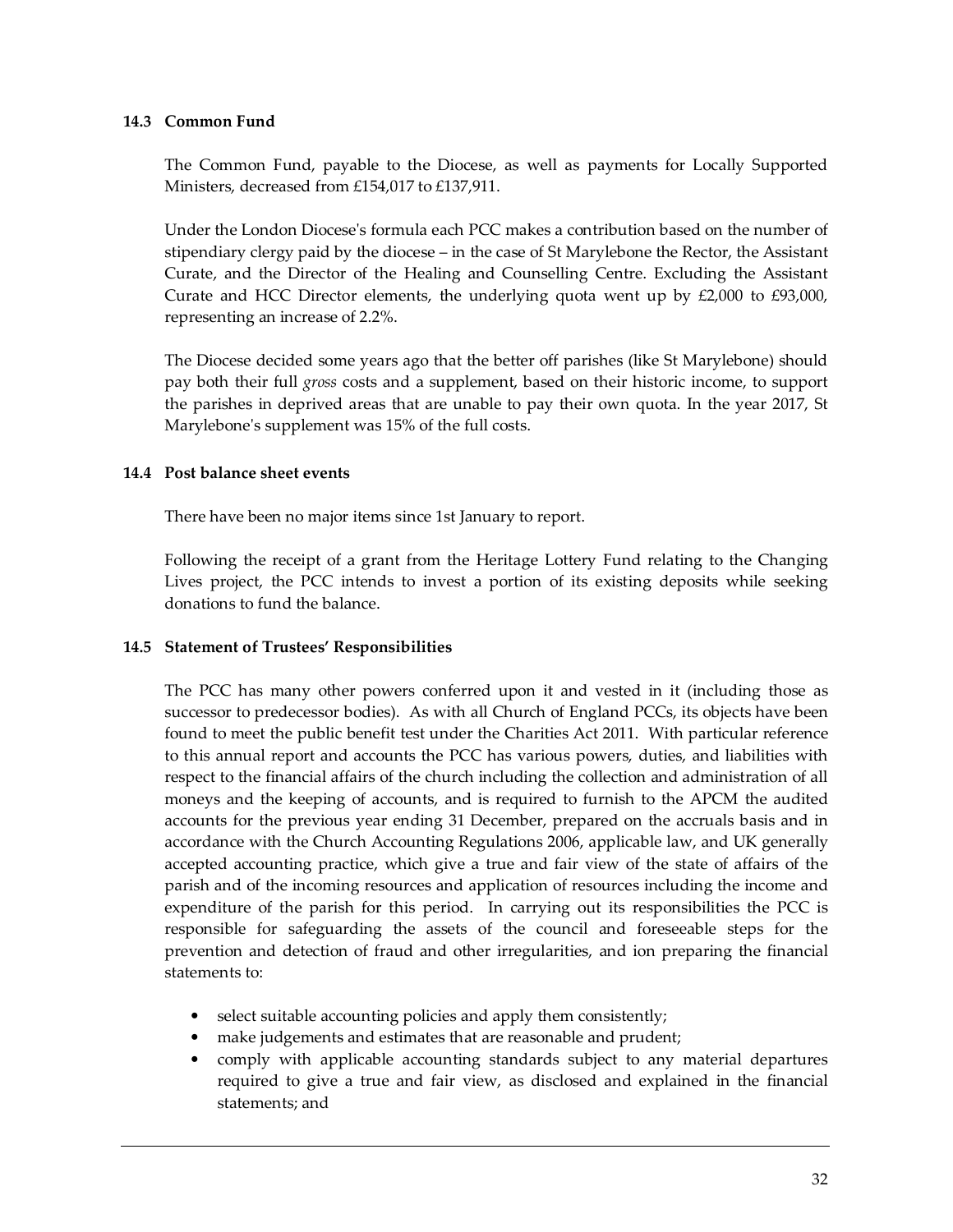• prepare the financial statements on a going concern basis unless it is inappropriate to presume so.

The council is responsible in charity law for keeping proper accounting records, which disclose with reasonable accuracy at any time the financial position of the council and enable members to ensure that the financial statements comply with the Charities Act 2011 and Charity (accounts and Reports) Regulations 2008.

 $\frac{1}{\sqrt{2}}$ 

The Revd Canon Dr S J Evans, on behalf of the PCC Approved by the PCC on 30 April 2018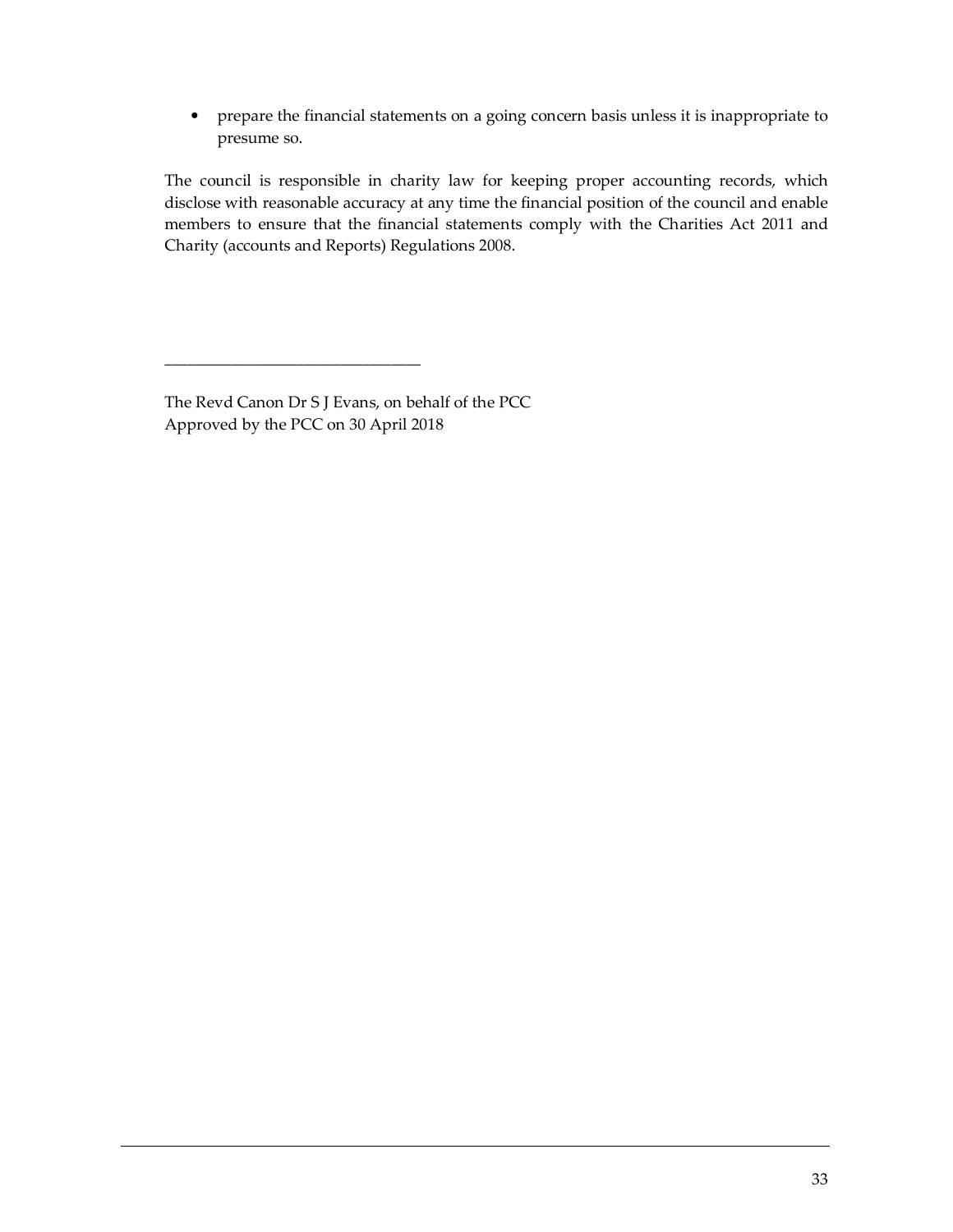### **15.0 Financial statements for the year ending 31 December 2017**

#### **15.1 Independent Auditor's report to the members of the PCC (the 'Trustees')**

We have audited the financial statements of Parochial Church Council of St. Marylebone for the year ended 31 December 2017 on pages 36 to 49 which comprise the Statement of Financial Activities, the Balance Sheet and the related notes. The financial reporting framework that has been applied in their preparation is applicable law and the Financial Reporting Standard applicable in UK and Republic of Ireland (FRS 102).

This report is made solely to the charity's trustees, as a body, in accordance with Section 144 of the Charities Act 2011 and regulations made under Section 154 of that Act. Our audit work has been undertaken so that we might state to the charity's trustees those matters we are required to state to them in an auditor's report and for no other purpose. To the fullest extent permitted by law, we do not accept or assume responsibility to anyone other than the charity and the charity's trustees as a body, for our audit work, for this report, or for the opinions we have formed.

#### **Respective responsibilities of Trustees and Auditors**

As explained more fully in the Statement of Trustees' Responsibilities set out on page 33 the Charity's Trustees are responsible for the preparation of the financial statements which give a true and fair view.

We have been appointed as auditors under Section 144 of the Charities Act 2011 and report in accordance with regulations made under s154 of that Act.

Our responsibility is to audit and express an opinion on the financial statements in accordance with applicable law and International Standards on Auditing (UK and Ireland). Those standards require us to comply with the Auditing Practices Board's Ethical Standards for Auditors.

#### **Scope of the audit of the financial statements**

An audit involves obtaining evidence about the amounts and disclosures in the financial statements sufficient to give reasonable assurance that the financial statements are free from material misstatement, whether caused by fraud or error. This includes an assessment of: whether the accounting policies are appropriate to the charity's circumstances and have been consistently applied and adequately disclosed; the reasonableness of significant accounting estimates made by the trustees; and the overall presentation of the financial statements. In addition, we read all the financial and non-financial information in the Trustees' Report to identify material inconsistencies with the audited financial statements and to identify any information that is apparently materially incorrect based on, or materially inconsistent with, the knowledge acquired by us in the course of performing the audit. If we become aware of any apparent material misstatements or inconsistencies we consider the implications for our report.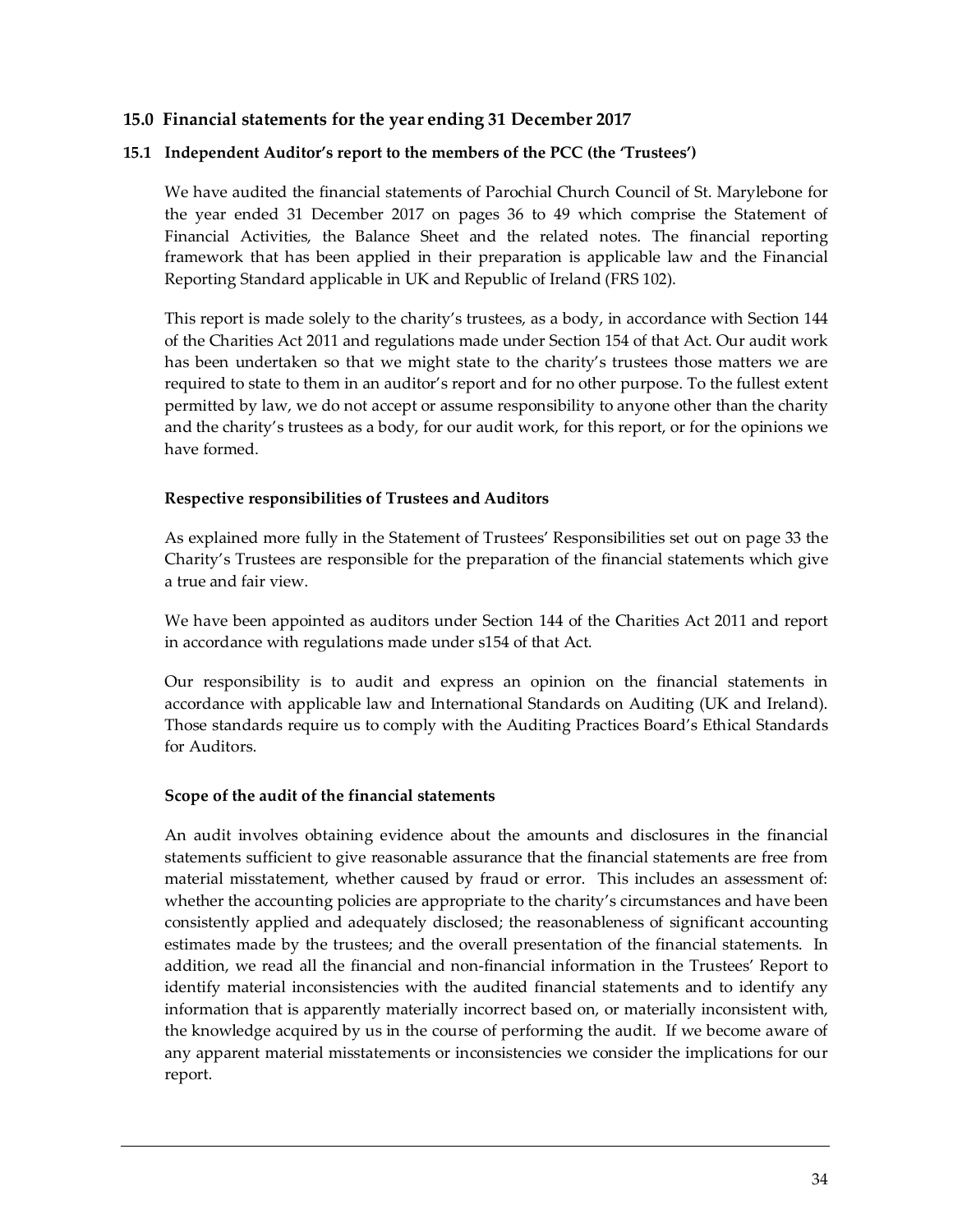# **Opinion on financial statements**

In our opinion the financial statements:

- give a true and fair view of the state of the Charity's affairs as at 31 December 2017 and of its incoming resources and application of resources for the year then ended;
- have been properly prepared in accordance with the Financial Reporting Standard applicable in UK and Republic of Ireland (FRS 102) ; and
- have been prepared in accordance with the requirements of the Charities Act 2011 and the Church Accounting Regulations 2006.

### **Matters on which we are required to report by exception**

We have nothing to report in respect of the following matters where the Charities Act 2011 requires us to report to you if, in our opinion:

- the information given in the Trustees' Annual Report is inconsistent in any material respect with the financial statements; or
- sufficient accounting records have not been kept; or
- the financial statements are not in agreement with the accounting records and returns; or
- we have not received all the information and explanations we require for our audit.

Mr Mark Tullett (Senior Statutory Auditor) for and on behalf of Civvals Limited Chartered Accountants and Statutory Auditors 50 Seymour Street London W1H 7JG

\_\_\_\_\_\_\_\_\_\_\_\_\_\_\_\_\_\_\_\_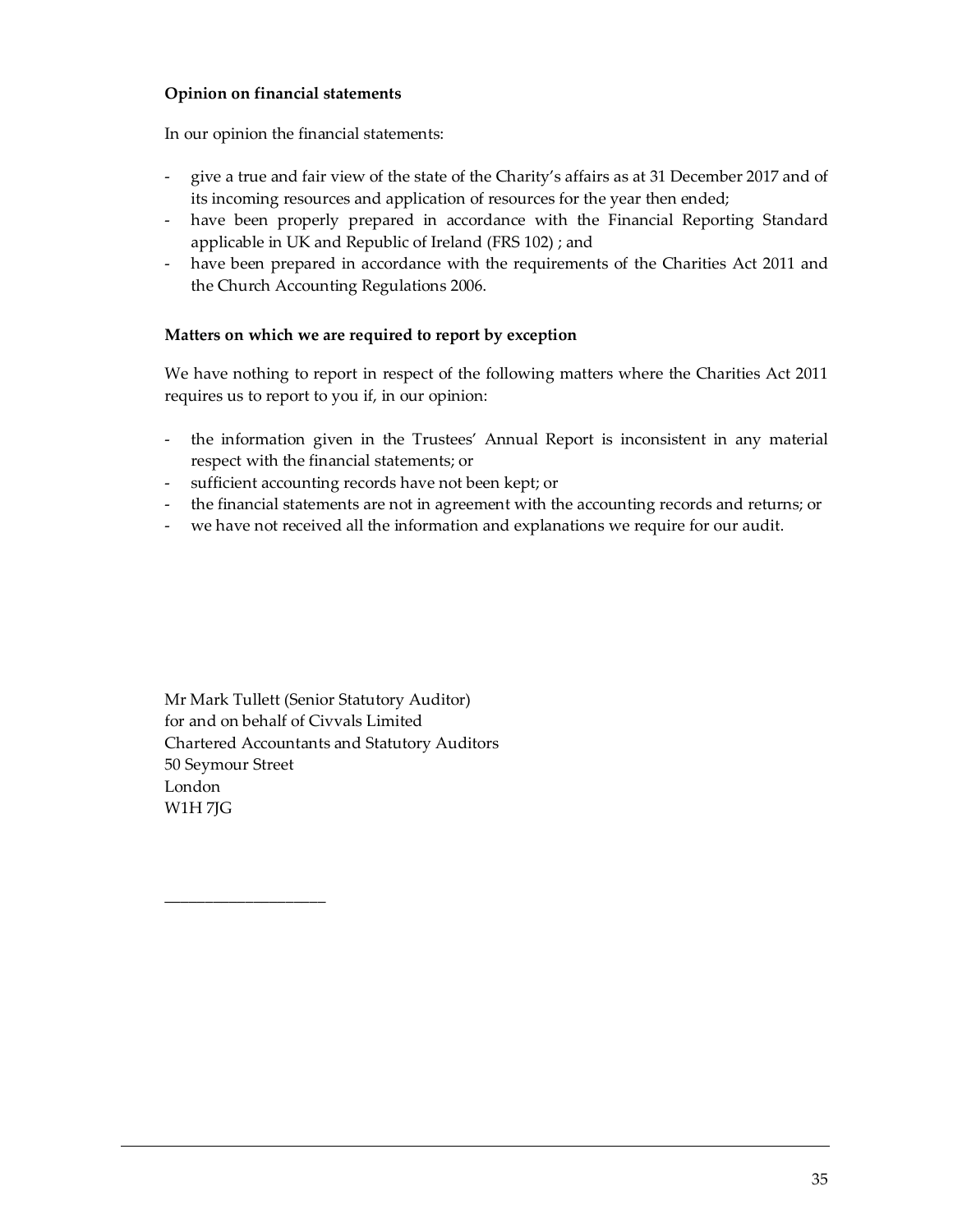# **15.2 Statement of Financial Activities for the year ended 31 December 2017**

|                                                | <b>Notes</b> | Unrestricted<br>Funds | Funds     | Restricted Endowment<br>Funds | Total<br>2017 | Total<br>2016 |
|------------------------------------------------|--------------|-----------------------|-----------|-------------------------------|---------------|---------------|
|                                                |              | £                     | £         | £                             | £             | £             |
| <b>INCOME AND ENDOWMENTS:</b>                  | 2            |                       |           |                               |               |               |
| Donations                                      |              | 231,800               | 91,721    |                               | 323,521       | 460,423       |
| Other Income                                   |              | 77,872                |           |                               | 77,872        | 75,346        |
| Other Activities                               |              | 653,094               |           |                               | 653,094       | 351,334       |
| Investment Income                              |              | 90,737                |           | 60,866                        | 151,603       | 147,871       |
| <b>TOTAL INCOME</b>                            |              | 1,053,503             | 91,721    | 60,866                        | 1,206,090     | 1,034,974     |
| <b>EXPENDITURE:</b>                            |              |                       |           |                               |               |               |
| Resources expended                             | 3            |                       |           |                               |               |               |
| Crypt and Other Projects                       |              | 67,854                | 176,825   |                               | 244,679       | 11,690        |
| Directly Relating to Church Activities         |              | 272,035               |           | $\overline{a}$                | 272,035       | 220,188       |
| Fundraising & Publicity                        |              | 3,958                 |           |                               | 3,958         | 4,510         |
| Other Activities                               |              | 146,795               |           |                               | 146,795       | 111,923       |
| Church Management &                            | 4            |                       |           |                               |               |               |
| Administration                                 |              | 600,468               |           |                               | 600,468       | 489,456       |
| <b>TOTAL EXPENDITURE</b>                       |              | 1,091,110             | 176,825   |                               | 1,267,935     | 837,767       |
| Net incoming resources before                  |              |                       |           |                               |               |               |
| other gains & recognised losses                | 5            | (37, 607)             | (85, 104) | 60,866                        | (61, 845)     | 197,207       |
| Gains and (Losses) on assets /<br>investments: |              |                       |           |                               |               |               |
| Realised                                       | 15           |                       |           |                               |               | (1, 139)      |
| Unrealised                                     | 15           |                       |           | 315,114                       | 315,114       | 223,045       |
| Net gains / (losses) on assets/                |              |                       |           |                               |               |               |
| Investments                                    |              |                       |           | 315,114                       | 315,114       | 221,906       |
| Net income/(expenditure) and Net               |              |                       |           |                               |               |               |
| <b>Movement</b> in Funds                       |              | (37, 607)             | (85, 104) | 375,980                       | 253,269       | 419,113       |
| <b>Funds Balance Brought Forward</b>           |              | 339,098               | 86,126    | 4,050,991                     | 4,476,214     | 4,057,101     |
| <b>Funds Balance Carried Forward</b>           |              | 301,491               | 1,021     | 4,426,971                     | 4,729,483     | 4,476,214     |
|                                                |              |                       |           |                               |               |               |

The Statement of Financial Activities includes all gains and losses in the year. All incoming resources and resources expended derive from continuing activities.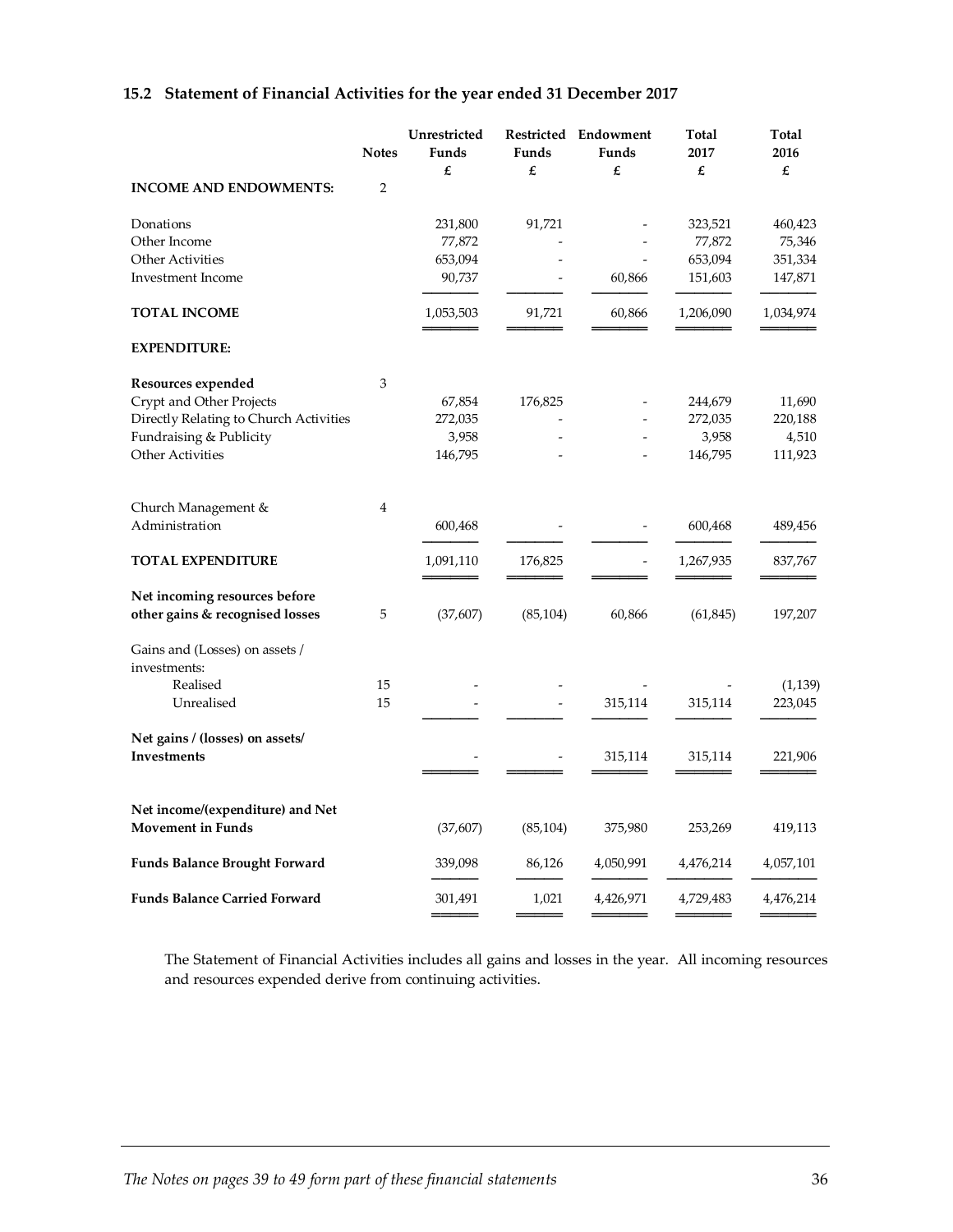#### **15.3 Balance Sheet as at 31st December 2017**

|                                                             | £         | £         | £                                       | £         |
|-------------------------------------------------------------|-----------|-----------|-----------------------------------------|-----------|
|                                                             |           |           |                                         |           |
|                                                             |           |           |                                         |           |
| 13                                                          |           |           |                                         |           |
| 14                                                          |           |           |                                         |           |
| 15                                                          |           | 3,425,815 |                                         | 3,110,701 |
|                                                             |           | 3,425,815 |                                         | 3,110,701 |
|                                                             |           |           |                                         |           |
| 16                                                          | 190,583   |           | 80,566                                  |           |
|                                                             | 1,290,868 |           | 1,329,812                               |           |
|                                                             | 1,481,451 |           | 1,410,378                               |           |
|                                                             |           |           |                                         |           |
|                                                             |           |           |                                         |           |
|                                                             |           | 1,303,668 |                                         | 1,365,513 |
|                                                             |           |           |                                         |           |
|                                                             |           | 4,729,483 |                                         | 4,476,214 |
|                                                             |           |           |                                         |           |
|                                                             |           |           |                                         |           |
|                                                             |           |           |                                         |           |
|                                                             |           | 88,000    |                                         | 50,000    |
|                                                             |           |           |                                         | 30,000    |
|                                                             |           |           |                                         | 259,098   |
| 18                                                          |           | 301,491   |                                         | 339,098   |
|                                                             |           |           |                                         | 86,125    |
| 20                                                          |           |           |                                         | 4,050,991 |
|                                                             |           | 4,729,483 |                                         | 4,476,214 |
| regional les the Democratic Charmele Council of Ct. Mondele | 17<br>19  | 177,783   | 30,000<br>183,491<br>1,021<br>4,426,971 | 44,865    |

Approved by the Parochial Church Council of St. Marylebone on \_\_\_\_\_\_\_\_\_\_\_\_\_\_\_\_\_\_ and signed on its behalf by:

\_\_\_\_\_\_\_\_\_\_\_\_\_\_\_\_\_\_\_\_\_\_\_\_\_\_\_\_\_\_\_\_\_\_\_ The Revd Canon Dr S J Evans (Chairman)

\_\_\_\_\_\_\_\_\_\_\_\_\_\_\_\_\_\_\_\_\_\_\_\_\_\_\_\_\_\_\_\_\_\_\_ Mr T F Moore (Hon Treasurer)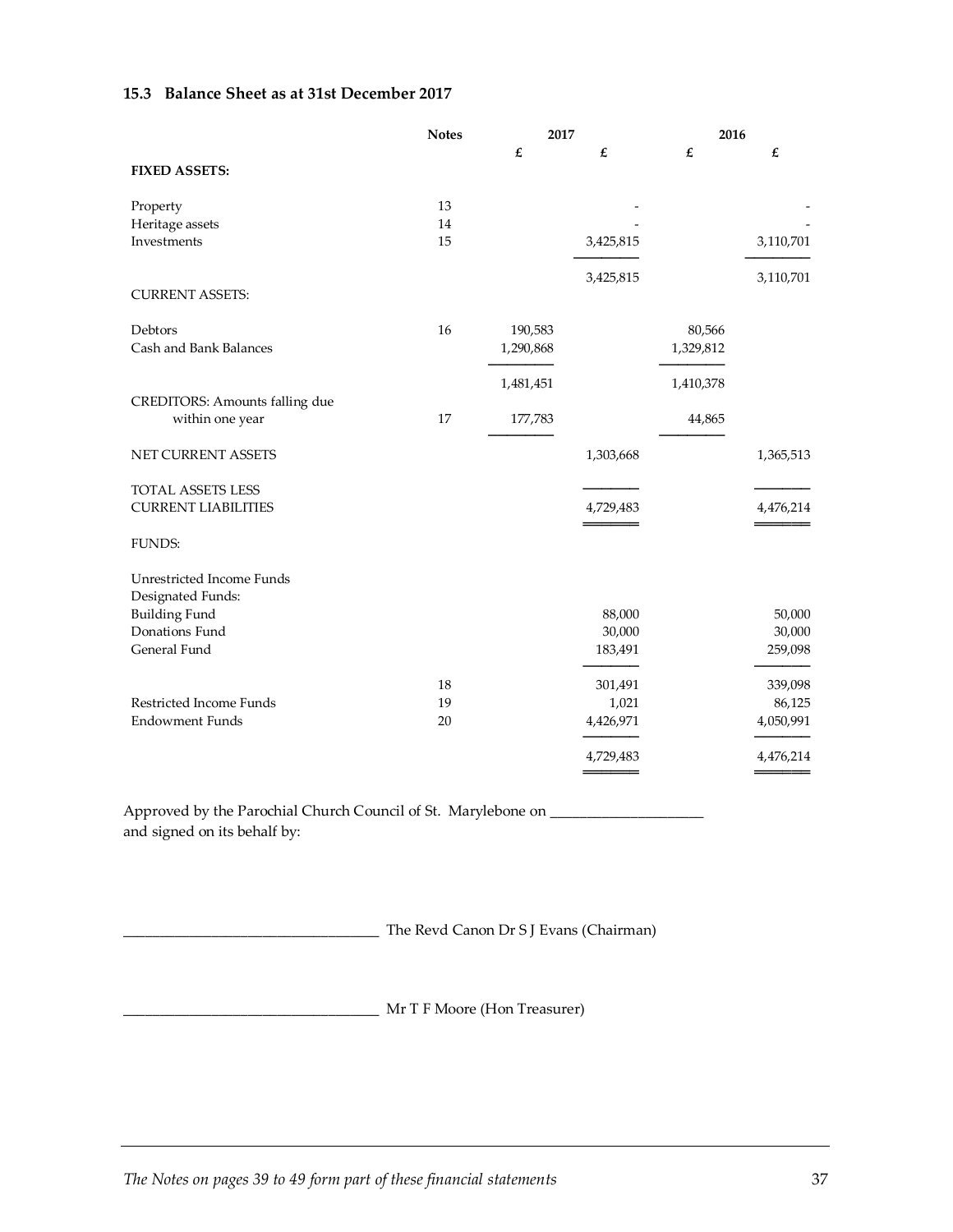# **15.4 Statement of cash flows for the year ended 31 December 2017**

|                                                                 | 2017       | 2016       |
|-----------------------------------------------------------------|------------|------------|
|                                                                 | £          | £          |
| Net Income/(expenditure) for the year as per the SOFA           | 253,269    | 419,113    |
| Adjustments for:                                                |            |            |
| Investment income                                               | (151, 603) | (147, 872) |
| Loss/(profit) on sale of fixed asset investments                |            | (1,139)    |
| Gain on fair value adjustments on fixed asset investments       | (315, 114) | (223, 045) |
| (Increase)/decrease in debtors                                  | (110, 017) | 61,555     |
| Increase/(decrease) in creditors                                | 132,918    | (63, 404)  |
| Net cash provided by/(used in) operating activities             | (190, 547) | 47,486     |
| Cash flows from operating activities                            |            |            |
| Net cash provided by/(used in) operating activities             | (190, 547) | 47,486     |
| Cash flows from investing activities                            |            |            |
| Purchase of fixed asset investments                             |            |            |
| Proceeds from disposals of fixed asset investments              |            | 60,000     |
| Rents received                                                  | 90,737     | 81,021     |
| Interest received                                               | 3,380      | 9,365      |
| Dividends received                                              | 57,486     | 57,486     |
| Net cash provided by/(used in) investing activities             | 151,603    | 207,872    |
| Net cash provided by/(used in) financing activities             |            |            |
|                                                                 |            |            |
| Change in cash and cash equivalents during                      |            |            |
| the reporting period                                            | (38, 944)  | 253,358    |
| Cash and cash equivalents at the beginning of                   |            |            |
| the reporting period                                            | 1,329,812  | 1,074,454  |
|                                                                 |            |            |
| Cash and cash equivalents at the end of<br>the reporting period | 1,209,868  | 1,329,812  |
|                                                                 |            |            |
| Analysis of cash and cash equivalents                           |            |            |
| Cash at bank and in hand                                        | 1,209,868  | 1,329,812  |
| Total cash and cash equivalents                                 | 1,209,868  | 1,329,812  |
|                                                                 |            |            |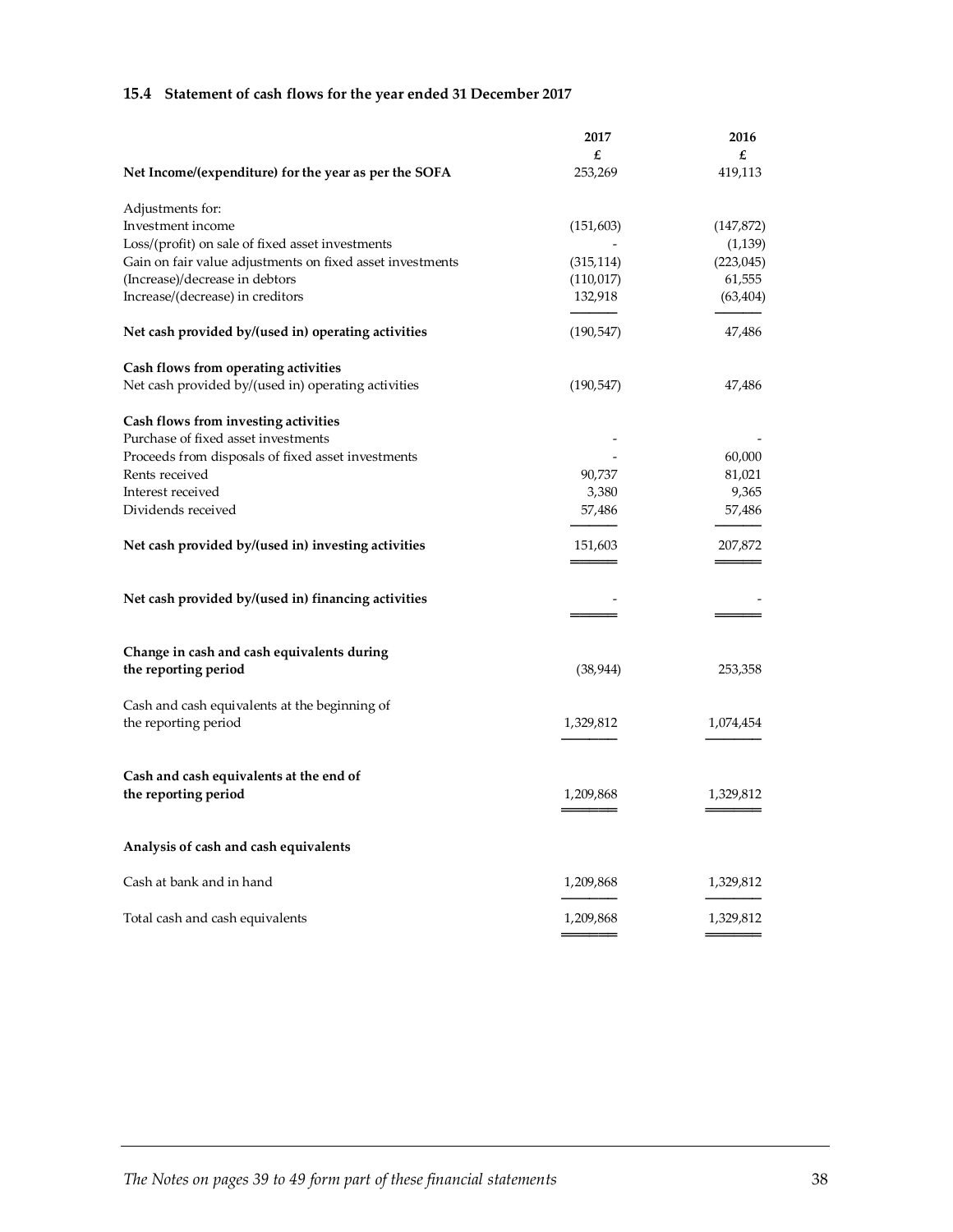#### **1. ACCOUNTING POLICIES :**

The principal accounting policies are summarised below. They have been applied consistently throughout the year and in the preceding year.

#### **a) Basis of preparation and assessment of going concern**

The financial statements have been prepared under the historical cost convention with items recognised at cost or transaction value unless otherwise stated in the relevant note(s) to these accounts. The financial statements have been prepared in accordance with the Church Accounting Regulations 2006, the requirements of the Statement of Recommended Practice: Accounting and Reporting by Charities preparing their accounts in accordance with Financial Reporting Standard applicable in UK and Republic of Ireland (SORP FRS 102) issued on 16 July 2014 and the Financial Reporting Standard applicable in the UK and Republic of Ireland (FRS 102) and the Charities Act 2011.

The PCC constitutes a public benefit entity as defined by FRS 102.

The presentation currency for the financial accounts is the pound Sterling  $(E)$ 

The members of the PCC 'the trustees' consider that there are no material uncertainties about the PCC's ability to continue as a going concern.

#### **b) Fixed Asset Investments**

 Equity investments are a form of basic financial instrument and are initially recognised at their transaction value and subsequently measured at their fair value as at the balance sheet date. The Statement of Financial Activities includes the net gains and losses arising on revaluation and disposals throughout the year.

The charity does not acquire put options, derivatives or other complex financial instruments.

The main form of financial risk faced by the charity is that of volatility in equity markets and investment markets due to wider economic conditions, the attitude of investors to investment risk, and changes in sentiment concerning equities and within particular sectors or sub sectors.

#### **c) Realised gains and losses**

All gains and losses are taken to the Statement of Financial Activities as they arise. Realised gains and losses on investments are calculated as the difference between sales proceeds and their opening carrying value or their purchase value if acquired subsequent to the first day of the financial year. Unrealised gains and losses are calculated as the difference between the fair value at the year end and their carrying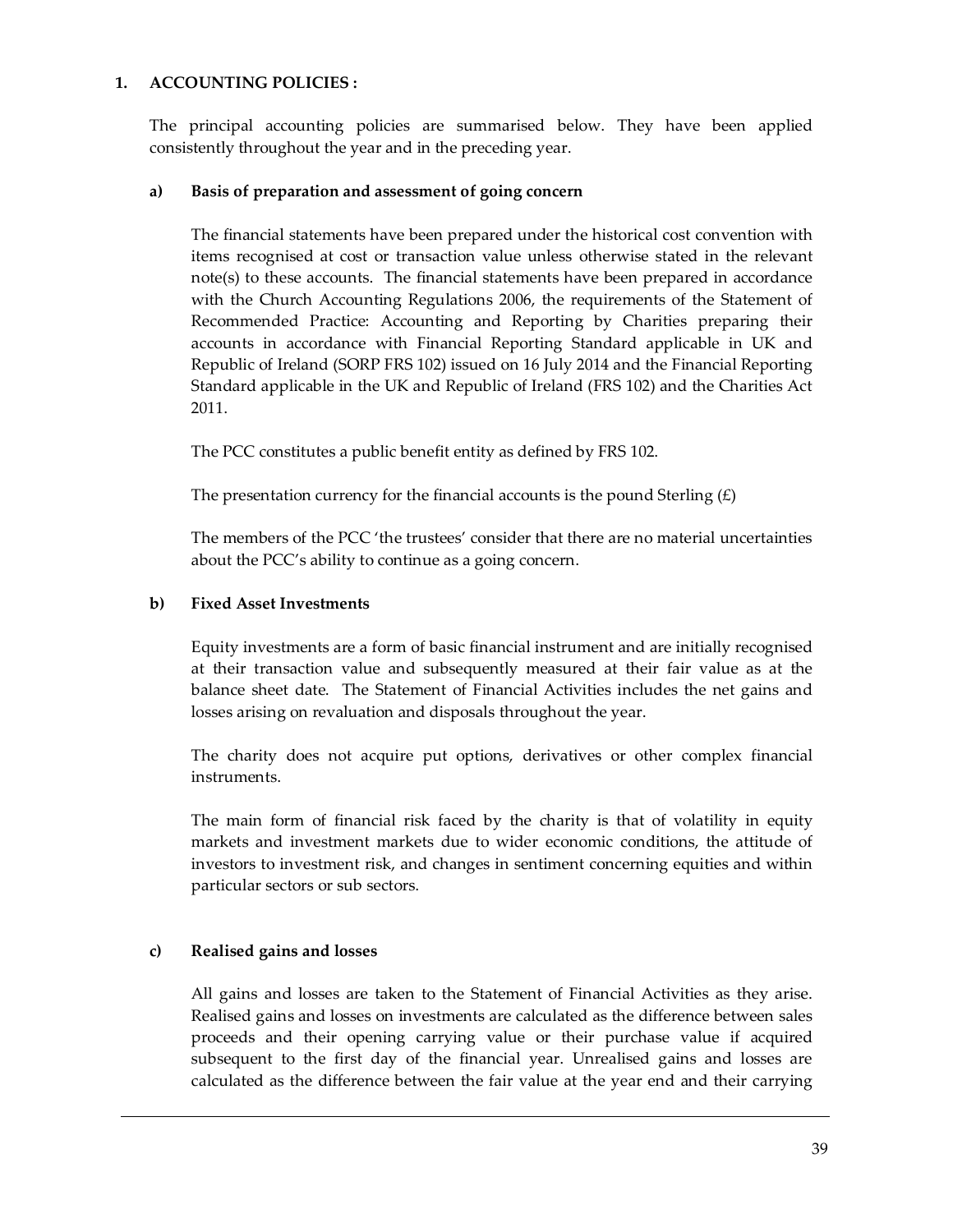value.

#### **d) Current Assets**

Amounts owing to the PCC at 31 December in respect of licence fees or other income are shown as debtors less provision for amounts that may prove uncollectible.

# **e) Fund Accounting**

 Unrestricted funds are available for use at the PCC's full discretion in meeting the objectives of the Charity. If parts of the unrestricted funds are earmarked at the discretion of the trustees for a particular purpose; they are designated as a separate fund. This designation has an administrative purpose only and does not legally restrict the trustees' discretion to apply the fund.

Restricted funds can only be applied for particular purposes within their objects. The restriction may apply to the use of income or capital or both.

Endowment fund is a form of restricted fund which the trustees are legally required to invest or to keep and use for the Charity's purposes. Endowment may be expendable or permanent.

Expendable endowment is an endowment fund where the trustees have the power to convert the property (i.e. land, buildings, investments or cash) into 'income'.

Permanent endowment is property of the charity (including land, buildings, cash or investments) that the trustees may not spend as if it were income.

# **f) Income Recognition**

 All income included in the Statement of Financial Activities, is recognised when the Charity has entitlement to the income, it is probable that the income will be received and the amount of the income receivable can be measured reliably.

The following specific policies are applied to particular categories of income:

- 1) Voluntary income is received by way of donations and gift aid and is included in full in the Statement of Financial Activities when receivable.
- 2) Investment, trading and rental income are accounted for when receivable.

# **g) Expenditure recognition**

All expenditure is recognised on an accruals basis. The following specific policies are applied to particular categories of expenditure.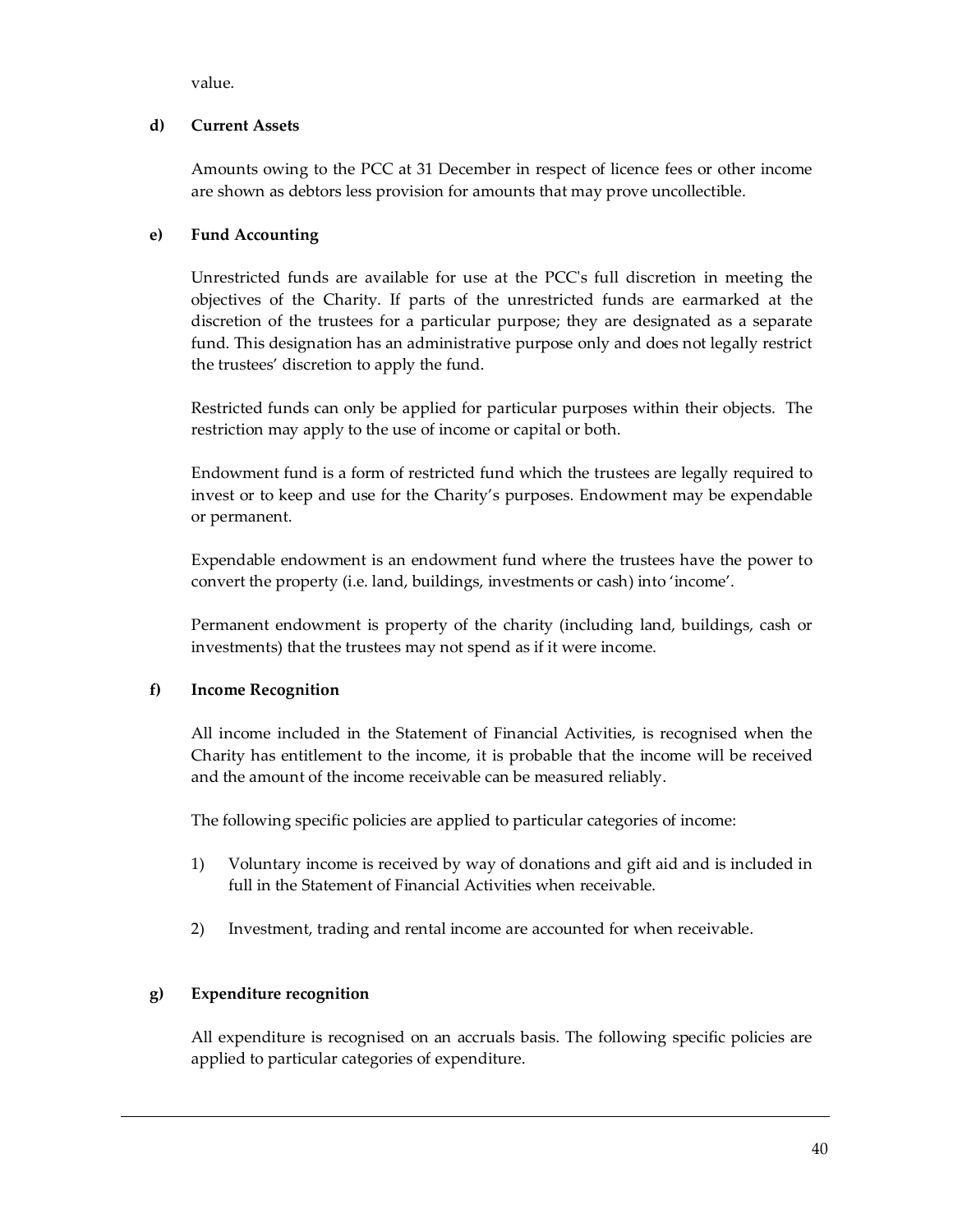- 1) Costs directly attributable to the activities of the parish church include repairs and maintenance of the parish church's buildings.
- 2) All costs are allocated between the expenditure categories of the Statement of Financial Activities on a basis designed to reflect the use of the resource.
- 3) Grants are payable in furtherance of the Charity's objectives.
- 4) The diocesan Common Fund contribution is accounted for when paid.

#### **h) Pension Costs**

St Marylebone PCC (PB 2014) participates in the Pension Builder Scheme section of CWPF for lay staff. The Scheme is administered by the Church of England Pensions Board, which holds the assets of the schemes separately from those of the Employer and the other participating employers.

The Church Workers Pension Fund has a section known as the Defined Benefits Scheme, a deferred annuity section known as Pension Builder Classic and a cash balance section known as Pension Builder 2014.

### **Pension Builder Scheme**

The Pension Builder Scheme of the Church Workers Pension Fund is made up of two sections, Pension Builder Classic and Pension Builder 2014, both of which are classed as defined benefit schemes.

Pension Builder Classic provides a pension for members for payment from retirement, accumulated from contributions paid and converted into a deferred annuity during employment based on terms set and reviewed by the Church of England Pensions Board from time to time. Bonuses may also be declared, depending upon the investment returns and other factors.

Pension Builder 2014 is a cash balance scheme that provides a lump sum that members use to provide benefits at retirement. Pension contributions are recorded in an account for each member. This account may have bonuses added by the Board before retirement. The bonuses depend on investment experience and other factors. There is no requirement for the Board to grant any bonuses. The account, plus any bonuses declared, is payable from members' Normal Pension Age.

There is no sub-division of assets between employers in each section of the Pension Builder Scheme.

The scheme is considered to be a multi-employer scheme as described in Section 28 of FRS 102. This is because it is not possible to attribute the Pension Builder Scheme's assets and liabilities to specific employers and that contributions are accounted for as if the Scheme were a defined contribution scheme. The pensions costs charged to the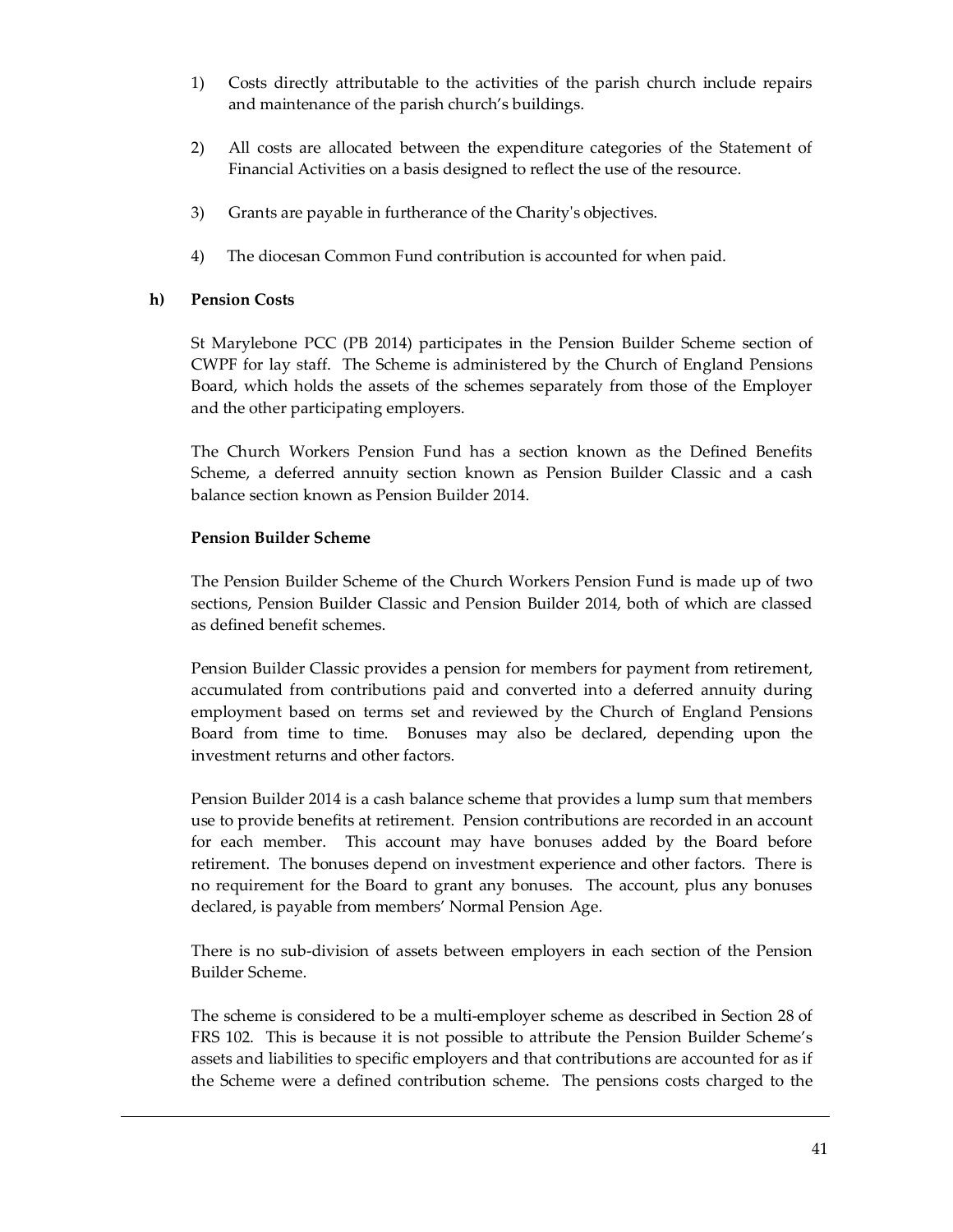SOFA in the year are contributions payable (2017: £12,288, 2016: £3,551).

A valuation of the scheme is carried out once every three years. The most recent scheme valuation completed was carried out as at 31 December 2013. This revealed, on the ongoing assumptions used, a surplus of £0.5m. There is no requirement for deficit payments at the current time.

Pension Builder 2014 will be valued in relation to the lump sum payable to members at normal pension age. There are no annual pension benefits. Pension Builder 2014 commenced in February 2014 so the first full valuation of that section will be carried out with reference to the next CWPF valuation date, 31 December 2016

#### **i) Reserves for Future Capital Expenditure**

The Charity Trustees are responsible for determining their policy with regards to reserves to meet future requirements.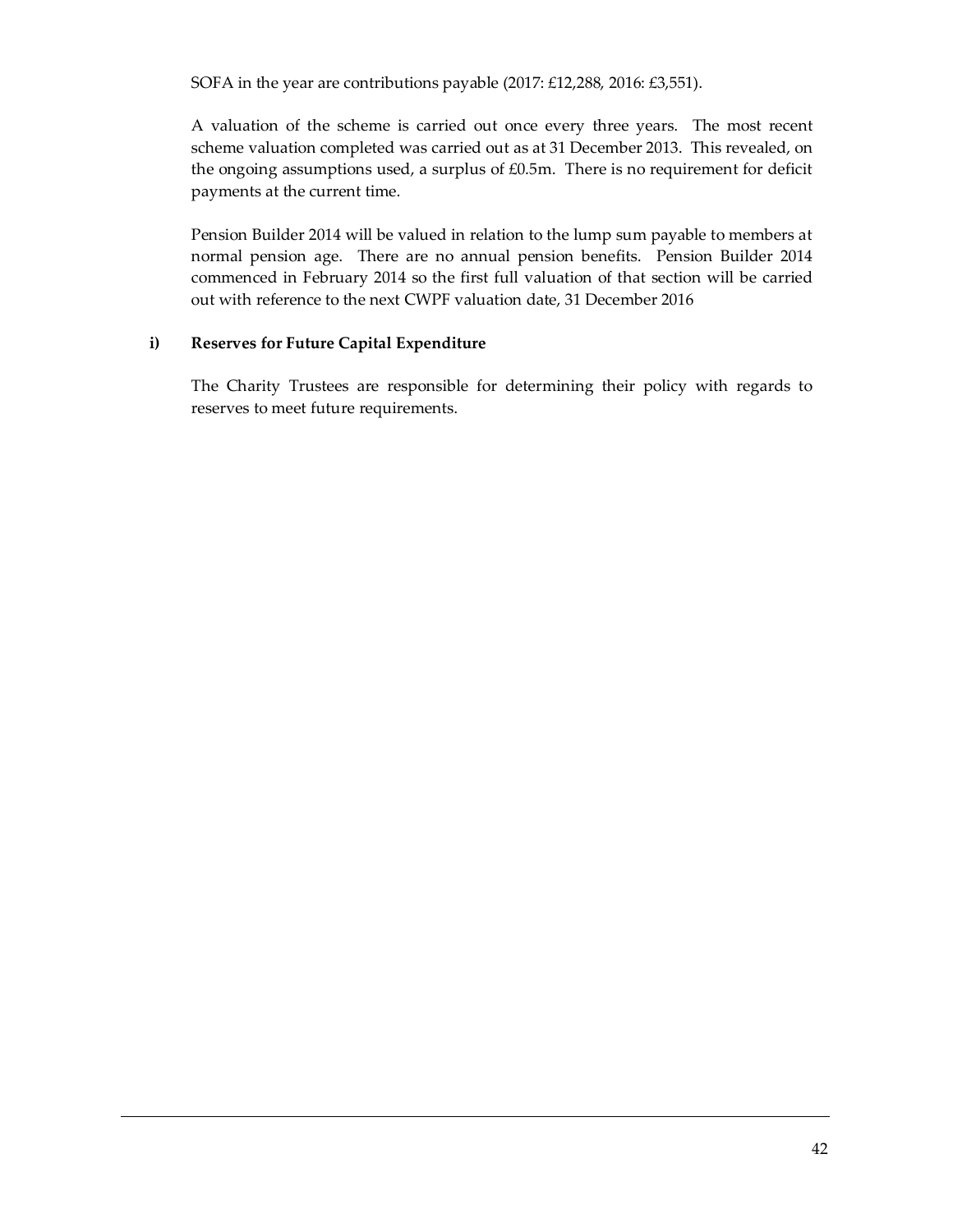# **2. INCOME AND ENDOWMENTS :**

|                                | <b>Notes</b> | Unrestricted<br>Fund | Restricted<br>Fund | Endowment<br>Fund | <b>Total</b><br>2017 | <b>Total</b><br>2016 |
|--------------------------------|--------------|----------------------|--------------------|-------------------|----------------------|----------------------|
|                                |              | £                    | £                  | £                 | £                    | £                    |
| Donations                      |              |                      |                    |                   |                      |                      |
| <b>Gift Aided Donations</b>    |              | 30,580               |                    |                   | 30,580               | 35,915               |
| Gift Aid Recovered             |              | 15,580               |                    |                   | 15,580               | 8,083                |
| Collections                    |              | 46,024               |                    |                   | 46,024               | 56,356               |
| <b>Other Donations</b>         |              | 13,924               |                    |                   | 13,924               | 64,315               |
| <b>Counselling Donations</b>   |              | 99,370               |                    |                   | 99,370               | 94,391               |
| Grants, incl Guild of Health   |              | 26,322               | 91,721             |                   | 118,043              | 201,363              |
|                                |              | 231,800              | 91,721             |                   | 323,521              | 460,423              |
| Other Income                   |              |                      |                    |                   |                      |                      |
| Sale of CD & Cards             |              | 3,899                |                    |                   | 3,899                | 1,306                |
| <b>Festival Revenue</b>        |              | 9,052                |                    |                   | 9,052                | 5,078                |
| Claims & Other Income          |              | 64,922               |                    |                   | 64,922               | 68,962               |
| Licence Fees & Service Charges | 7            | 479,958              |                    |                   | 479,958              | 196,039              |
| Church Lettings                |              | 119,057              |                    |                   | 119,057              | 103,314              |
| Car Park Lettings              |              | 44,478               |                    |                   | 44,478               | 44,781               |
| Coffee Cart Licence Fee        |              | 9,600                |                    |                   | 9,600                | 7,200                |
|                                |              | 730,966              |                    |                   | 730,966              | 426,680              |
| Investment Income              |              |                      |                    |                   |                      |                      |
| Property Income                | 6            | 90,737               |                    |                   | 90,737               | 81,020               |
| Bond & Bank Interest Received  |              |                      |                    | 3,380             | 3,380                | 9,365                |
| Dividends                      |              |                      |                    | 57,486            | 57,486               | 57,486               |
|                                |              | 90,737               |                    | 60,866            | 151,603              | 147,871              |
|                                |              |                      |                    |                   |                      |                      |
| <b>TOTAL INCOME</b>            |              | 1,053,503            | 91,721             | 60,866            | 1,206,090            | 1,034,974            |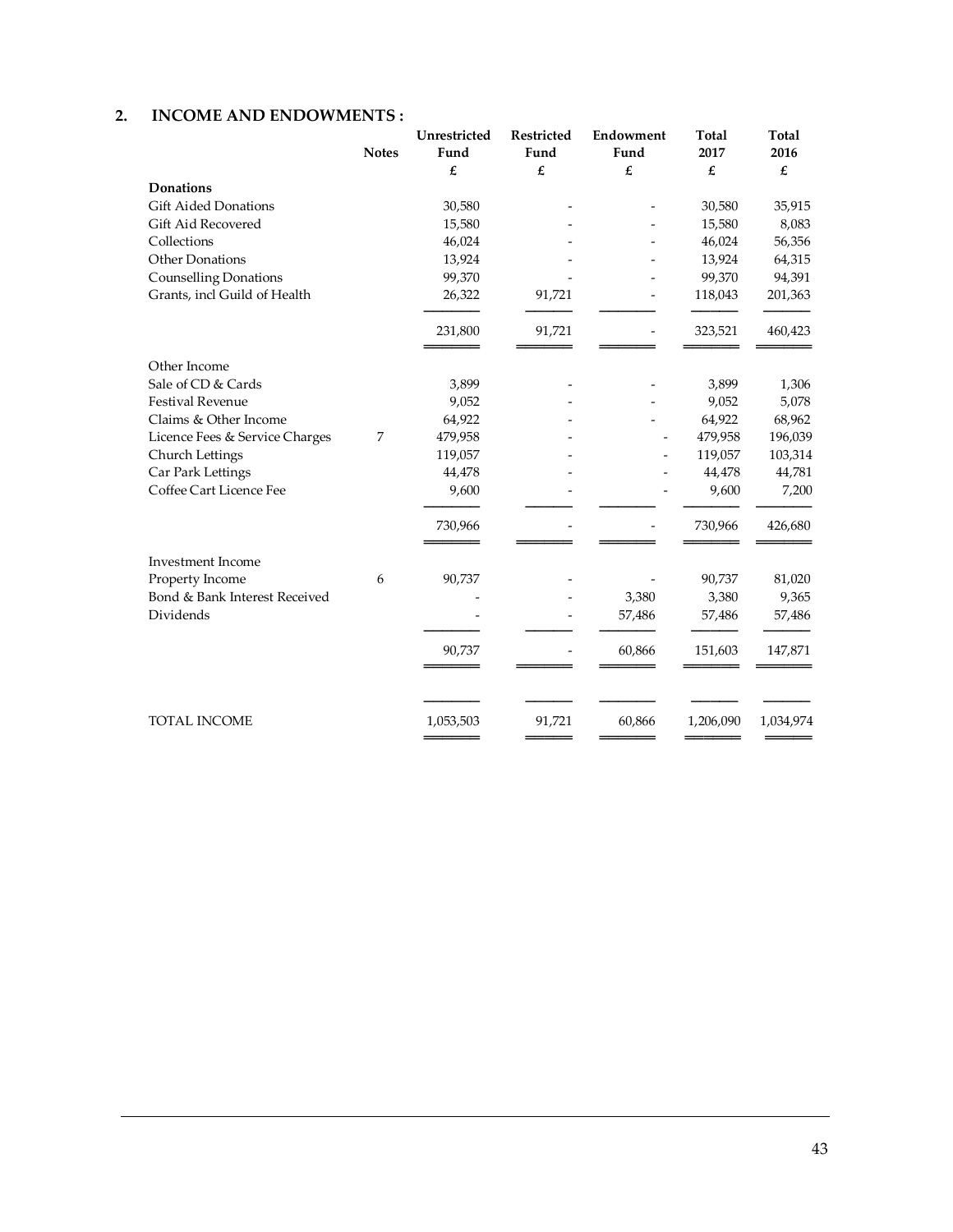# **3. ANALYSIS OF RESOURCES EXPENDED :**

|                                                  | <b>Notes</b> | Unrestricted<br>Fund<br>£ | Restricted<br>Fund<br>$\pmb{\mathit{f}}$ | Endowment<br>Fund<br>$\pmb{\mathit{f}}$ | <b>Total</b><br>2017<br>£ | <b>Total</b><br>2016<br>$\pmb{\mathit{f}}$ |
|--------------------------------------------------|--------------|---------------------------|------------------------------------------|-----------------------------------------|---------------------------|--------------------------------------------|
| <b>Buildings and Crypt</b>                       |              |                           |                                          |                                         |                           |                                            |
| Changing Lives Project                           |              | 67,854                    | 176,455                                  |                                         | 244,309                   | 2,015                                      |
| Piano                                            |              |                           | 370                                      |                                         | 370                       | 75                                         |
| Verge                                            |              |                           |                                          |                                         |                           | 9,600                                      |
|                                                  |              | 67,854                    | 176,825                                  |                                         | 244,679                   | 11,690                                     |
| Directly relating to Church<br><b>Activities</b> |              |                           |                                          |                                         |                           |                                            |
| Diocesan                                         |              | 137,941                   |                                          |                                         | 137,941                   | 154,395                                    |
| Clergy & Other Expenses                          |              | 60,890                    |                                          |                                         | 60,890                    | 8,634                                      |
| Sacristy                                         |              | 7,638                     |                                          |                                         | 7,638                     | 7,671                                      |
| Repairs & Maintenance                            | $\,8\,$      | 65,566                    |                                          |                                         | 65,566                    | 49,489                                     |
|                                                  |              | 272,035                   |                                          |                                         | 272,035                   | 220,188                                    |
| <b>Fundraising &amp; Publicity</b>               |              |                           |                                          |                                         |                           |                                            |
| Advertising                                      |              | 3,958                     |                                          |                                         | 3,958                     | 4,510                                      |
| <b>Other Activities</b>                          |              |                           |                                          |                                         |                           |                                            |
| Property Management                              |              | 50,720                    |                                          |                                         | 50,720                    | 22,711                                     |
| Music                                            | 9            | 96,075                    |                                          |                                         | 96,075                    | 89,212                                     |
|                                                  |              | 146,795                   |                                          |                                         | 146,795                   | 111,923                                    |
| <b>TOTAL</b>                                     |              | 490,642                   | 176,825                                  |                                         | 667,467                   | 348,311                                    |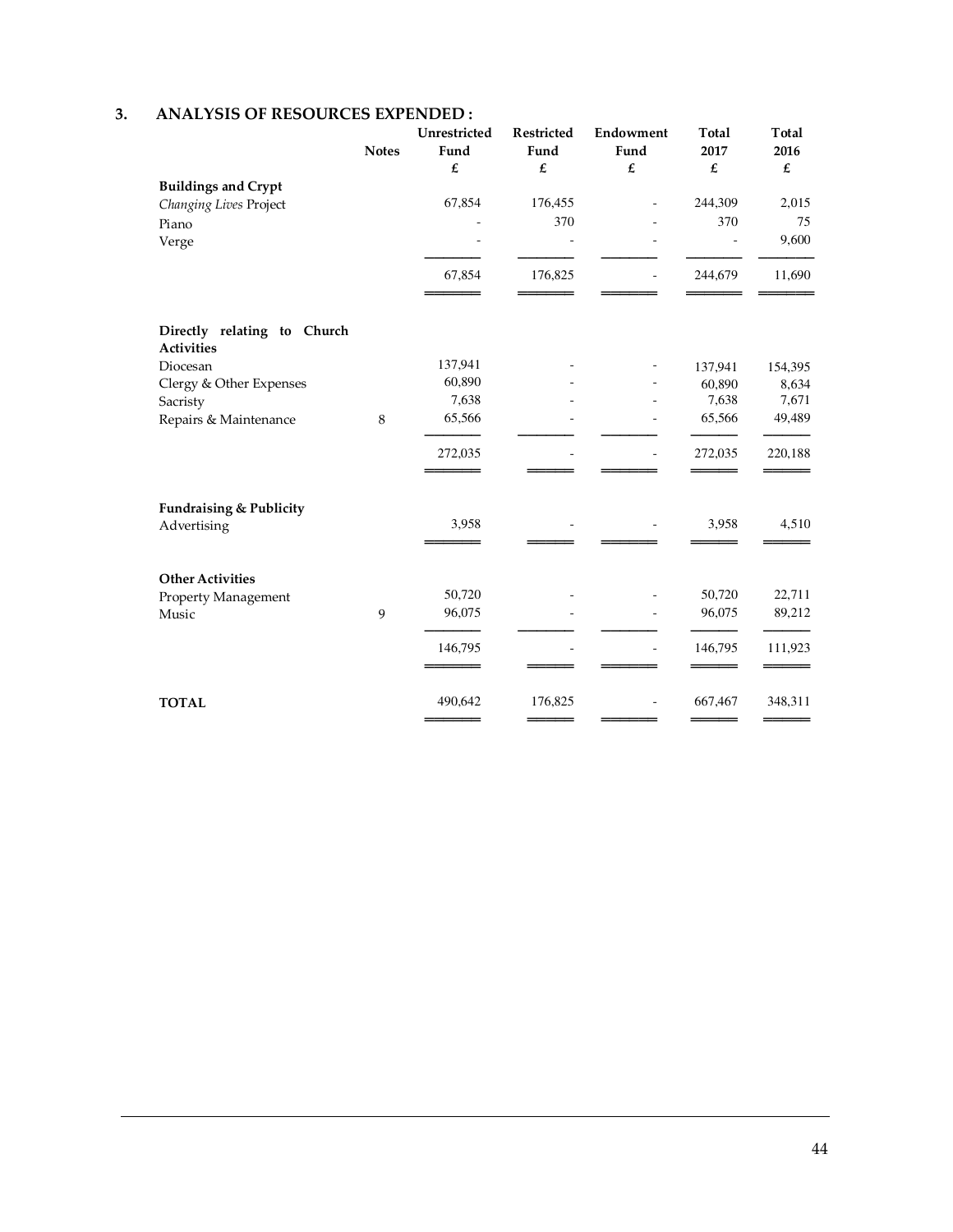# **4. ANALYSIS OF CHURCH MANAGEMENT AND ADMINISTRATION:**

|                             | <b>Notes</b> | Unrestricted<br>Fund | <b>Restricted</b><br>Fund | Endowment<br>Fund | Total<br>2017 | Total<br>2016 |
|-----------------------------|--------------|----------------------|---------------------------|-------------------|---------------|---------------|
|                             |              | £                    | £                         | £                 | £             | £             |
| Church Management &         |              |                      |                           |                   |               |               |
| Administration              |              |                      |                           |                   |               |               |
| <b>Staff Costs</b>          | 10           | 233,498              |                           | ۰                 | 233,498       | 183,549       |
| <b>Counselling Services</b> | 11           | 135,687              |                           | Ξ.                | 135,687       | 115,497       |
| Office Expenses             |              | 173,821              |                           |                   | 173,821       | 134,448       |
| Utilities & Services        |              | 13,505               |                           | Ξ.                | 13,505        | 23,957        |
| Insurance                   |              | 18,195               |                           |                   | 18,195        | 21,638        |
| Audit Fee                   | 5            | 4,692                |                           |                   | 4,692         | 4,200         |
| Professional Fees           |              | 20,786               |                           |                   | 20,786        | 5,932         |
| <b>Bank Charges</b>         |              | 284                  |                           |                   | 284           | 235           |
| <b>TOTAL</b>                |              | 600,468              |                           |                   | 600,468       | 489,456       |

| NET (OUTGOING)/INCOMING RESOURCES FOR THE YEAR:   |       |       |
|---------------------------------------------------|-------|-------|
| Net Outgoing Resources are Stated after Charging: | 2017  | 2016  |
|                                                   |       |       |
| Auditors' Remuneration                            | 4.692 | 4.200 |
|                                                   |       |       |

# **6. PROPERTY INCOME:**

|                         | 2017   | 2016   |
|-------------------------|--------|--------|
|                         |        |        |
| 38 Nottingham Place, W1 | 90,737 | 81,020 |
|                         | 90,737 | 81,020 |

# **7. LICENCE FEES AND SERVICE CHARGES:**

|                                               | 2017<br>£ | 2016<br>£ |
|-----------------------------------------------|-----------|-----------|
| School                                        | 17,056    | 16,656    |
| Marylebone Health Centre                      | 429,122   | 146,420   |
| Royal Academy of Music                        | 33,780    | 24,761    |
| Guild of Health                               |           | 8,202     |
|                                               | 479,958   | 196,039   |
| 8.<br><b>REPAIRS &amp; MAINTENANCE:</b>       |           |           |
|                                               | 2017      | 2016      |
|                                               | £         | £         |
| General repairs and maintenance to the Church | 65,566    | 49,489    |
|                                               |           |           |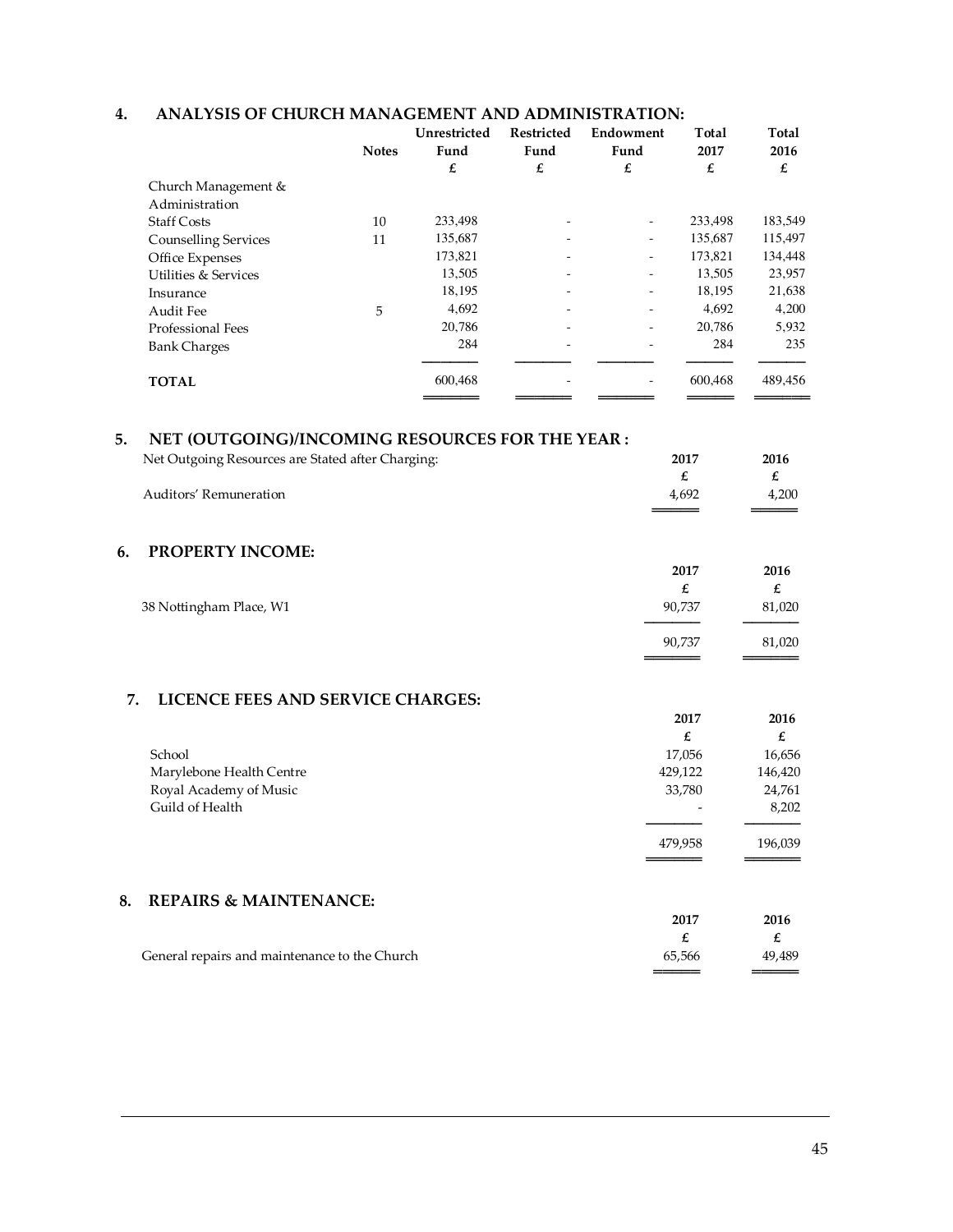# **9. MUSIC**

| Director, Assistant Director and Organist, Choir & Instruments | 2017<br>£<br>96,075 | 2016<br>£<br>89,212 |
|----------------------------------------------------------------|---------------------|---------------------|
| <b>STAFF COSTS</b><br>10.                                      |                     |                     |
|                                                                | 2017                | 2016                |
|                                                                | £                   | £                   |
| Salaries & Wages                                               | 185,149             | 163,439             |
| Social Security Costs                                          | 13,443              | 11,539              |
| <b>Pension Costs</b>                                           | 12,288              | 3,551               |
| Self Employed                                                  | 53,106              | 32,105              |
| Recruitment                                                    | 180                 | 180                 |
| Other Staff Expenses                                           | 338                 | 225                 |
|                                                                | 264,504             | 211,039             |
|                                                                |                     |                     |

During the year the PCC employed (full time), the Operations Director, Buildings Manager, Assistant Buildings Manager, Parish Administrator, Pastoral Assistant, Administrator of the Healing and Counselling Centre, Activity and Project Coordinator, and (part time) the Director of Music, Finance Officer, Pastoral Assistant (HR), Development Director, Grants and Trusts Manager, Buildings Assistant, and Cleaner, none of whom earned employee benefits excluding employer pension costs of more than £60,000 during the year.

The average number of direct employees during the year was 14 (2016: 11).

#### **11. COUNSELLING FEES:**

|                              | 2017    | 2016         |
|------------------------------|---------|--------------|
|                              |         | $\mathbf{f}$ |
| Healing & Counselling Centre | 135,687 | 115,497      |
|                              | _____   | _____        |

#### **12. TAXATION:**

The Charity is exempt from tax on income and gains falling within S524 of ITA2007 and s256 of the Taxation of Chargeable Gains Act 1992 to the extent that these are applied to its charitable objects.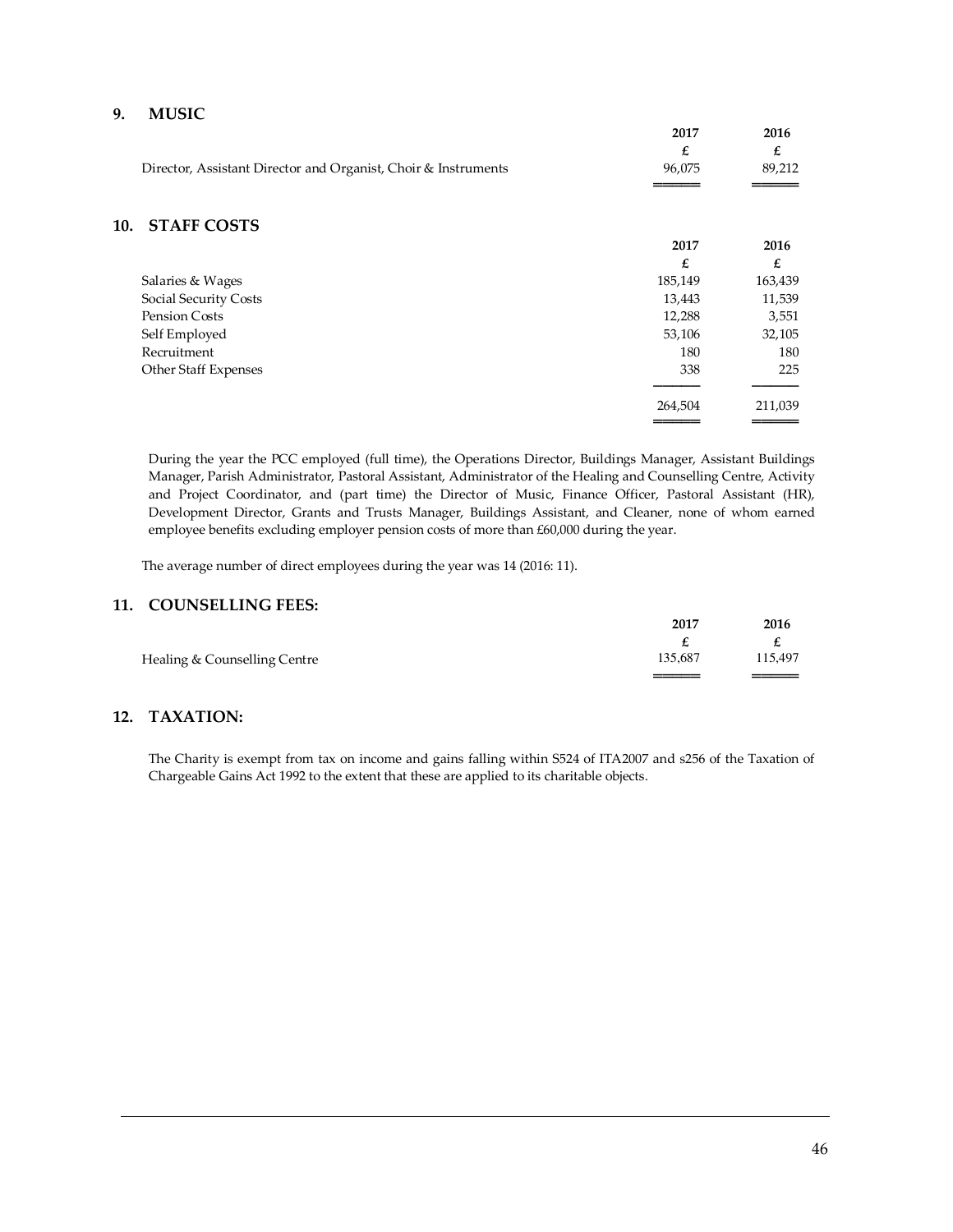#### **13. FIXED ASSET PROPERTY:**

|      | 2017 | 2016                      |
|------|------|---------------------------|
|      |      | $\mathbf{E}$ $\mathbf{E}$ |
| Cost |      | Nil Nil                   |
|      | ____ | ____                      |

All expenditure incurred during the year on consecrated or beneficial building and moveable Church fittings, whether maintenance or improvement, is written off as expenditure in the Statement of Financial Activities and is separately disclosed.

#### **Unconsecrated land and buildings:**

The freehold of Church House in 38 Nottingham Place W1 is held by the London Diocesan Fund as custodian trustee, with the PCC acting as a managing trustee. It is valued at £nil in the accounts but its estimated market value following a valuation done by Savills in November 2014 amounted to £3,850,000.

#### **14. HERITAGE ASSETS:**

Historic silver located in the Parish Church is considered to be heritage assets which are used for ecclesiastical purposes. In March 2013, the historic silver was valued for insurance purposes at approximately £250,000. Expenditure which is required to repair or maintain the historic silver is recognised in the Statement of Financial Activities when it is incurred. The PCC maintains a list of its collection of heritage assets and this can be consulted by appointment with the Church Wardens.

#### **15. FIXED ASSET INVESTMENTS:**

|             | Cost      | Market<br>Value at<br>1.1.17 | Additions/<br>(Disposal) | Movement<br>in year | Market<br>Value at<br>31.12.17 |
|-------------|-----------|------------------------------|--------------------------|---------------------|--------------------------------|
|             | £         | £                            | £                        | £                   | £                              |
| <b>CCLA</b> | 2,650,000 | 3,110,701                    | $\overline{\phantom{a}}$ | 315,114             | 3,425,815                      |
|             | 2,650,000 | 3,110,701                    | $\overline{\phantom{a}}$ | 315,114             | 3,425,815                      |

Unrealised gain on fixed asset investments during the year amounted to £315,114 (2016: £223,045).

#### **16. DEBTORS:**

|                                | 2017    | 2016   |
|--------------------------------|---------|--------|
|                                | £       | £      |
| Rent Arrears Trade Debtors     |         |        |
| Other Debtors                  | 158,964 | 25,165 |
| Prepayments and accrued income | 30,511  | 45,086 |
|                                | 1,108   | 10,315 |
|                                |         |        |
|                                | 190,583 | 80,566 |
|                                |         |        |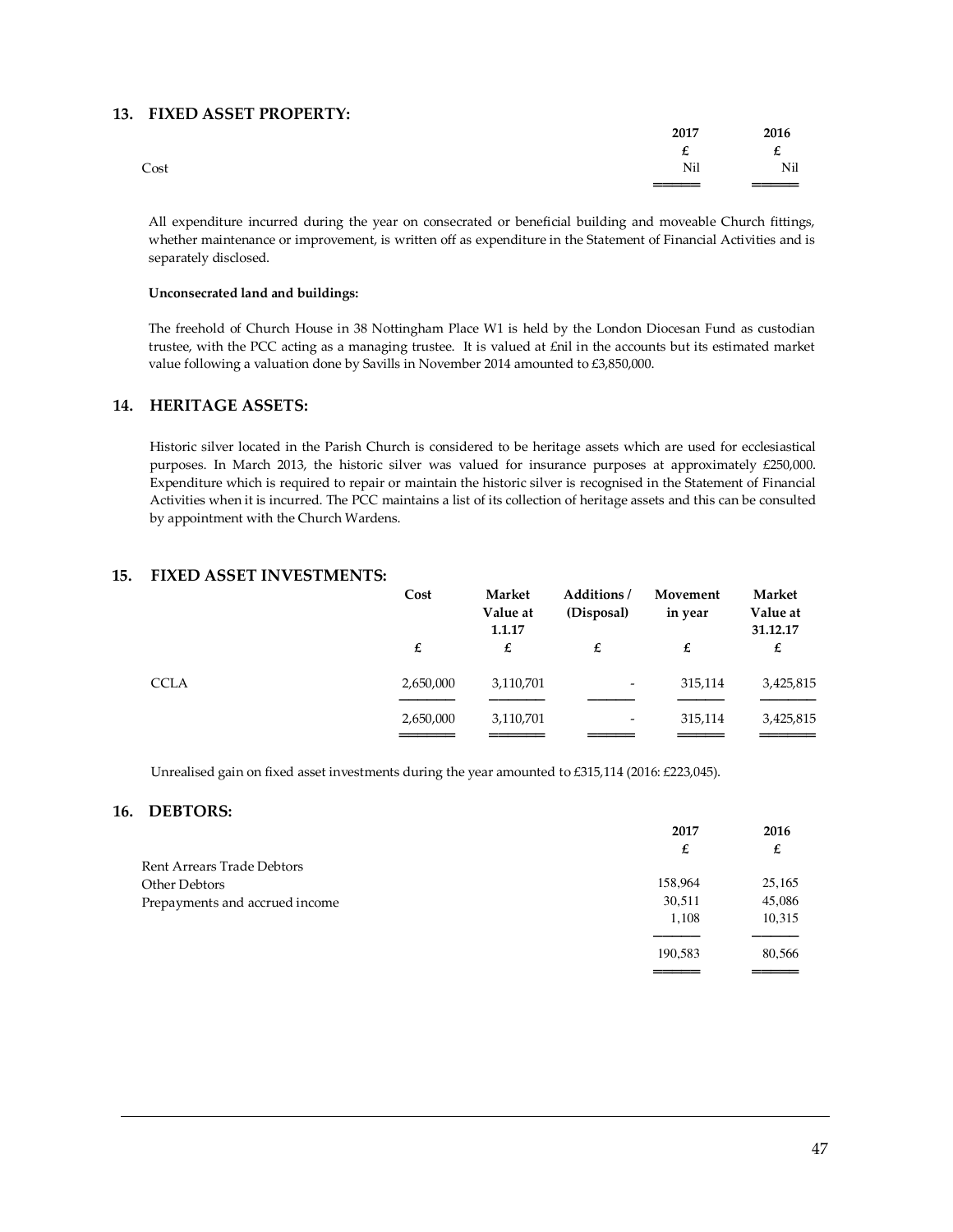# **17. CREDITORS: AMOUNTS FALLING DUE WITHIN ONE YEAR:**

|                            | 2017    | 2016   |
|----------------------------|---------|--------|
|                            | £       | £      |
| <b>Sundry Creditors</b>    | 163,842 | 23,840 |
| Accruals & deferred income | 13.941  | 21,025 |
|                            |         |        |
|                            | 177.783 | 44,865 |
|                            |         |        |

#### **18. UNRESTRICTED INCOME FUNDS:**

|                | <b>Balance at</b> | Movement<br>in year<br>£ | Balance at |
|----------------|-------------------|--------------------------|------------|
|                | 1.1.17            |                          | 31.12.17   |
|                | £                 |                          | £          |
| Building Fund  | 50,000            | 38,000                   | 88,000     |
| Donations Fund | 30,000            | $\overline{\phantom{0}}$ | 30,000     |
| General Fund   | 259,098           | (75,607)                 | 183,491    |
|                |                   |                          |            |
|                | 339,098           | (37,607)                 | 301,491    |
|                |                   |                          |            |

The unrestricted funds are available for use at the full discretion of the PCC.

# **19. RESTRICTED INCOME FUNDS:**

|                              | Movement in year  |                  |            |                          |  |
|------------------------------|-------------------|------------------|------------|--------------------------|--|
|                              | <b>Balance</b> at | Incoming         | Resources  | <b>Balance</b> at        |  |
|                              | 1.1.17            | <b>Resources</b> | Expended   | 31.12.17                 |  |
|                              | £                 | £                | £          | £                        |  |
| Schoenlaub Donation          | 1,021             |                  |            | 1,021                    |  |
| Other legacies and donations | 85,104            | 91,721           | (176, 825) | $\overline{\phantom{0}}$ |  |
|                              | £86,125           | 91.721           | (176.825)  | £1,021                   |  |
|                              |                   |                  |            |                          |  |

#### **20. ENDOWMENT FUNDS:**

|                |                                  | Movement in year      |                       |                               |  |  |
|----------------|----------------------------------|-----------------------|-----------------------|-------------------------------|--|--|
|                | <b>Balance</b> at<br>1.1.17<br>£ | Incoming<br>Resources | Resources<br>Expended | <b>Balance</b> at<br>31.12.17 |  |  |
| Endowment Fund | 4,050,991                        | 375,980               | $\sim$                | 4,426,971                     |  |  |
|                |                                  |                       |                       |                               |  |  |